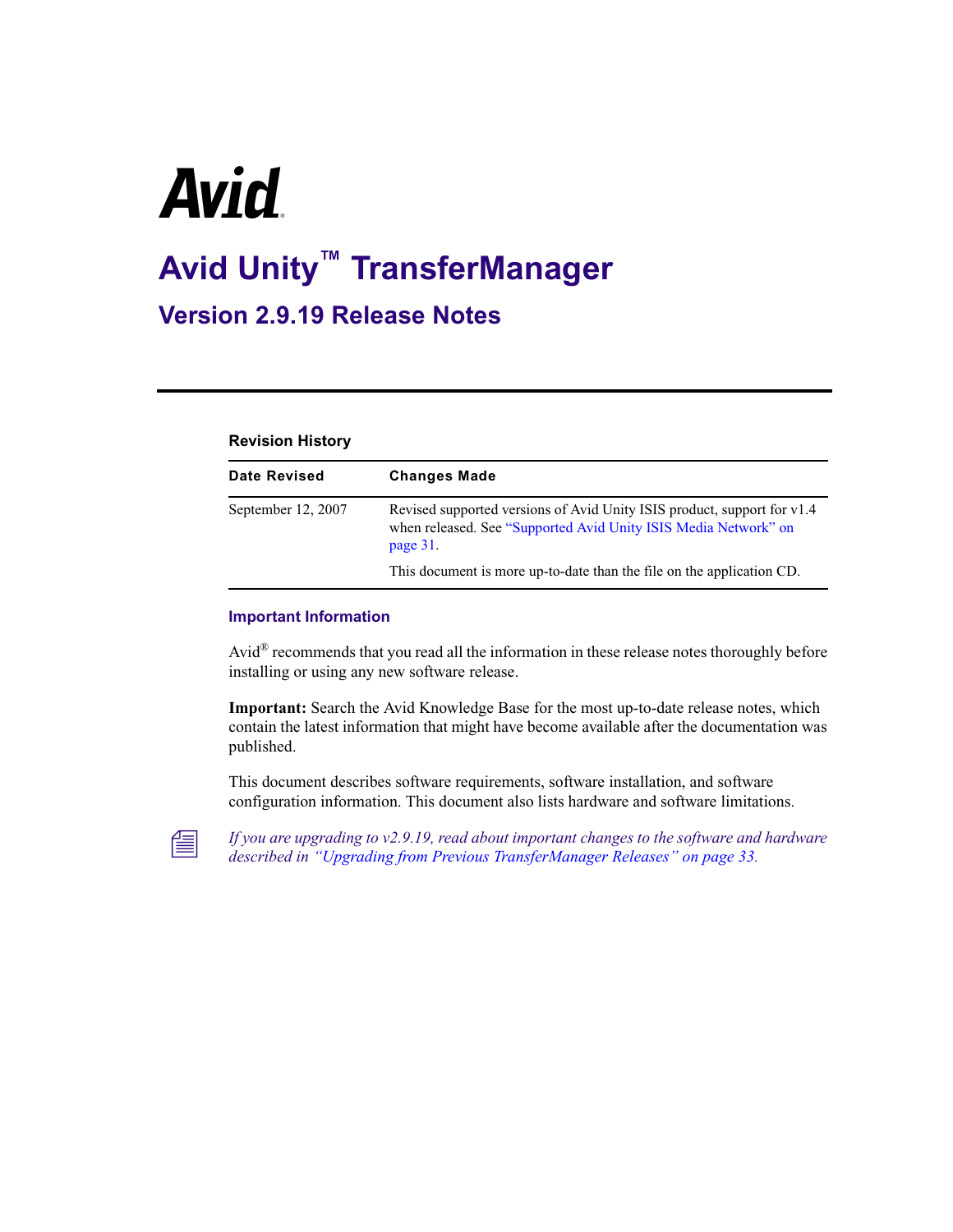# **Contents**

| 33<br>Upgrading from Previous TransferManager Releases                                      |
|---------------------------------------------------------------------------------------------|
| 33                                                                                          |
| 34                                                                                          |
|                                                                                             |
| 43                                                                                          |
| 44                                                                                          |
|                                                                                             |
| Installing the TransferManager Client Software on a MediaManager Server 45                  |
| Installing the TransferManager Client Software on an Avid Editing System (Windows)<br>47    |
| Installing the TransferManager Client Software on an Avid Editing System (Macintosh).<br>48 |
| 48<br>Installing TransferManager in a Peer-to-Peer Environment                              |
|                                                                                             |
| Installing the TransferManager Client Software in a Peer-to-Peer Environment 54             |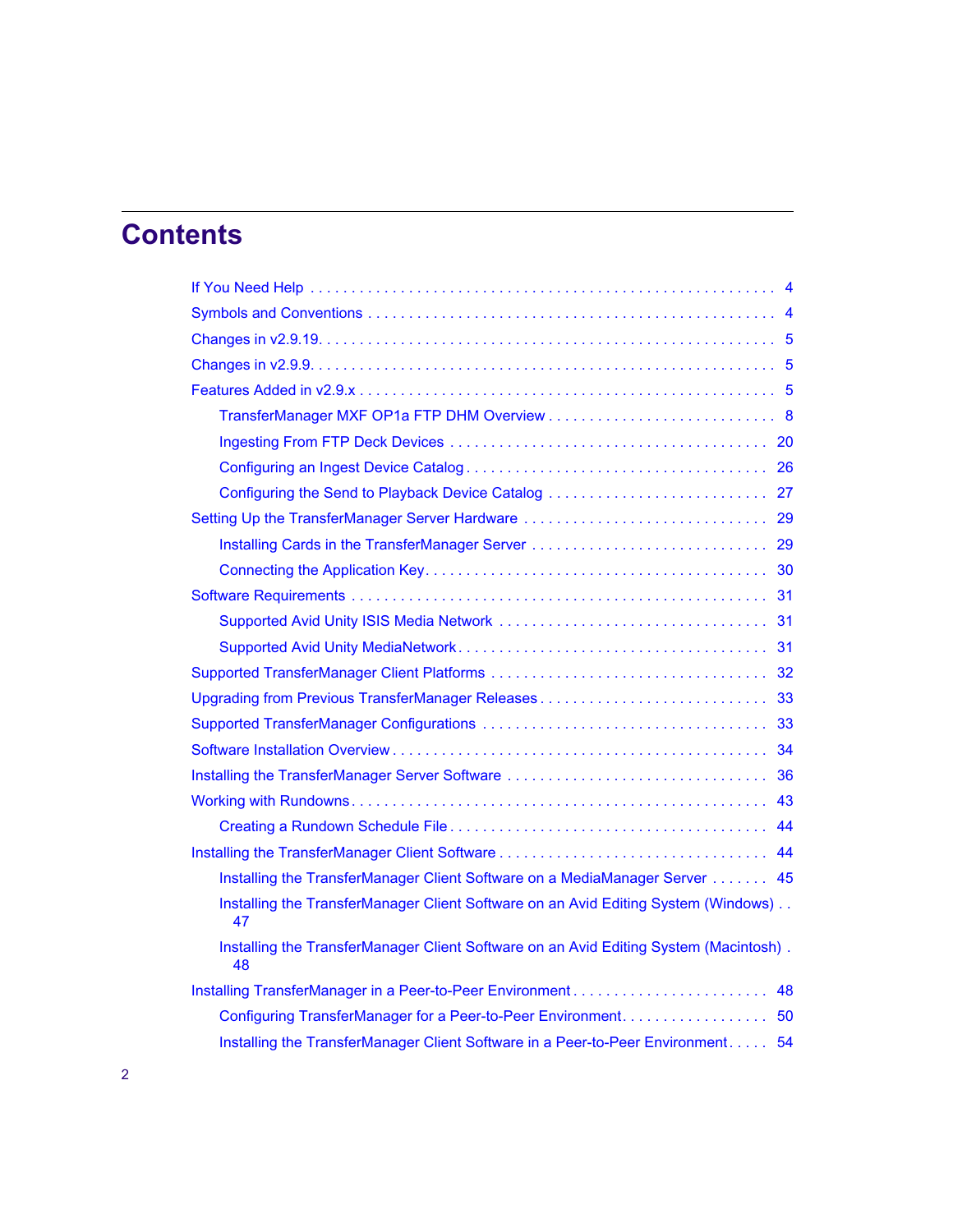| Increasing the Performance of Workgroup-to-Workgroup Transfers 56 |
|-------------------------------------------------------------------|
|                                                                   |
|                                                                   |
|                                                                   |
|                                                                   |
|                                                                   |
|                                                                   |
|                                                                   |
|                                                                   |
|                                                                   |
|                                                                   |
|                                                                   |
|                                                                   |
|                                                                   |
|                                                                   |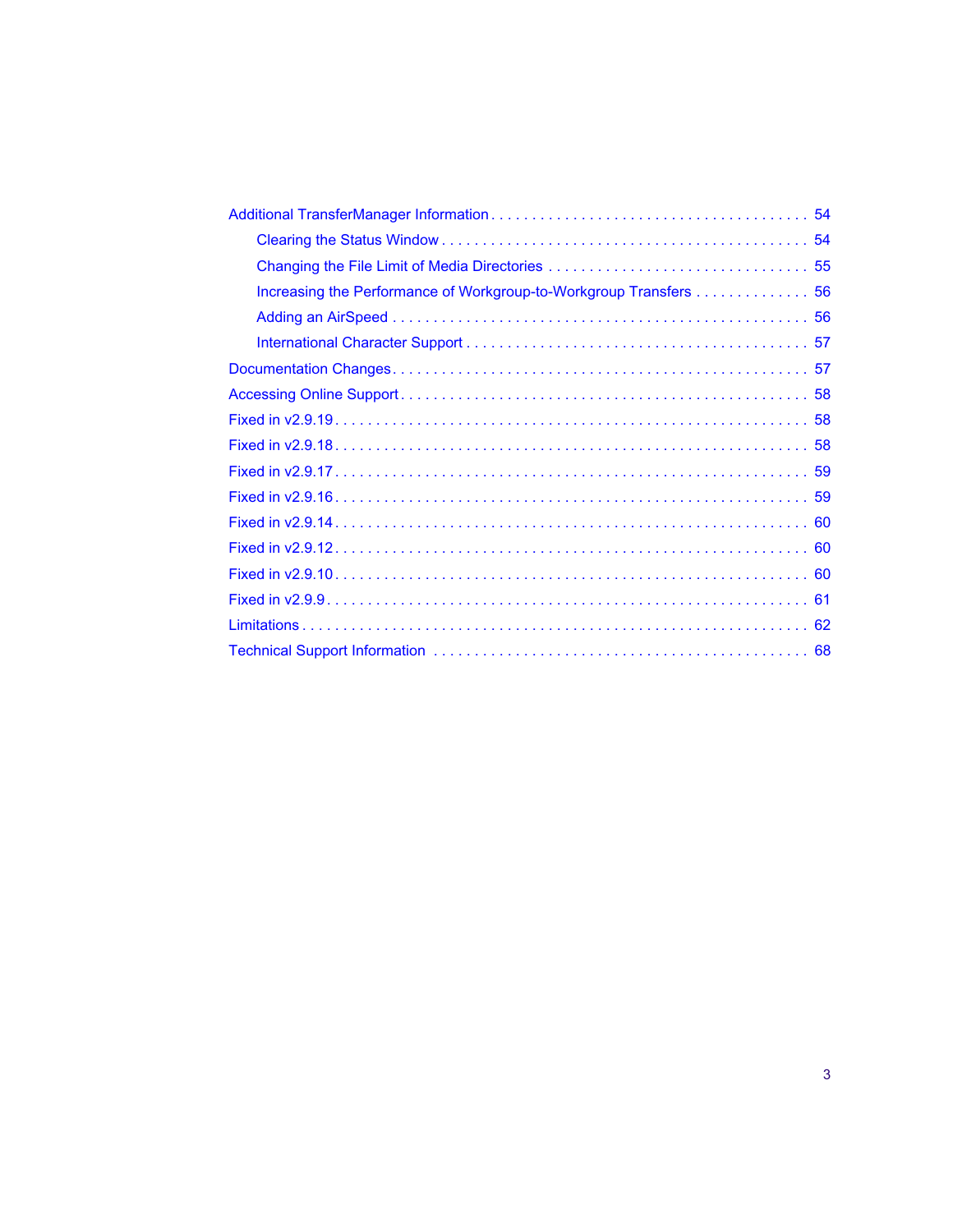# <span id="page-3-0"></span>**If You Need Help**

If you are having trouble using Avid Unity TransferManager:

- 1. Retry the action, carefully following the instructions given for that task. It is especially important to check each step of your workflow.
- 2. [Check the Knowledge Base for latest information that became available after the](//www.avid.com/readme)  [documentation was published. You can find the latest version of the ReadMe file or](//www.avid.com/readme)  [Release Notes for your product at](//www.avid.com/readme) www.avid.com/readme.
- 3. Check the documentation that came with your Avid application or your hardware for maintenance or hardware-related issues.
- 4. Visit Avid Online Support at [www.avid.com/onlineSupport/.](http://www.avid.com/onlinesupport) Online support is available 24 hours per day, 7 days per week. Search the Knowledge Base to find answers, to view error messages, to access troubleshooting tips, to download updates, and to read/join online message-board discussions.

# <span id="page-3-1"></span>**Symbols and Conventions**

Release notes use the following symbols and conventions:

| <b>Symbol or Convention Meaning or Action</b> |                                                                                                                                                                                      |  |  |
|-----------------------------------------------|--------------------------------------------------------------------------------------------------------------------------------------------------------------------------------------|--|--|
| 僵                                             | A note provides important related information, reminders,<br>recommendations, and strong suggestions.                                                                                |  |  |
|                                               | A caution means that a specific action you take could cause harm to<br>your computer or cause you to lose data.                                                                      |  |  |
|                                               | A warning describes an action that could cause you physical harm.<br>Follow the guidelines in this document or on the unit itself when<br>handling electrical equipment.             |  |  |
| $\geq$                                        | This symbol indicates menu commands (and subcommands) in the<br>order you select them. For example, File > Import means to open the<br>File menu and then select the Import command. |  |  |
|                                               | This symbol indicates a single-step procedure. Multiple arrows in a list<br>indicate that you perform one of the actions listed.                                                     |  |  |
| <i>Italic font</i>                            | Italic font is used to emphasize certain words and to indicate variables.                                                                                                            |  |  |
| Courier Bold font                             | Courier Bold font identifies text that you type.                                                                                                                                     |  |  |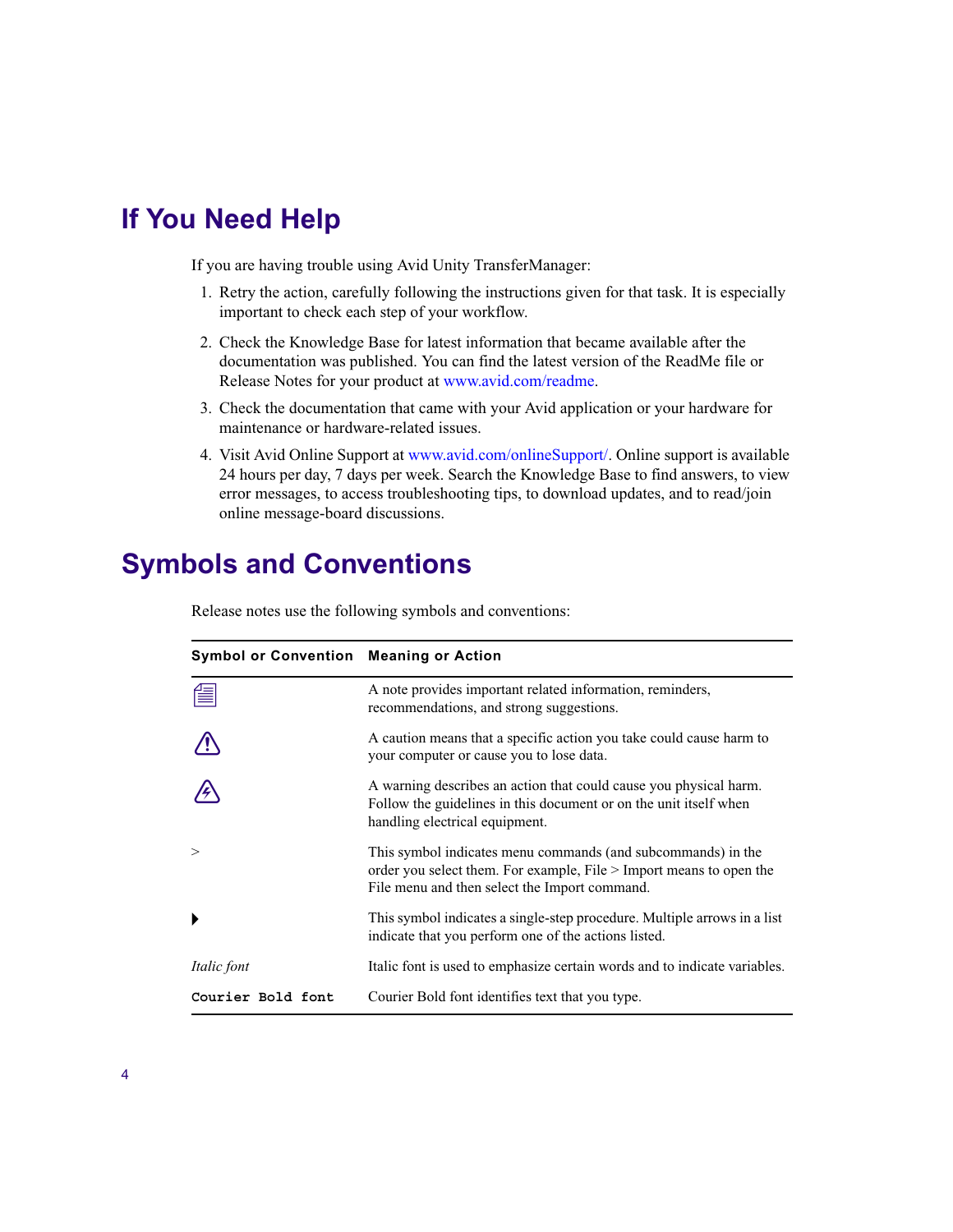# <span id="page-4-0"></span>**Changes in v2.9.19**

Avid Unity TransferManager v2.9.19 includes the following changes:

• Support has been added for the new dongle manager application. The DongleDumper utility has been replaced with DongleManager. The DongleManager is located in:

Program Files\Avid\<Product>\Utilities\DongleManager

• You no longer need to restart the TransferManager application every week to reset log files. TransferManager now has automatic clean-up of log files and temp folders.

# <span id="page-4-1"></span>**Changes in v2.9.9**

Avid Unity TransferManager v2.9.9 includes the following changes:

- When you perform a Send to Playback, the Transfer Status window now correctly displays transfers to AirSpeed® Studio and AirSpeed.
- Improves compatibility with other Avid products.

# <span id="page-4-2"></span>**Features Added in v2.9.x**

Features and changes to Avid Unity TransferManager v2.9.x include:

- Support for Avid Unity  $ISS^m$  media network.
- Support for ingesting from and playback to third-party devices that use the MXF DHM OP1a file format. This feature requires Microsoft<sup>®</sup> NET Framework 1.1. See ["TransferManager MXF OP1a FTP DHM Overview" on page 8](#page-7-0).



n *When you are using the DongleDumper application v6.2.0 or v6.1.0, the FTP DHM option appears as "Transition Wipes" instead of "FTP DHM."*

- Support for HDV format for workgroup-to-workgroup transfers.
- Support for MXF/AAF media. MXF media created and edited in an Avid editing application can be shared in an Avid MXF workgroup environment with other Avid MXF-compatible devices such as Avid Adrenaline™ HD editors. For a description of compatible issue between the various Avid products when working in an MXF workgroup, see the Avid Unity MediaManager Help.



c **Any third-party video servers included in an Avid MXF workgroup must support integration with an Avid MXF workgroup. Check with the manufacturers of the third-party video servers to verify that your video servers support Avid MXF workgroups.**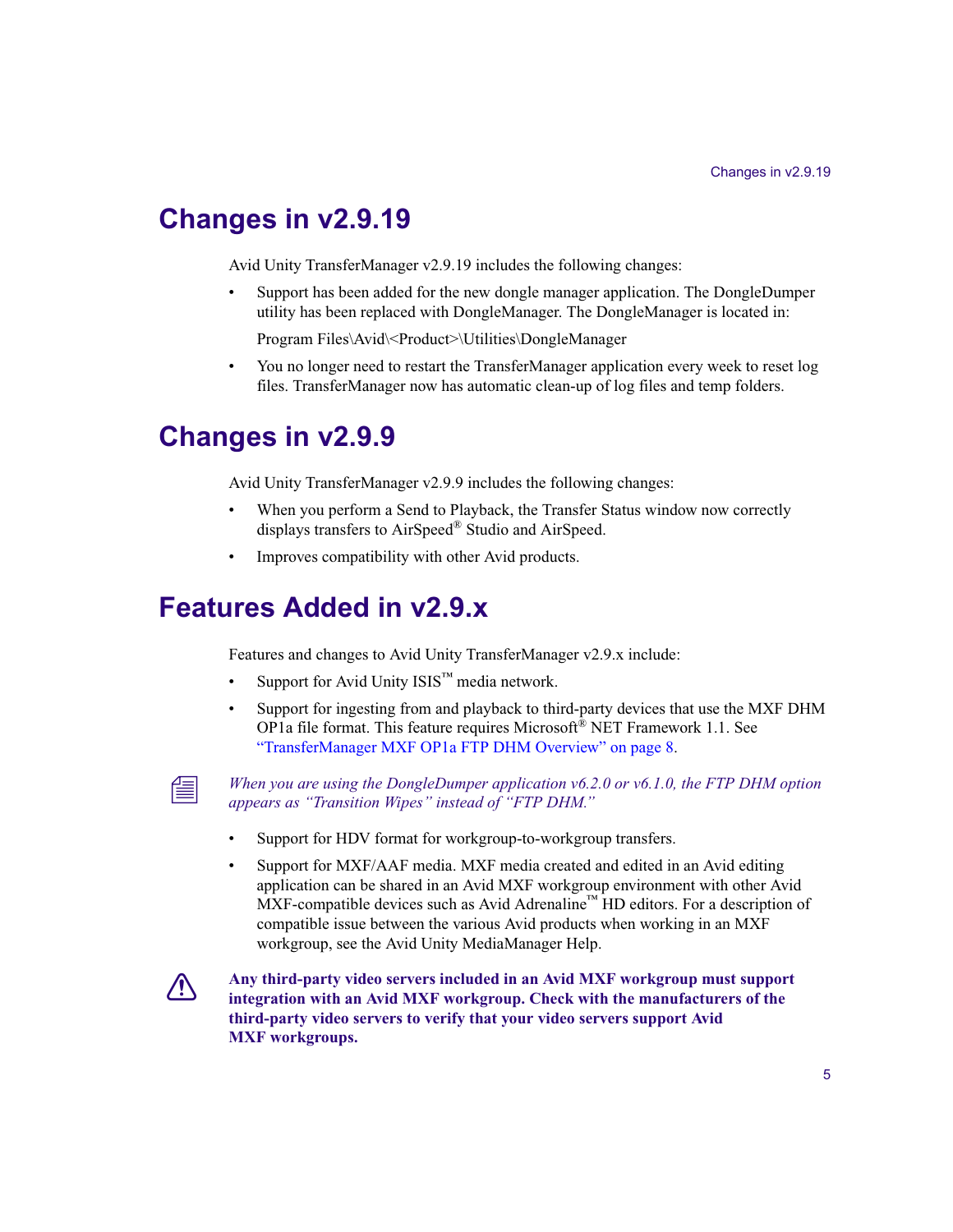| <b>Transfer</b><br><b>Allowed</b> | Source<br>Workgroup<br>Mode | <b>Destination</b><br>Workgroup<br>Mode | Metadata<br>Format | Media<br>Format | Media<br><b>Destination</b><br><b>Folder</b> |
|-----------------------------------|-----------------------------|-----------------------------------------|--------------------|-----------------|----------------------------------------------|
| Yes                               | $OMF^{\otimes}$             | <b>OMF</b>                              | <b>OMF</b>         | <b>OMF</b>      | <b>OMFI</b> MediaFiles                       |
| Yes                               | <b>OMF</b>                  | <b>MXF</b>                              | <b>OMF</b>         | <b>OMF</b>      | <b>OMFI</b> MediaFiles                       |
| $NA^a$                            | <b>OMF</b>                  |                                         | AAF                |                 |                                              |
| $NA^a$                            | <b>OMF</b>                  |                                         |                    | <b>MXF</b>      |                                              |
| N <sub>0</sub>                    | <b>MXF</b>                  | <b>OMF</b>                              |                    |                 |                                              |
| Yes                               | <b>MXF</b>                  | <b>MXF</b>                              | AAF                | <b>MXF</b>      | Avid MediaFiles/MXF                          |
| Yes                               | <b>MXF</b>                  | <b>MXF</b>                              | AAF                | <b>OMF</b>      | <b>OMFI MediaFiles</b>                       |
| Yes                               | <b>MXF</b>                  | <b>MXF</b>                              | OMF                | <b>OMF</b>      | <b>OMFI MediaFiles</b>                       |

### **Supported Transfers Between Workgroup Modes**

a. Only the HD and SD 1:1 10-bit MXF media are supported in an OMF workgroup. For more details, see "Working in an OMF Workgroup Mode" in the MediaManager Help.

• Standalone TransferManager provides settings to support MXF/AAF media. The following settings are located in the Standalone Settings area of the TransferManager Server Configuration window.

| Standalone Settings                                                          |  |
|------------------------------------------------------------------------------|--|
| $\overline{\mathsf{v}}$ Accept incoming transfer after timeout               |  |
| OMF<br>Ω<br>seconds<br>Timenuh<br>G AAF<br>Directory for incoming transfers: |  |
| IC:\Avid MediaFiles\MXF\1                                                    |  |
| Browse                                                                       |  |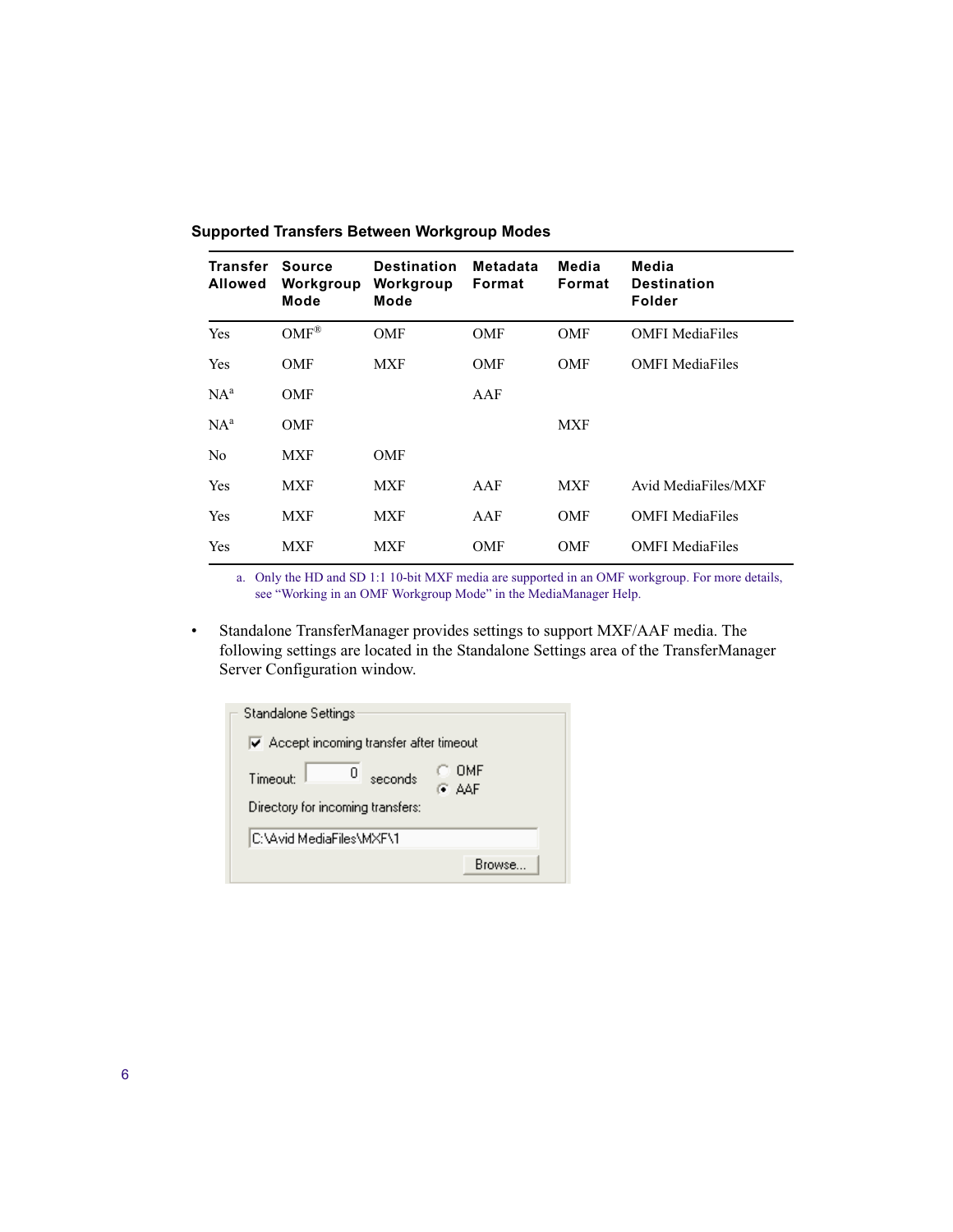| Option            | <b>Description</b>                                                                                                                                                                                     |
|-------------------|--------------------------------------------------------------------------------------------------------------------------------------------------------------------------------------------------------|
| <b>OMF</b><br>AAF | Select either OMF or AAF depending on the type of media files being transferred.                                                                                                                       |
| transfers         | Directory for incoming This is the directory where TransferManager place the incoming transfers. This<br>must be a valid media files directory. Click Browse to locate a valid directory.              |
|                   | The default directories are:                                                                                                                                                                           |
|                   | In OMF mode - OMFI MediaFiles                                                                                                                                                                          |
|                   | In AAF mode - Avid MediaFiles\MXF\1                                                                                                                                                                    |
|                   | For better performance when media files grow beyond 10,000 files in the<br>傽<br>primary directory $\mathcal{U}$ , you need to change the Directory for incoming<br>transfers to Avid MediaFiles\MXF\2. |

#### **Standalone TransferManager Server Configuration Options**

- Send to Playback Device is now available from the Avid ProLog Player, when a workgroup is configured with a TransferManager or supported playback device.
	- For information about using this feature, see the Avid Unity MediaManager Help.
	- For information on configuring the TransferManager client with playback devices, see ["Installing the TransferManager Client Software" on page 44](#page-43-1).
	- For information on configuring the settings in the Playback area of the TransferManager Server Configuration window on the TransferManager server, see the table in ["Installing the TransferManager Server Software" on page 36.](#page-35-0)
- Frame Chase editing feature lets an Avid editor view and edit clips when capturing from a supported external device. The Avid editing system must be a client in an MXF workgroup that includes TransferManager. For information about this feature, see "Using Frame Chase Editing" in the MediaManager Help.
- Expanded third-party video server support via APIs. See ["Ingesting From FTP Deck](#page-19-0)  [Devices" on page 20.](#page-19-0)
- You can choose to associate a MediaManager Catalog with an ingest device. When performing an ingest, the catalog contains clips of the media that successfully transfer from the ingest device. See ["Configuring an Ingest Device Catalog" on page 26.](#page-25-0)
- You can choose to associate a MediaManager Catalog with a playback device. When performing a send to playback, the catalog contains clips of the media that successfully transfers to the playback device. See ["Configuring the Send to Playback Device](#page-26-0)  [Catalog" on page 27](#page-26-0).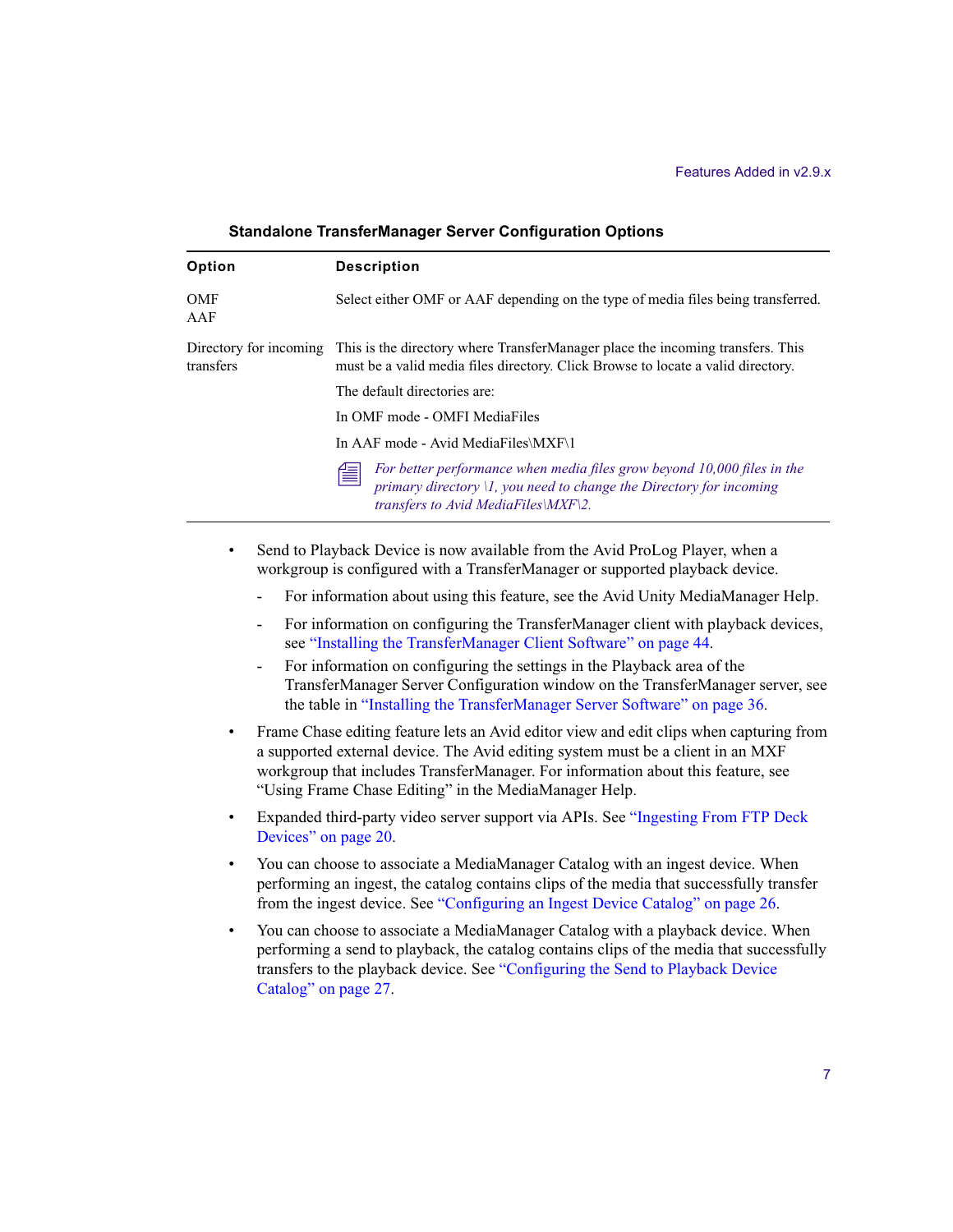# <span id="page-7-0"></span>**TransferManager MXF OP1a FTP DHM Overview**

To enable interoperability between Avid Unity family and third-party devices that use the MXF OP1a file format, Avid has developed an optional Avid Unity TransferManager Data Handling Module (DHM) plug-in that supports FTP integration to third-party MXF OP1a compliant devices. The TransferManager MXF OP1a FTP DHM allows MXF OP1a files to be brought into an Avid Unity, Avid Unity ISIS, or an Avid editing environment from an FTP server. You can also export Avid media files in MXF OP1a format to an FTP server using this same MXF OP1a FTP DHM.

The Avid FTP Media Browser application allows you to browse the contents of an FTP server to select the MXF OP1a files that you want to import into the Avid system. The MXF OP1a FTP DHM rewraps the imported files in either OMF format (OMF workgroup) or Avid MXF-OP-Atom format (MXF/AAF workgroup).

The MXF OP1a FTP DHM supports IMX 30, 40, 50, DV25, and DV50 in PAL and NTSC. The media format is not changed during the import process, just the metadata wrapper. Supported audio is 16-bit or 24-bit sampled at 48 kHz with up to 8 audio tracks. The MXF OP1a FTP DHM also supports the export of Avid  $IMX<sup>TM</sup>$  30, 40, 50, DV25, and DV50 media to an FTP server in MXF OP1a format.

The TransferManager MXF OP1a FTP DHM was written to support MXF OP1a files that match the MXF OP1a reference standard. Because some vendors implement MXF OP1a support in a way that deviates from the reference standard, Avid cannot guarantee support for devices that do not comply with the reference standard. In addition, Play While Transfer, Overwrite, Frame-Chase Editing, and partial transfer capabilities are not supported with the MXF OP1a FTP DHM.

### **Transferring To and From Generic FTP Servers**

TransferManager supports ingest from and playback to File Transfer Protocol (FTP) servers that are compliant with FTP. You can transfer completed media sequences between Avid editing applications and generic FTP type servers.

The FTP transfer of media is over standard TCP/IP Ethernet network. The FTP DHM supports connections to a FTP server using a valid DNS name or IP address. The FTP DHM can work with FTP servers on different subnets than the TransferManager server.

n *Microsoft .NET Framework 1.1 must be installed on the TransferManager server and TransferManager client systems when you are using FTP DHM. You can install .NET Framework during the TransferManager installation.*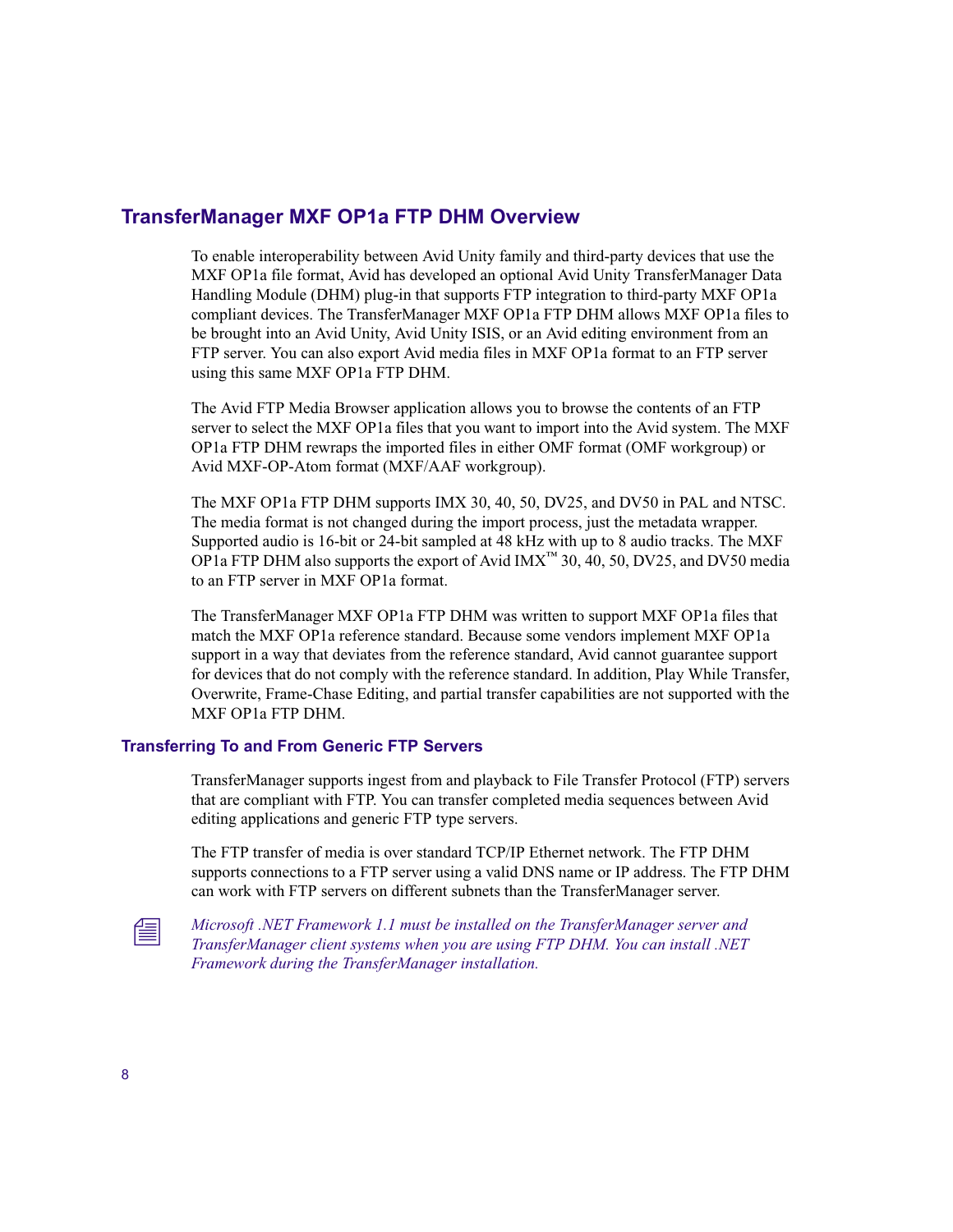During the transfer, the FTP DHM component supports the Run, Pause, Resume, Retry, and Cancel functions that are available from the TransferManager server. Pause and Resume functions are constrained by the time-out setting on the FTP server. The components support multi-threaded operations that allow for simultaneous transfer operations to occur.



n *If you cancel a transfer before it is complete, the part of the transfer that succeeded before the cancellation remains on the server.*

You must do the following to integrate a FTP server into a workgroup:

- Select "TransferManager Server with Supplemental FTP Services" as the installation type when installing the TransferManager server application. See ["Installing the](#page-35-0)  [TransferManager Server Software" on page 36](#page-35-0).
- Configure the FTP parameters for the FTP server. See ["Configuring the FTP Parameters](#page-8-0)  [for an FTP Server" on page 9](#page-8-0).
- Configure an FTP playback device using the TransferManager Server Configuration tool. See ["Configuring a Generic FTP Playback Device into a Workgroup" on page 12.](#page-11-0)
- Configure an FTP ingest device using the TransferManager Server Configuration tool. See ["Configuring a Generic FTP Ingest Device into a Workgroup" on page 13.](#page-12-0)
- Create an FTP directory profile. See ["Creating and Editing FTP Directory Profiles" on](#page-12-1)  [page 13.](#page-12-1)

For FTP transfer workflows, see the following sections:

- ["Workflow: Ingesting Clips From an FTP Server" on page 16](#page-15-0)
- ["Workflow: Playback to an FTP Server" on page 19](#page-18-0)

### <span id="page-8-1"></span>**Configuring an FTP Server, FTP Playback, and FTP Ingest Devices**

The TransferManager Server Configuration tool provides areas for configuring an FTP server, FTP playback, and FTP ingest devices.

### <span id="page-8-0"></span>**Configuring the FTP Parameters for an FTP Server**

When adding an FTP server to your workgroup environment, you need to configure the server's FTP parameters.

#### **To configure FTP servers in a workgroup:**

1. On your TransferManager server, click the Start button, and select Programs > Avid > TransferManager Server Configuration.

The TransferManager Server Configuration window opens.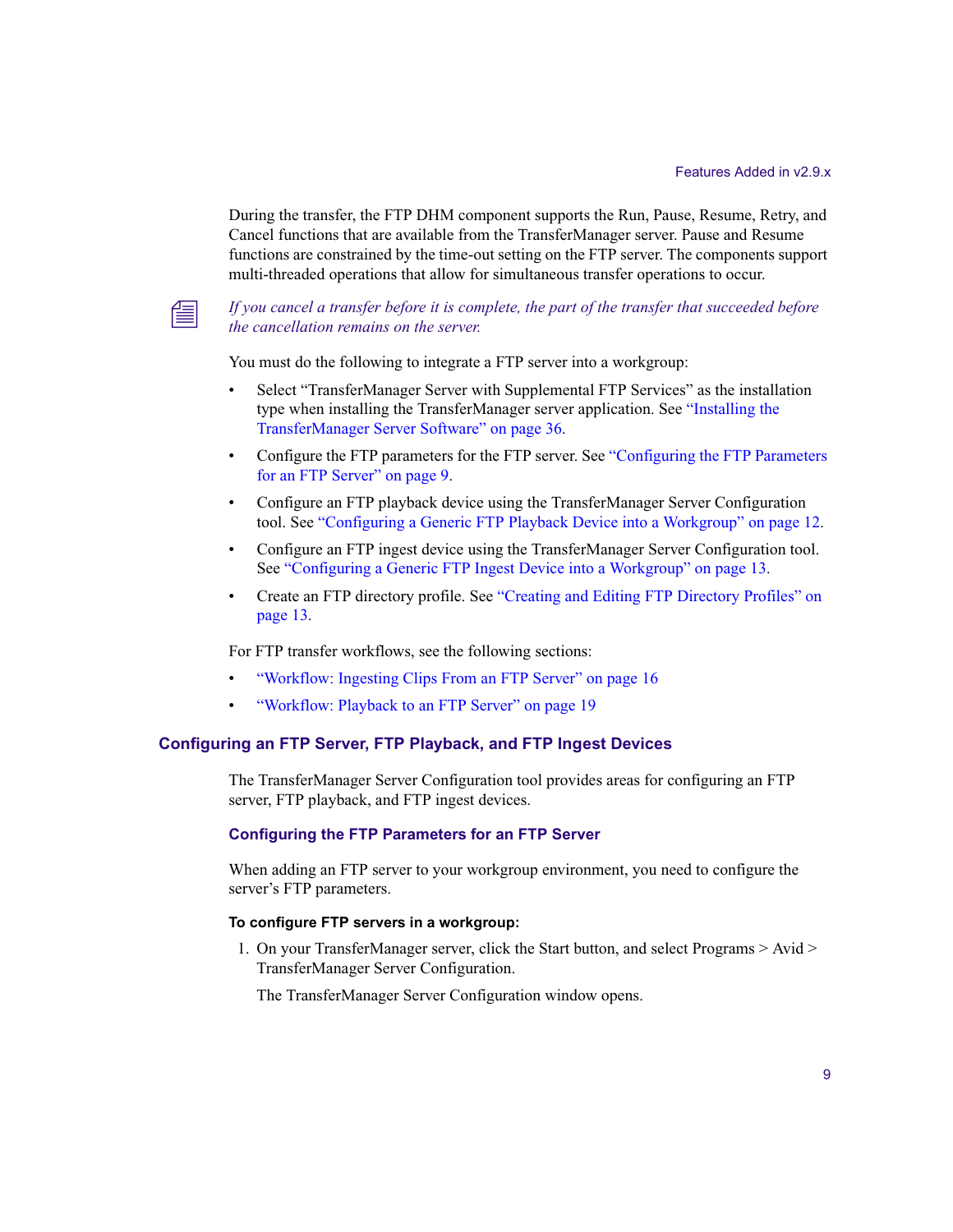2. Click the Configure FTP Parameters button.

The Configure FTP dialog box opens.

| <b>Configure FTP</b>            |      |                       | $\times$ |
|---------------------------------|------|-----------------------|----------|
| <b>FTP Servers</b>              |      |                       |          |
| anything                        |      | Add<br>Delete<br>Edit |          |
| Playback Server                 |      |                       |          |
| Generic FTP Port                | 6534 |                       |          |
| Sony FTP Port                   | 6535 |                       |          |
| Note: All changes are permanent |      | Done                  |          |

3. Click Add.

The FTP Server dialog box opens.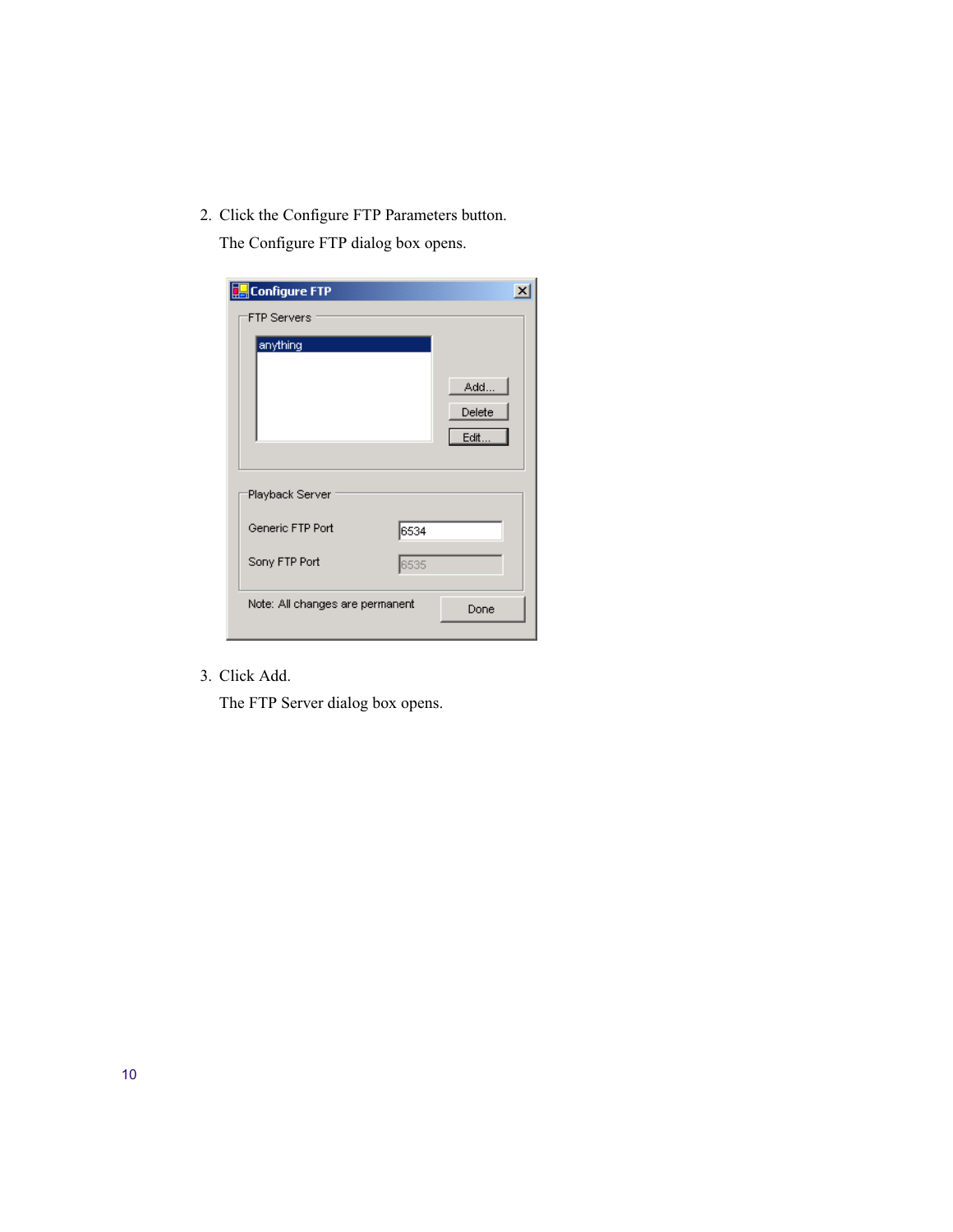| <b>FTP Server</b>          | $\mathbf{x}$ |
|----------------------------|--------------|
| Profile Name:              | anything     |
| Server Name:               | cetftpserver |
| Username:                  | raj          |
| Password:                  | avid         |
| Server Type:               | GENERIC_FTP  |
|                            |              |
| FTP Connection Information |              |
| Default Directory          |              |
| FTP Mode                   | active       |
| <b>FTP Port Address</b>    | 21           |
|                            |              |
|                            |              |
| Cancel                     | OK           |

4. Enter the following setup information for the FTP server you are configuring:

| <b>Setting</b>                    | <b>Description</b>                                                                   |  |
|-----------------------------------|--------------------------------------------------------------------------------------|--|
| Profile Name                      | Displays the name of this profile.                                                   |  |
| Server Name                       | Type the name of the FTP server.                                                     |  |
| Username                          | Type the user name used to connect to the FTP server.                                |  |
| Password                          | Type the password used to connect to the FTP server.                                 |  |
| Server Type                       | Displays the type of server in the workgroup: Generic_FTP.                           |  |
| <b>FTP Connection Information</b> |                                                                                      |  |
| Default Directory                 | Displays the directory on the FTP server where data is sent to or<br>retrieved from. |  |
| FTP Mode                          | Displays the FTP mode as active.                                                     |  |
| <b>FTP Port Address</b>           | Displays the FTP connection port is set to 21.                                       |  |

**FTP Server configuration** 

5. Click OK.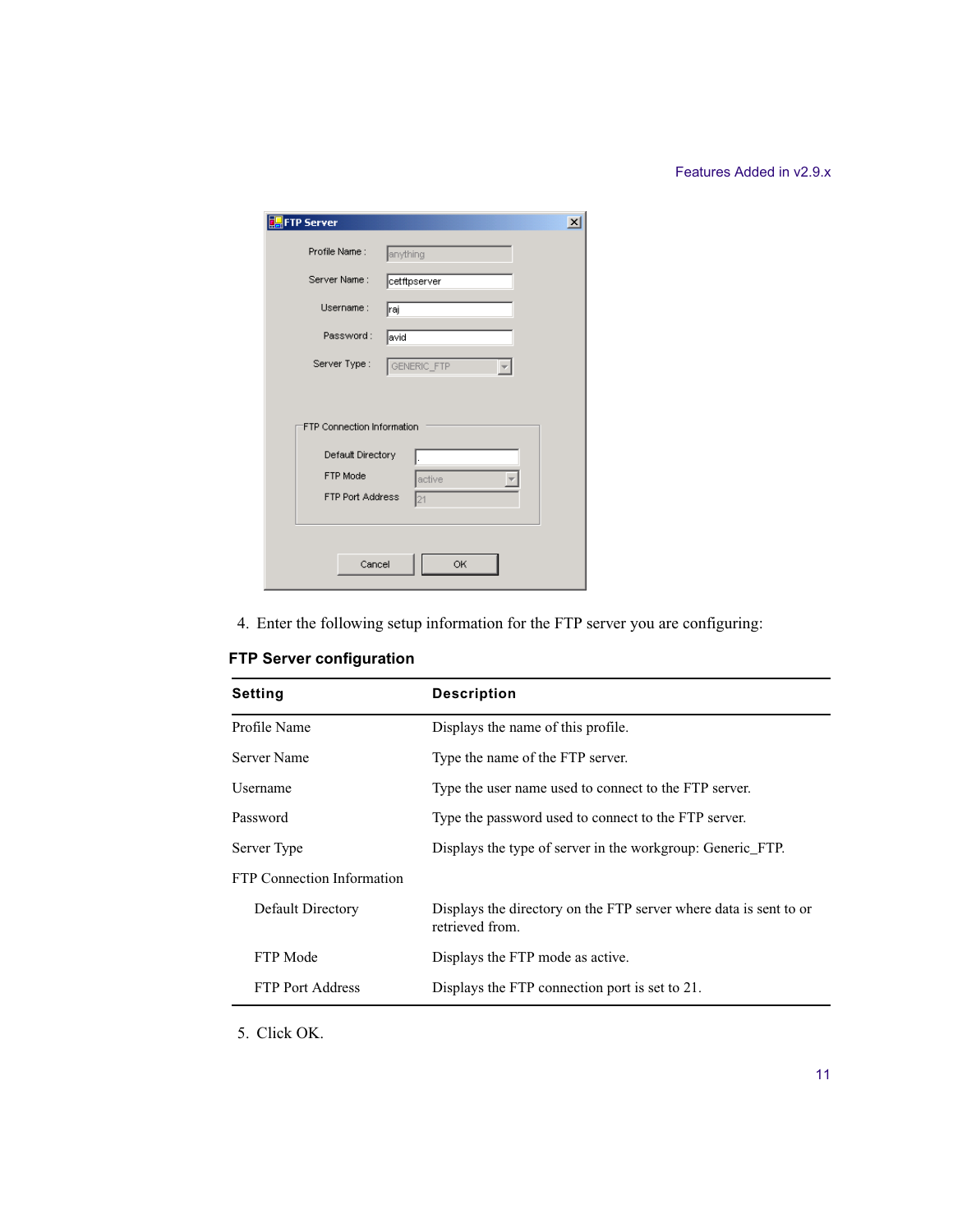- 6. Type the port number in the Generic FTP Port text box.
- 7. Click Done.

### <span id="page-11-0"></span>**Configuring a Generic FTP Playback Device into a Workgroup**

When adding a Generic FTP playback device into your workgroup environment, you need to configure the device using the TransferManager Server Configuration tool.

### **To add a generic FTP playback device into a workgroup:**

1. On your TransferManager server, click the Start button, and select Programs > Avid > TransferManager Server Configuration.

The TransferManager Server Configuration window opens.

2. In the Playback area, click Add.

| Playback                              |        |
|---------------------------------------|--------|
| Ⅳ Playback transfers enabled          |        |
| Max, simultaneous playback transfers: | ₫      |
| Playback devices:                     |        |
| bdctm1/mkairspace1                    |        |
| bdctm1:6534/anything                  |        |
| bdctm1:6534/anything 2                | Add    |
| bdctm1/ptairspace                     |        |
|                                       | Delete |
|                                       | Edit   |
|                                       |        |

- 3. In the Device dialog box, type the name associated with the Generic FTP playback device on the network, for example: bdctm1:6534/anything, where
	- **bdctm1** is the TransferManager server name
	- **6534** is the Generic FTP port address for the playback device

The port number used for the playback device must match the Generic FTP Port number on **FTP**  $\alpha$ *the Configure FTP dialog box. See ["Configuring the FTP Parameters for an FTP Server"](#page-8-0)  [on page 9](#page-8-0).*

- **anything** is the FTP profile name that contains the information required to connect to a particular directory on a FTP server. See ["Creating and Editing FTP Directory](#page-12-1)  [Profiles" on page 13.](#page-12-1)
- 4. Click OK.
- 5. Click Save.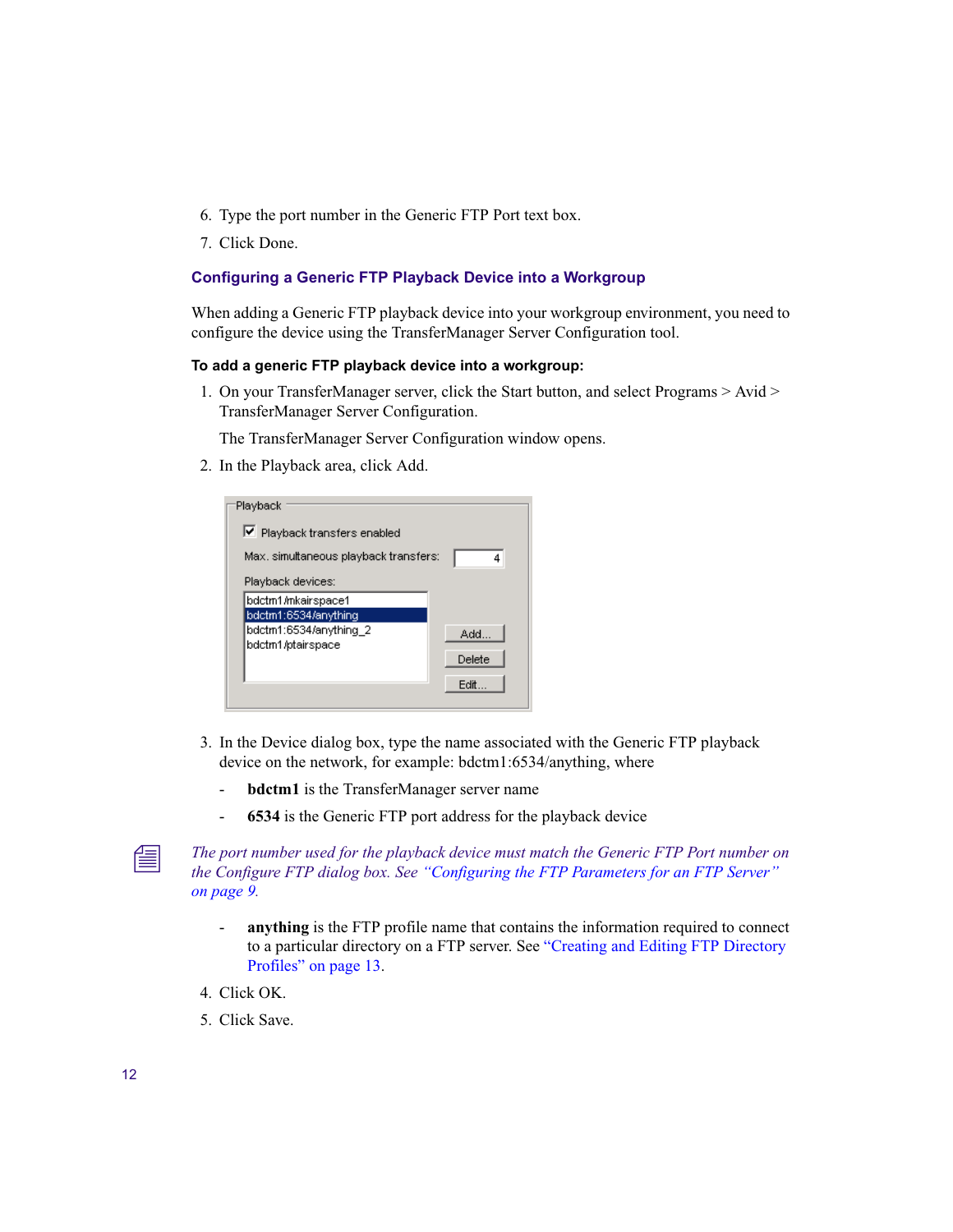### <span id="page-12-0"></span>**Configuring a Generic FTP Ingest Device into a Workgroup**

When adding a Generic FTP ingest device into your workgroup environment, you need to configure the device using the TransferManager Server Configuration tool.

#### **To add a Generic FTP ingest device into a workgroup:**

1. On your TransferManager server, click the Start button, and then select Programs > Avid > TransferManager Server Configuration.

The TransferManager Server Configuration window opens.

2. In the Ingest area, click Add.

| Ingest                              |        |
|-------------------------------------|--------|
| Ingest transfers enabled            |        |
| Max, simultaneous ingest transfers: | 4      |
| Ingest devices:                     |        |
| anything                            |        |
| mkairspace1                         |        |
| xdcam_wu                            | Add    |
| evtr wu                             |        |
| anything_2                          | Delete |
| ptairspace                          |        |
|                                     | Edit   |

- 3. In the Device dialog box, type the name of the FTP profile that contains the information required to connect to a particular directory on a FTP server. See ["Creating and Editing](#page-12-1)  [FTP Directory Profiles" on page 13](#page-12-1).
- 4. Click OK.
- 5. Click Save.

### <span id="page-12-1"></span>**Creating and Editing FTP Directory Profiles**

When a workgroup includes an FTP server, you need to create FTP directory profiles that allow the FTP server to connect with the Avid editing system.

#### **To create and edit FTP server profiles:**

1. From the Avid editing system, click the Start button, and then select All Programs > Avid > Utilities > Avid FTP Media Browser.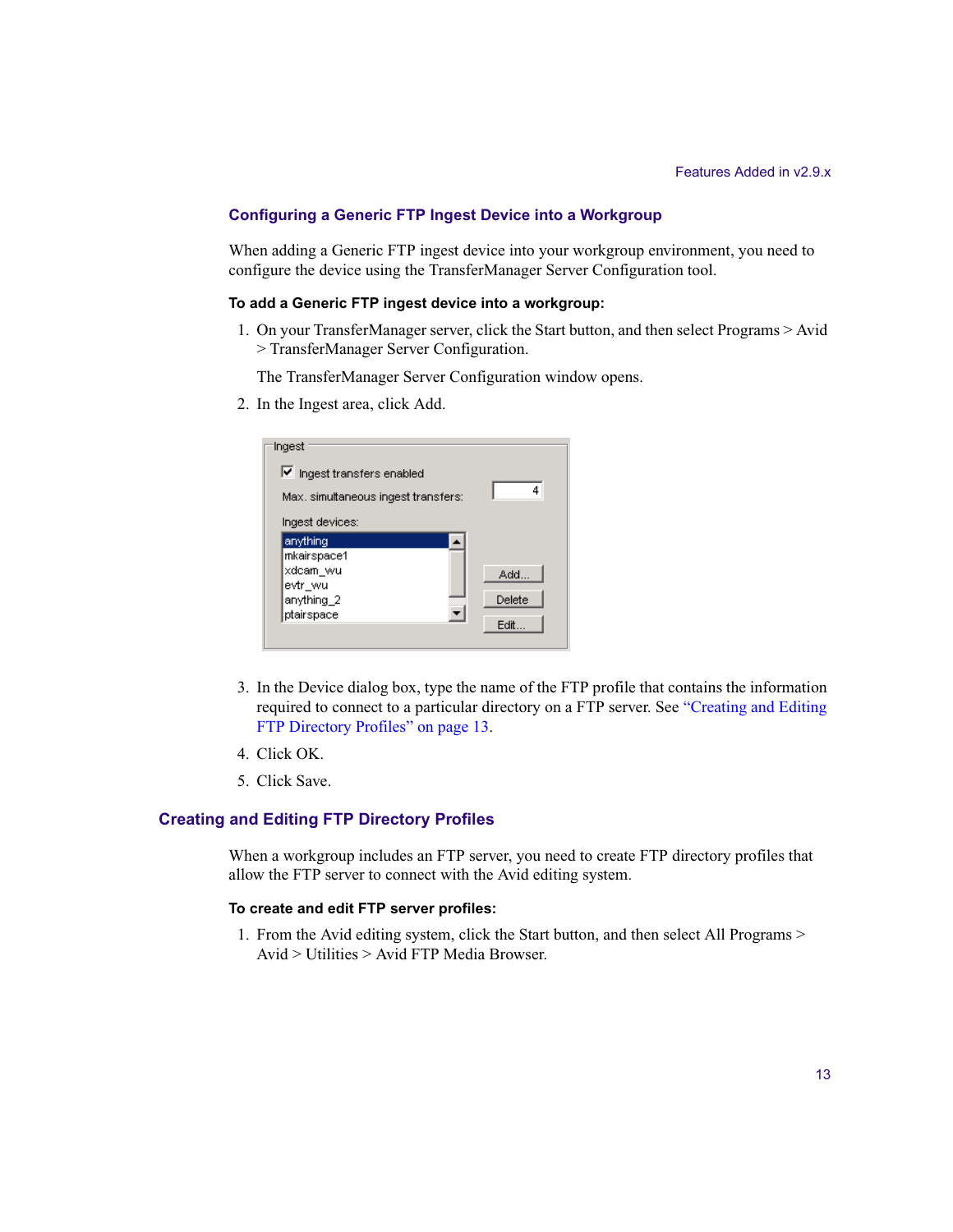| Media List<br>Profile                                                                                                                                                                                                                                                                                                                                                                                                                                            |                                                                                                                                                                                                                                                                                                                                                                                                                                                                                                                                                            |                                                                                                                                                                                                                                                                                                             |                        |                                                           | File Drag/Drop Support<br>Select a file to drag it into the Editor Project Bin |        |       |            |          |
|------------------------------------------------------------------------------------------------------------------------------------------------------------------------------------------------------------------------------------------------------------------------------------------------------------------------------------------------------------------------------------------------------------------------------------------------------------------|------------------------------------------------------------------------------------------------------------------------------------------------------------------------------------------------------------------------------------------------------------------------------------------------------------------------------------------------------------------------------------------------------------------------------------------------------------------------------------------------------------------------------------------------------------|-------------------------------------------------------------------------------------------------------------------------------------------------------------------------------------------------------------------------------------------------------------------------------------------------------------|------------------------|-----------------------------------------------------------|--------------------------------------------------------------------------------|--------|-------|------------|----------|
| anything                                                                                                                                                                                                                                                                                                                                                                                                                                                         | $\vert \cdot \vert$                                                                                                                                                                                                                                                                                                                                                                                                                                                                                                                                        | Connected                                                                                                                                                                                                                                                                                                   |                        |                                                           |                                                                                |        |       |            |          |
| Name                                                                                                                                                                                                                                                                                                                                                                                                                                                             | Date                                                                                                                                                                                                                                                                                                                                                                                                                                                                                                                                                       | Size                                                                                                                                                                                                                                                                                                        | $\boldsymbol{\lambda}$ | File Name                                                 | Video                                                                          | Signal | Audio | Start Time | Duration |
| 12345.mxf<br>15secs.mxf<br>15secsb.mxf<br>24 bitaudio.mxf<br>24 bitaudioa.mxf<br>30sces.mxf<br>bld390dv25.mxf<br>bld390dv50.mxf<br>bld390mp30.mxf<br>BLD390MP40A.mxf<br>bld390mp40c.mxf<br>bld390mpeg40b.mxf<br>Dalet-00001DV10.mxf<br>dbd.mxf<br>f.mxf<br>IRT-00001.mxf<br>MOG Solutions-00001<br>MOG Solutions-00002<br>Mvers5seocnds.mxf<br>New25.mxf<br>New25a.mxf<br>New25ab.mxf<br>New25abc.mxf<br>New50.mxf<br>New50a.mxf<br>$\left\langle \right\rangle$ | 05/11/05 09:45:00<br>05/20/05 15:17:00<br>05/20/05 15:18:00<br>05/20/05 15:14:00<br>05/20/05 15:15:00<br>05/20/05 15:19:00<br>04/27/05 10:48:00<br>04/27/05 10:52:00<br>04/27/05 09:59:00<br>04/27/05 11:14:00<br>04/27/05 11:21:00<br>04/27/05 11:19:00<br>08/04/04 20:00:00<br>05/02/05 14:41:00<br>05/02/05 14:41:00<br>11/17/04 20:00:00<br>07/04/04 20:00:00<br>07/04/04 20:00:00<br>05/04/05 09:49:00<br>05/11/05 10:52:00<br>05/11/05 11:45:00<br>05/11/05 13:50:00<br>05/11/05 14:15:00<br>05/11/05 10:52:00<br>05/11/05 11:46:00<br>III<br>Update | 227.58 MB<br>74.55 MB<br>74.55 MB<br>0.00 MB<br>10.04 MB<br>138.89 MB<br>472.43 MB<br>591.64 MB<br>301.77 MB<br>376.39 MB<br>372.42 MB<br>371.79 MB<br>2.39 MB<br>150.42 MB<br>150.42 MB<br>1.20 MB<br>0.73 MB<br>2.22 MB<br>24.85 MB<br>0.00 MB<br>0.00 MB<br>102.61 MB<br>102.61 MB<br>0.00 MB<br>0.00 MB | Ξ<br>$\rightarrow$     | Add<br>$\left. \right\rangle$<br>Remove<br>$\prec\!\prec$ |                                                                                |        |       |            |          |

The Avid - FTP Media Browser opens.

2. Right-click the Profile list.

The FTP Source Window opens, providing a list of FTP directory profiles.

| Profile Name           | Host                         | Path   |
|------------------------|------------------------------|--------|
| anything<br>anything_2 | cetftpserver<br>cetftpserver |        |
| Add                    | Edit                         | Delete |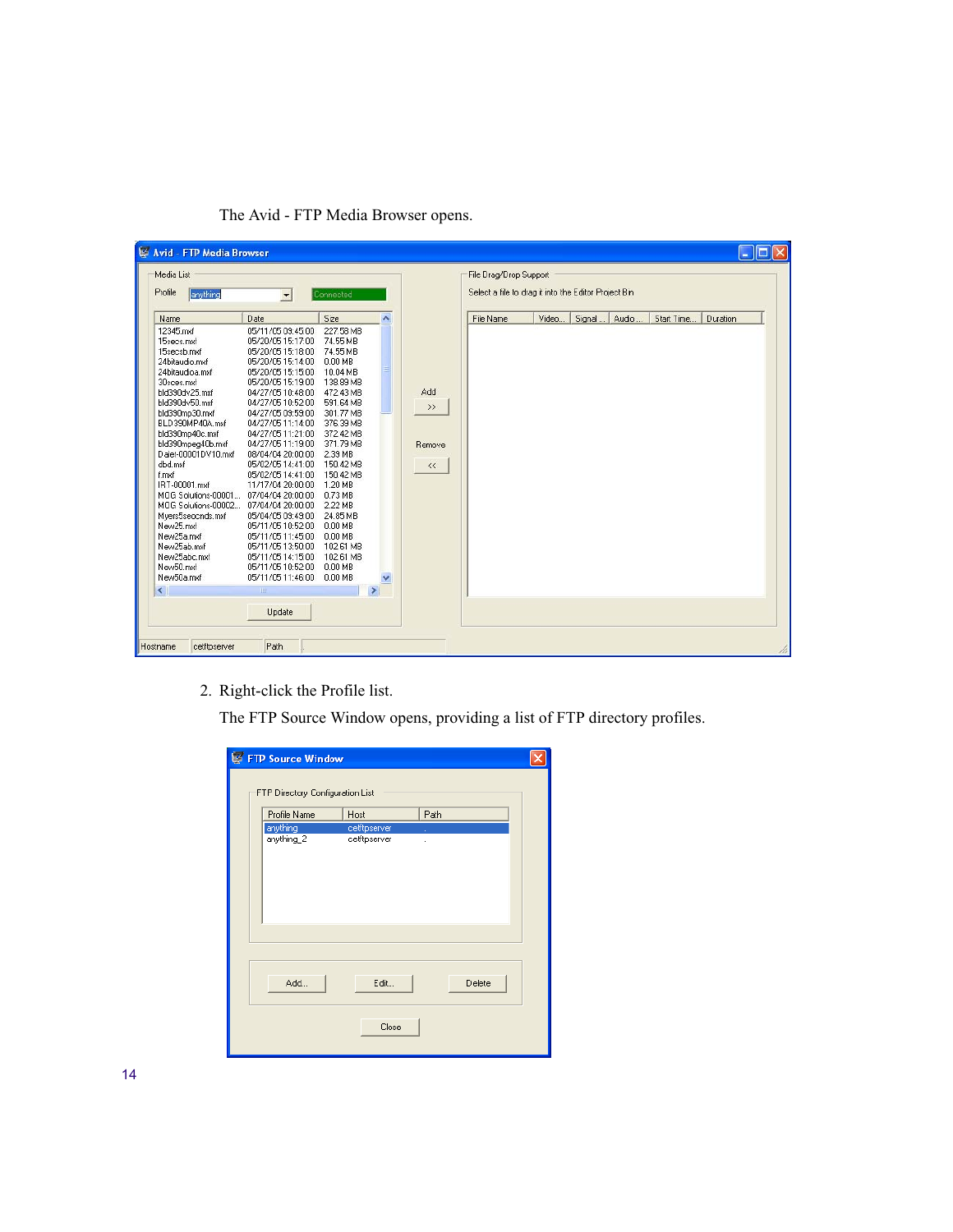- 3. Do one of the following:
	- $\blacktriangleright$  Click Add to add a new profile.
	- $\blacktriangleright$  Select a Profile Name and click Edit to edit an existing profile.

The Ftp Directory Profile Window opens.

|                        | <b>Ftp Directory Profile Window</b> |                                    |  |  |
|------------------------|-------------------------------------|------------------------------------|--|--|
|                        | <b>Connection Information</b>       |                                    |  |  |
|                        | Profile Name                        | anything                           |  |  |
|                        | <b>Connection Port</b>              | 21                                 |  |  |
|                        | <b>FTP Host Name</b>                | cetftpserver                       |  |  |
|                        | User Name                           | raj                                |  |  |
|                        | Password                            | avid                               |  |  |
|                        | Directory Path                      | ı.                                 |  |  |
|                        | FTP Mode                            | Passive<br>$\left  \nabla \right $ |  |  |
|                        |                                     |                                    |  |  |
| <b>Test Connection</b> |                                     |                                    |  |  |
|                        | Save                                | Cancel                             |  |  |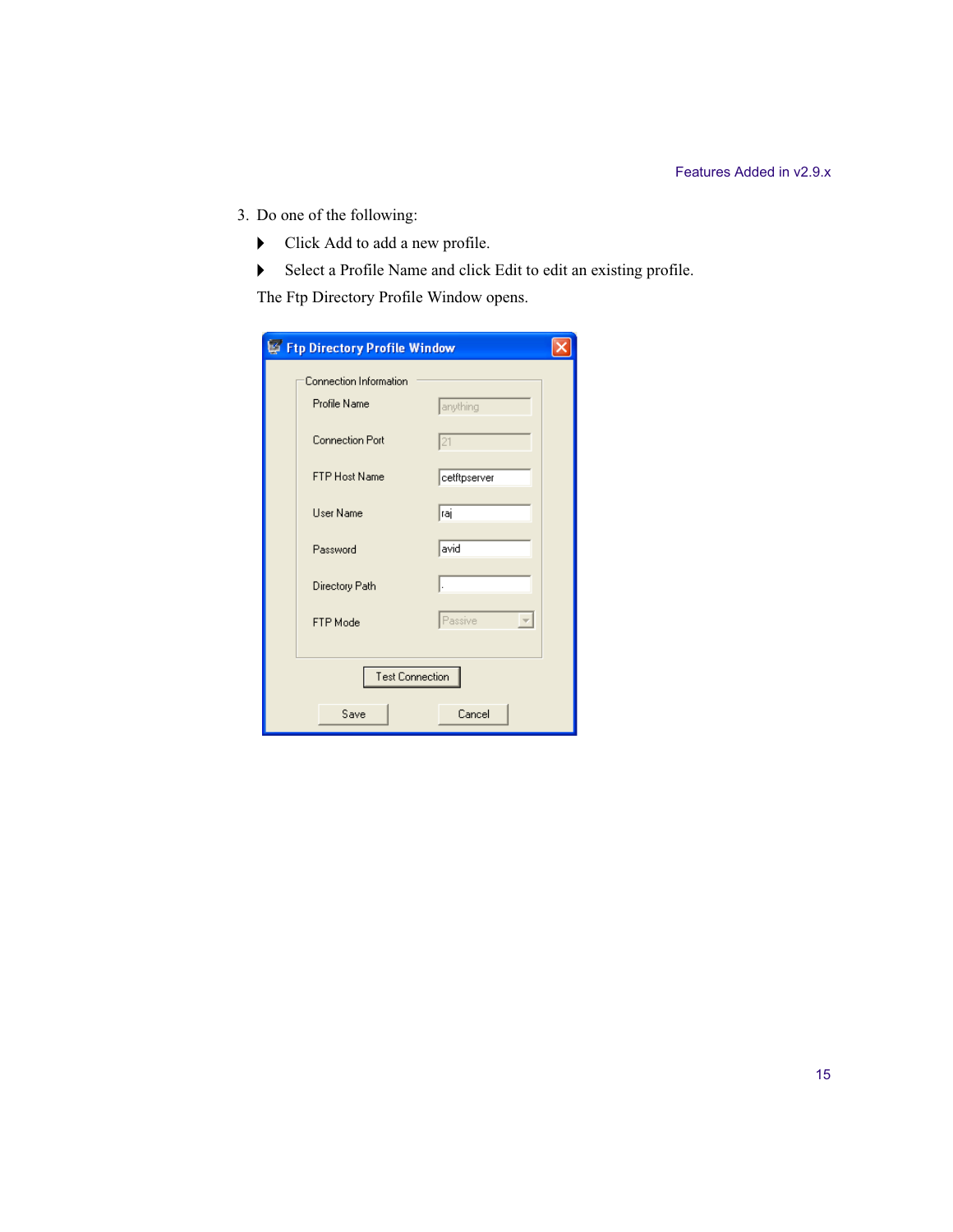### 4. Enter the following configuration information for the FTP server:

# **Nour entries must match the FTP server's network settings.**

| <b>Setting</b>         | <b>Description</b>                                                                                                                                                                                                |
|------------------------|-------------------------------------------------------------------------------------------------------------------------------------------------------------------------------------------------------------------|
| Profile Name           | Name of this profile. A unique profile name is used for each directory.                                                                                                                                           |
| <b>Connection Port</b> | Displays the port number used by the FTP server.                                                                                                                                                                  |
| <b>FTP Host Name</b>   | Type the FTP server's network name. This FTP host name must match the<br>server name assigned during the configuration of the FTP parameter. See<br>"Configuring the FTP Parameters for an FTP Server" on page 9. |
| User Name              | Type your user name.                                                                                                                                                                                              |
| Password               | Type the FTP server's password.                                                                                                                                                                                   |
| Directory Path         | Displays the default directory where the source media is located on the<br>FTP server.                                                                                                                            |
| FTP Mode               | Displays the FTP mode as Passive.                                                                                                                                                                                 |

#### **Ftp Directory Profile Window Settings**

- 5. (Option) Click Test Connection, if you want to verify that the connection to the FTP directory is working.
- 6. Click Save.

### <span id="page-15-0"></span>**Workflow: Ingesting Clips From an FTP Server**

During an ingest, compressed frames are streamed from MXF OP1a files stored on a generic FTP server to the Avid editing system. Files ingested do not overwrite an already existing file. If a file already exists, a new file is created.

The audio or video format of the media is maintained during the ingest process. Therefore, there is no visible or measurable distortion of either video or audio as a result of the transfer process.

#### **To ingest media from an FTP server:**

- 1. Make sure the FTP server is properly connected and configured; see the documentation that came with your server.
- 2. Open a bin or create a new bin and position it in an unobstructed area.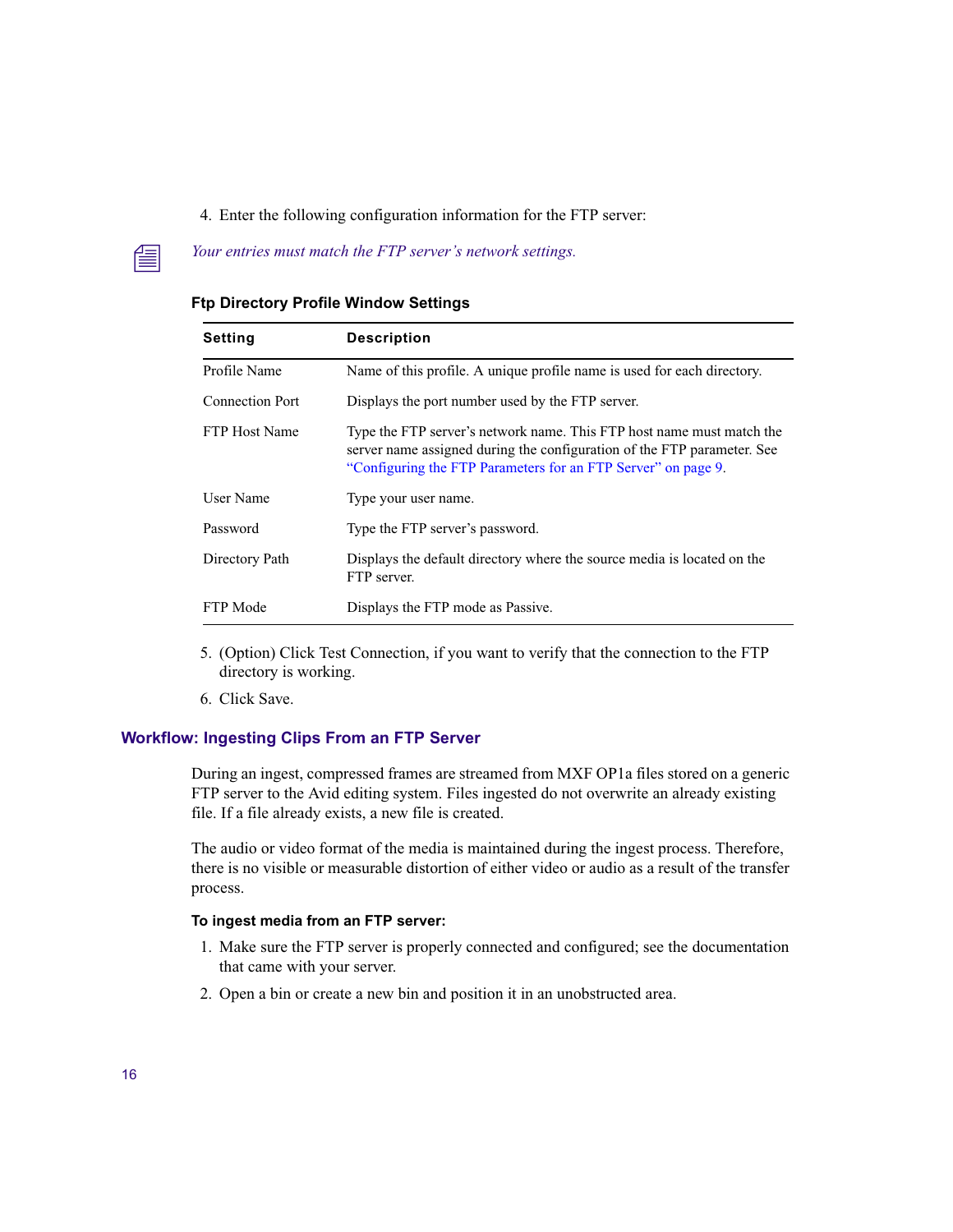3. From the Avid editing system, click the Start button, and then select All Programs > Avid > Utilities > Avid FTP Media Browser.

| Media List                                                                                                                                                                                                                                                                                                                                                                                                                                                         |                                                                                                                                                                                                                                                                                                                                                                                                                                                                                                                                                                    |                                                                                                                                                                                                                                                                                                               |                          |                                                  | File Drag/Drop Support                                              |                           |                                                        |                            |                                             |
|--------------------------------------------------------------------------------------------------------------------------------------------------------------------------------------------------------------------------------------------------------------------------------------------------------------------------------------------------------------------------------------------------------------------------------------------------------------------|--------------------------------------------------------------------------------------------------------------------------------------------------------------------------------------------------------------------------------------------------------------------------------------------------------------------------------------------------------------------------------------------------------------------------------------------------------------------------------------------------------------------------------------------------------------------|---------------------------------------------------------------------------------------------------------------------------------------------------------------------------------------------------------------------------------------------------------------------------------------------------------------|--------------------------|--------------------------------------------------|---------------------------------------------------------------------|---------------------------|--------------------------------------------------------|----------------------------|---------------------------------------------|
| Profile<br>anything                                                                                                                                                                                                                                                                                                                                                                                                                                                | $\overline{\phantom{a}}$                                                                                                                                                                                                                                                                                                                                                                                                                                                                                                                                           | Not Connected                                                                                                                                                                                                                                                                                                 |                          |                                                  | Select a file to drag it into the Editor Project Bin                |                           |                                                        |                            |                                             |
| Name                                                                                                                                                                                                                                                                                                                                                                                                                                                               | Date                                                                                                                                                                                                                                                                                                                                                                                                                                                                                                                                                               | Size                                                                                                                                                                                                                                                                                                          | $\overline{\phantom{a}}$ |                                                  | File Name                                                           | Video Rate                | Signal<br>A.,                                          | Start Time                 | Duration                                    |
| 12345.mxf<br>15 secs.mxf<br>15secsb.mxf<br>24 bitaudio.mxf<br>24 bitaudioa.mxf<br>30sces.mxf<br>bld390dv25.mxf<br>bld390dv50.mxf<br>bld390mp30.mxf<br>BLD390MP40A.mxf<br>bld390mp40c.mxf<br>bld390mpeg40b.mxf<br>Dalet-00001DV10.mxf<br>dbd.mxf<br>f.mxf<br>IRT-00001.mxf<br>MOG Solutions-00001<br>MOG Solutions-00002.<br>Mvers5seocnds.mxf<br>New25.mxf<br>New25a.mxf<br>New25ab.mxf<br>New25abc.mxf<br>New50.mxf<br>New50a.mxf<br>$\left\langle \right\rangle$ | 05/11/05 09:45:00<br>05/20/05 15:17:00<br>05/20/05 15:18:00<br>05/20/05 15:14:00<br>05/20/05 15:15:00<br>05/20/05 15:19:00<br>04/27/05 10:48:00<br>04/27/05 10:52:00<br>04/27/05 09:59:00<br>04/27/05 11:14:00<br>04/27/05 11:21:00<br>04/27/05 11:19:00<br>08/04/04 20:00:00<br>05/02/05 14:41:00<br>05/02/05 14:41:00<br>11/17/04 20:00:00<br>07/04/04 20:00:00<br>07/04/04 20:00:00<br>05/04/05 09:49:00<br>05/11/05 10:52:00<br>05/11/05 11:45:00<br>05/11/05 13:50:00<br>05/11/05 14:15:00<br>05/11/05 10:52:00<br>05/11/05 11:46:00<br><b>IIII</b><br>Update | 227.58 MB<br>74.55 MB<br>74.55 MB<br>0.00 MB<br>10.04 MB<br>138.89 MB<br>472.43 MB<br>591.64 MB<br>301.77 MB<br>376.39 MB<br>372.42 MB<br>371.79 MB<br>2.39 MB<br>150.42 MB<br>150.42 MB<br>1.20 MB<br>0.73 MB<br>2.22 MB<br>24.85 MB<br>$0.00$ MB<br>0.00 MB<br>102.61 MB<br>102.61 MB<br>0.00 MB<br>0.00 MB | $\rightarrow$            | Add<br>$\rightarrow$<br>Remove<br>$\prec\!\prec$ | PAL411390.mxf<br>Pinnacle-00001Mpeg<br>$\left\langle \right\rangle$ | DV 25 420<br><b>IMX50</b> | PAL<br>$\overline{4}$<br>PAL<br>$\overline{2}$<br>THE. | 01:00:00:00<br>00:00:00:00 | 00:01:33:19<br>00:00:00:00<br>$\rightarrow$ |

The Avid - FTP Media Browser opens.

4. Select a Profile from the Profile menu for the FTP directory where you want to access the media files.

The status bar at the bottom of the Avid - FTP Media Browser window displays the hostname and directory path for the currently selected profile.



n *For a procedure on how to create a new profile, see ["Creating and Editing FTP Directory](#page-12-1)  [Profiles" on page 13](#page-12-1).*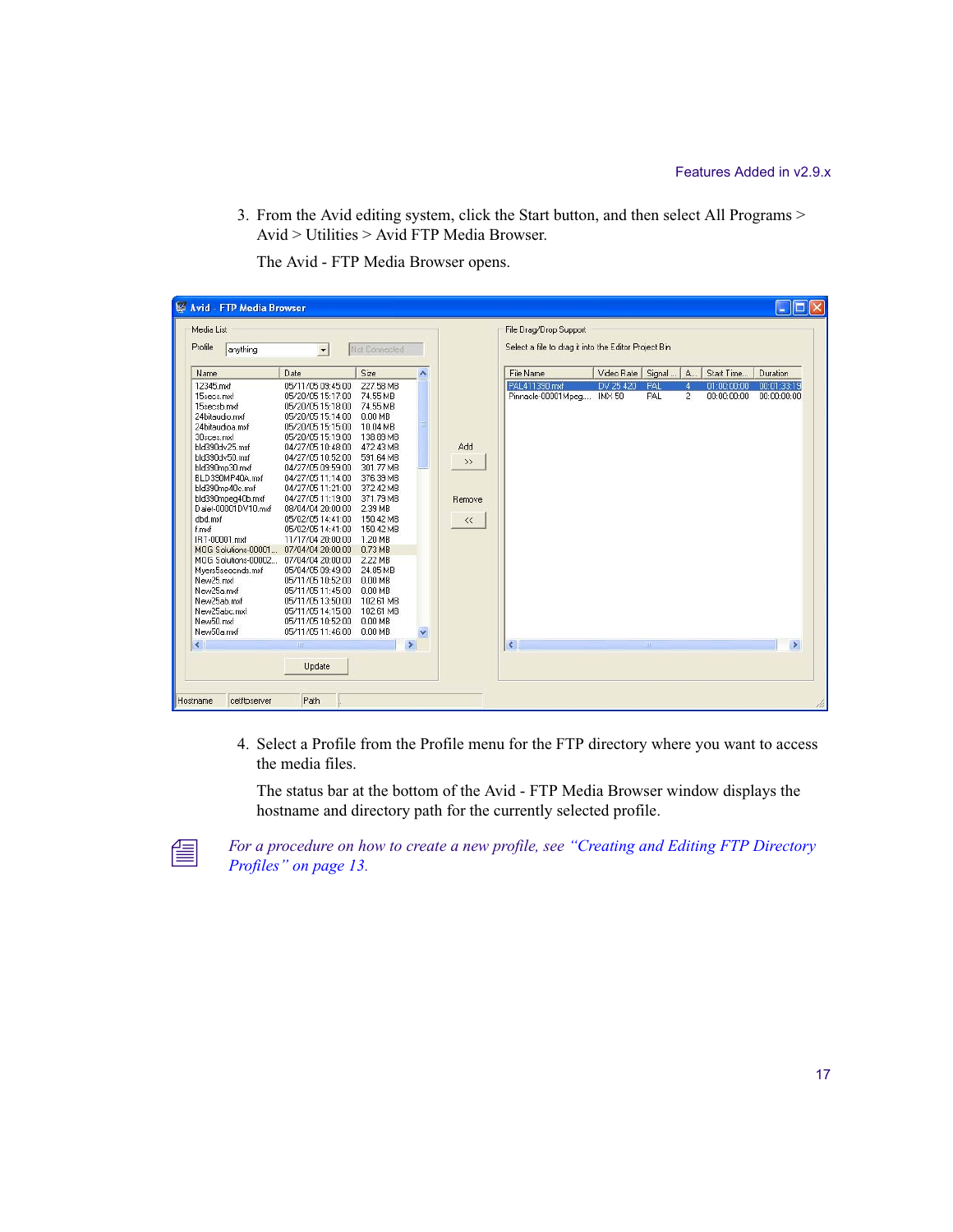5. Observe the connection status box next to the Profile menu.

This box indicates when the connection is complete. When the connection is complete, a list of files in the FTP directory displays in the Media List.

#### **Connection Status**

| Color | <b>Indicates</b>  |
|-------|-------------------|
| Green | Connected         |
| Gray  | Not connected     |
| Red   | Connection failed |

n *If no activity occurs for a time-out period, the FTP connection is closed. You can click Update to reconnect to the FTP server.*

- 6. (Option) Sort the files listed in the Media List by name, modification date, or size.
- 7. (Option) Click Update to refresh the list of files in the Media List.
- 8. Select the files in the Media List that you want to transfer to a bin.
- 9. Click Add to transfer the selected files to the File Drag/Drop Support list.
- 10. (Option) Click Remove to move a selected file from the File Drag/Drop Support list back to the Media List.
- 11. Select the files in the File Drag/Drop Support list and drag them to the Avid editing application bin to begin the transfer process.

A dialog box opens asking if you want to transfer the files now or defer the process to a later time.

- 12. Do one of the following:
	- $\triangleright$  Click Now to begin the ingest transfer.
	- $\blacktriangleright$  Click Later to defer the transfer to a later time.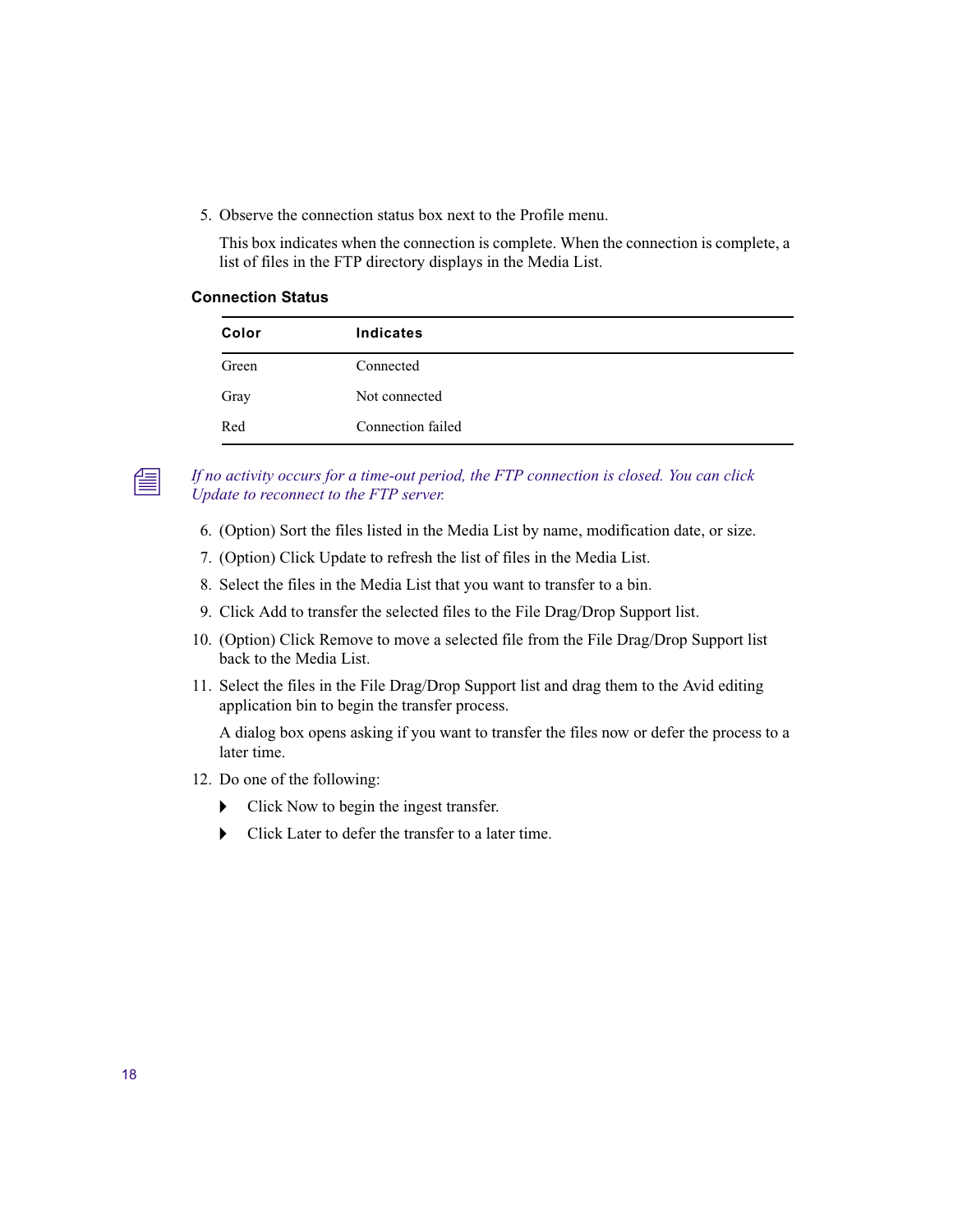#### <span id="page-18-0"></span>**Workflow: Playback to an FTP Server**

During a playback operation, media associated with a sequence from an Avid editing application is transferred to a FTP server. The media format in the Avid environment is either MXF/AAF or OMF/OMF. The format of the data transferred to the FTP server is MXF OP1a format. However, the audio and video quality remains the same as the native Avid media. There is no visible or measurable distortion of either the video or audio as a result of the transfer process, and the transfer preserves the original media format (DV or IMX).

The name in the Tape ID field of the sequence is used as the name for the file created on the FTP server during a playback.

#### **To playback a sequence to an FTP server:**

- 1. Make sure the FTP server is properly connected and configured; see the documentation that came with your server.
- 2. Make sure the "TransferManager Server with Supplemental FTP Services" setting was selected as the installation type during the installation of the TransferManager server application. See ["Installing the TransferManager Server Software" on page 36](#page-35-0).
- 3. Make sure the TransferManager server is configured with the FTP server and FTP playback device. See ["Configuring an FTP Server, FTP Playback, and FTP Ingest](#page-8-1)  [Devices" on page 9.](#page-8-1)
- 4. On the Avid editing system, select the sequence you want to playback.
- 5. Select Transfer > Send to Playback > *Generic FTP playback device*.

*Generic FTP playback device* is the device you added to the TransferManager Server Configuration tool. See ["Configuring a Generic FTP Playback Device into a](#page-11-0)  [Workgroup" on page 12.](#page-11-0)

The playback transfer begins.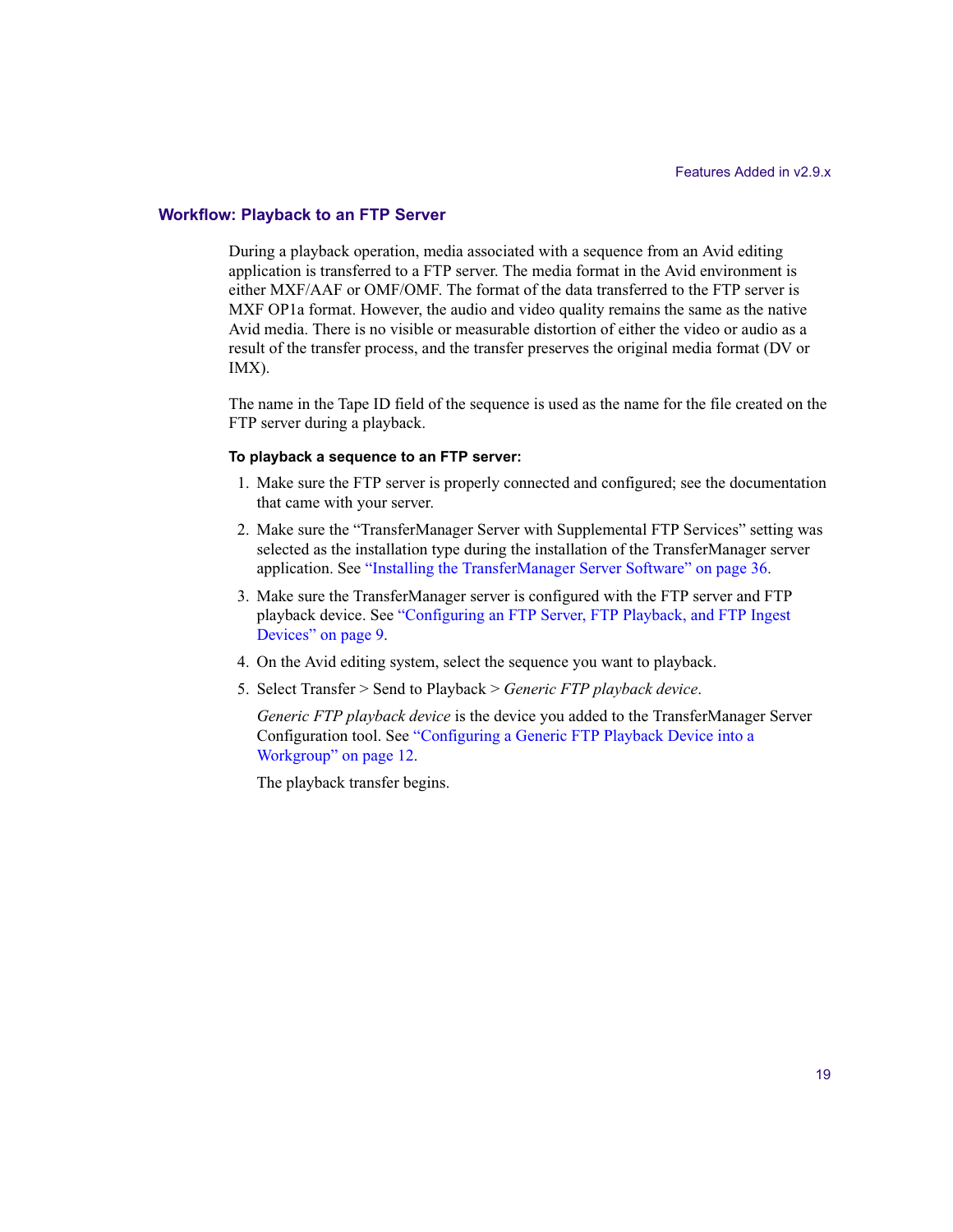# <span id="page-19-0"></span>**Ingesting From FTP Deck Devices**

TM-DHM is Avid's API to integrate with third-party video server vendors. Avid has written its own integration to the DHM API for the Sony e-VTR and XDCAM deck devices. The integration supports MXF files by rewrapping them in either OMF (OMF workgroup) or AAF (MXF workgroup) as they are brought into Avid Unity shared storage through the TransferManager server. The integration supports IMX 30, 40, 50, and DVCAM in PAL and NTSC.

Unlike other DHM implementations, this does not enable users to "Send to Playback," which would have allowed initiating requests from the editor that was writing to the decks.

The following configuration and setup steps are required to integrate a FTP device into a workgroup:

- Select "TransferManager Server with Supplemental FTP Services" as the installation type when installing the TransferManager server. See ["Installing the TransferManager](#page-35-0)  [Server Software" on page 36.](#page-35-0)
- Add the ingest device to the TransferManager configuration. See "Adding FTP Ingest" [Devices into a TransferManager Server Configuration" on page 21](#page-20-0).
- Set up the device connection from the Avid editing system. For the connection setup procedure, see ["Setting Up for Ingest Device Connection" on page 22.](#page-21-0)
- Ingest the clips from a FTP device. See "Ingesting Clips From FTP Devices" on [page 23.](#page-22-0)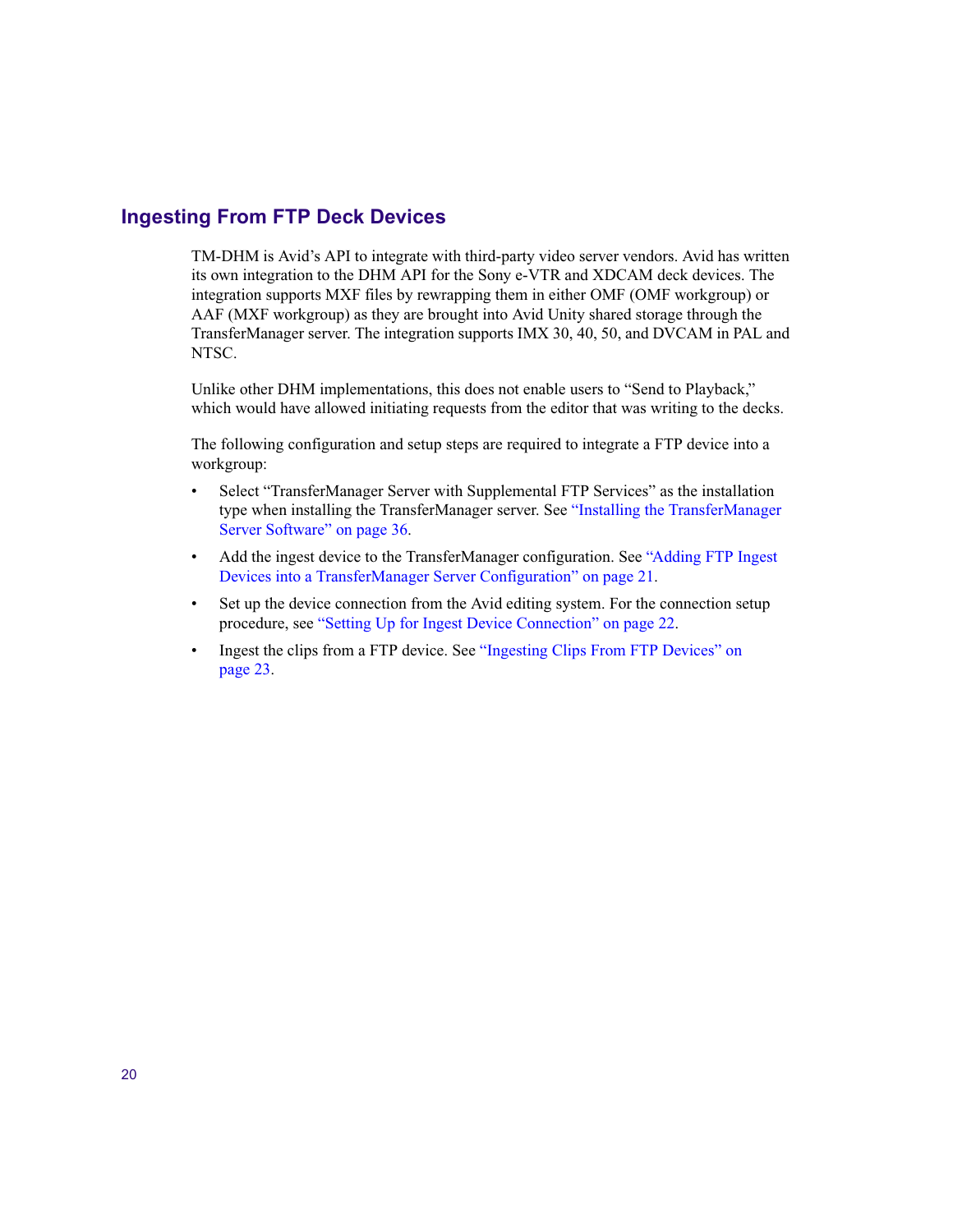### <span id="page-20-0"></span>**Adding FTP Ingest Devices into a TransferManager Server Configuration**

When configuring an FTP ingest device into your workgroup environment, you need to add the device to the TransferManager server configuration.

#### **To add an FTP ingest device to your TransferManager server configuration:**

1. On the TransferManager server, click the Start button, and then select Programs > Avid > TransferManager Server Configuration.

The TransferManager Server Configuration window opens.

2. In the Ingest area, click Add.

| Ingest                              |        |
|-------------------------------------|--------|
| $\nabla$ Ingest transfers enabled   |        |
| Max, simultaneous ingest transfers: |        |
| Ingest devices:                     |        |
| pdr400<br>pvs1100                   |        |
| evtr wu                             | Add    |
|                                     | Delete |
|                                     | Edit   |
|                                     |        |

- 3. In the Device dialog box, type the name associated with the ingest device on the network, for example evtr\_wu, and then click OK.
- 4. Make sure the Workgroup Settings are set correctly. See the table in ["Installing the](#page-35-0)  [TransferManager Server Software" on page 36](#page-35-0).
- 5. Click Save.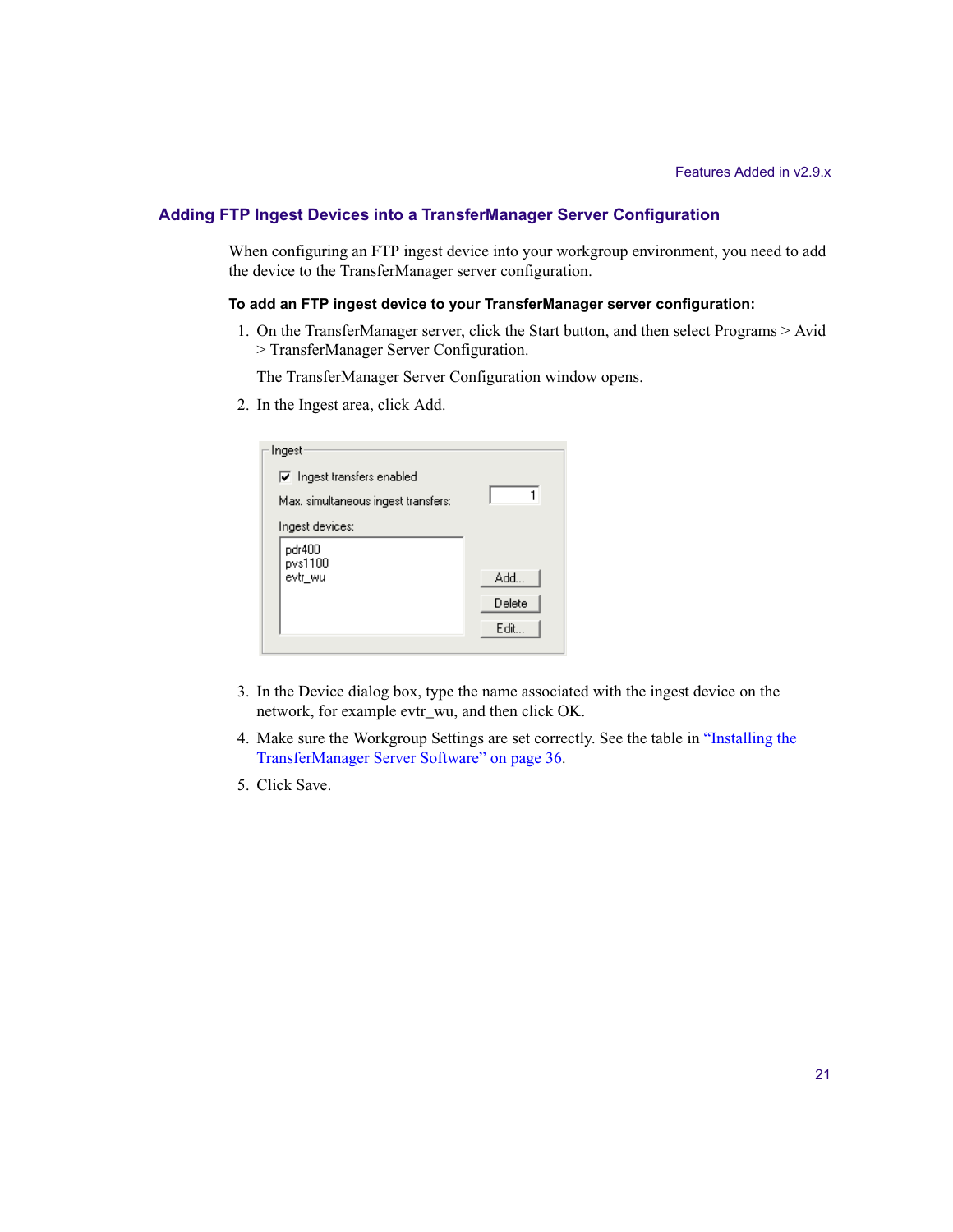### <span id="page-21-0"></span>**Setting Up for Ingest Device Connection**

When a workgroup includes an FTP device, you need to set the device connection from the Avid editing system.

### **To set up a connection to ingest from FTP devices, such as a Sony e-VTR:**

1. From the Avid editing system, click the Start button, and then select All Programs > Avid > Utilities > FTPClipList.

The FTPClipList dialog box opens.

| <b>FTPClipList</b>                                                                                                                                                  |                                                                                                                   |
|---------------------------------------------------------------------------------------------------------------------------------------------------------------------|-------------------------------------------------------------------------------------------------------------------|
| xdcam wu<br>Hostname:<br>SONY_XDCAM<br>Device Type:<br>IMX 40<br>Video Rate:<br><b>RATE 525</b><br>Signal Standard:<br>4<br>Audio Tracks:<br>Clip<br>Src Directory: | C0001.MXF<br>C0002.MXF<br>C0003.MXF<br>C0004.MXF<br>C0005.MXF<br>C0006.MXF<br>C0007.MXF<br>C0008.MXF<br>C0009.MXF |
| Configure                                                                                                                                                           |                                                                                                                   |
|                                                                                                                                                                     | List Clips                                                                                                        |

2. Click Configure.

The Connection Settings dialog box opens.

| <b>Connection Settings</b> |                  |                           | ×                       |
|----------------------------|------------------|---------------------------|-------------------------|
| Host Name:  xdcam_wu       |                  |                           | Device Type: Sony XDCam |
| Login:                     | admin            | Video Rate:   IMX 40      |                         |
| Password:                  | <b>xxxxxxxxx</b> | Signal Standard: NTSC 525 |                         |
| Directory: Clip            |                  | Audio Tracks: 4           |                         |
|                            | Cancel           | OΚ                        |                         |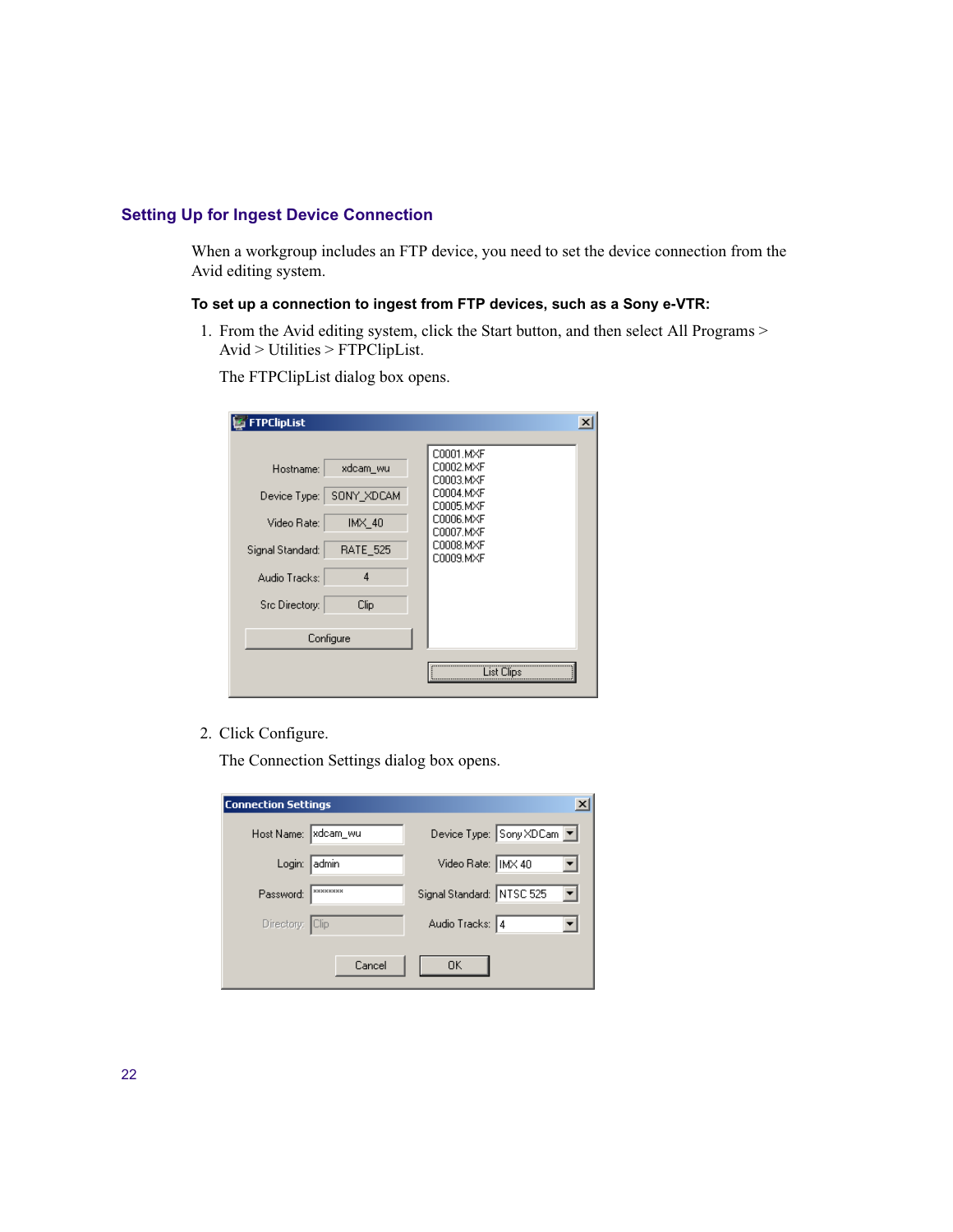- 3. Enter the following setup information for the device you are configuring:
- **The** *Your entries must match the device's network settings.*

| Setting          | <b>Description</b>                                                                                                                                               |
|------------------|------------------------------------------------------------------------------------------------------------------------------------------------------------------|
| <b>Host Name</b> | Device's network server name. This host name must match the host name<br>listed in the ingest device list in the TransferManager Server Configuration<br>window. |
| Login            | Device's login name.                                                                                                                                             |
| Password         | Device's password.                                                                                                                                               |
| Directory        | Displays the default directory where the source media is located on the FTP<br>device for ingesting.                                                             |
| Device Type      | Select the type of device.                                                                                                                                       |
| Video Rate       | Select the video rate - either IMX 30, 40, 50, or DVCam. Your selection<br>must match the set rate of the device.                                                |
| Signal Standard  | Select PAL or NTSC. Your selection must match the setting of the device.                                                                                         |
| Audio Tracks     | Select the number of audio tracks you want to ingest $(2, 4, 6, \text{or } 8)$ .                                                                                 |

### **Connection Settings Dialog Box**

4. Click OK.

### <span id="page-22-0"></span>**Ingesting Clips From FTP Devices**

#### **To ingest clips from a FTP device:**

- 1. From the Avid editing system, set the connection settings for the device. See ["Setting](#page-21-0)  [Up for Ingest Device Connection" on page 22](#page-21-0).
- 2. Open a bin or create a new bin and position it in an unobstructed area.
- 3. (Option) Open the Transfer Status window by selecting Transfer > Status.
- 4. From the Start button, select All Programs > Avid > Utilities > FTPClipList.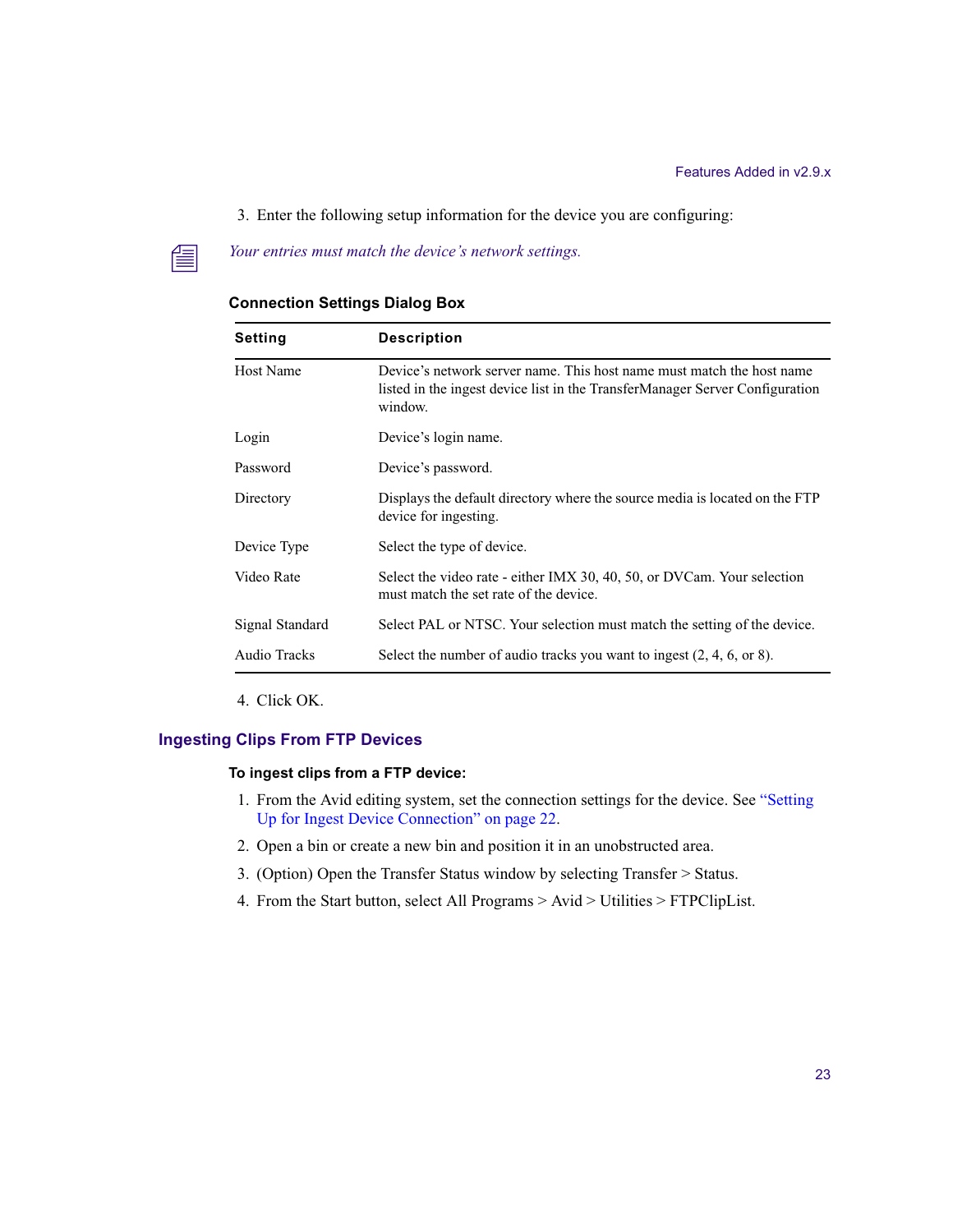The FTPClipList dialog box opens.

| <b>FTPClipList</b>                                                                                                                                                  | $\times$                                                                                                          |
|---------------------------------------------------------------------------------------------------------------------------------------------------------------------|-------------------------------------------------------------------------------------------------------------------|
| xdcam_wu<br>Hostname:<br>SONY_XDCAM<br>Device Type:<br>IMX_40<br>Video Rate:<br><b>RATE_525</b><br>Signal Standard:<br>4<br>Audio Tracks:<br>Clip<br>Src Directory: | C0001.MXF<br>C0002.MXF<br>C0003.MXF<br>C0004.MXF<br>C0005.MXF<br>C0006.MXF<br>C0007.MXF<br>C0008.MXF<br>C0009.MXF |
| Configure                                                                                                                                                           |                                                                                                                   |
|                                                                                                                                                                     | ist Clips                                                                                                         |

5. Click List Clips to view a list of the clips available from the device.

n *If the device is busy, the list of available clips does not display.*

6. Drag the clip you want to ingest to a bin to begin the ingest process.

A dialog box opens asking if you want to transfer the files now or defer the process to a later time.

- 7. Do one of the following:
	- $\triangleright$  Click Now to begin the ingest transfer.
	- $\blacktriangleright$  Click Later to defer the transfer to a later time.

### **Workflow: Ingesting Clips From an e-VTR Device**

- 1. Make sure the e-VTR device is properly connected and configured; see the documentation that came with your device. Set the following:
	- Signal standard NTSC or PAL
	- Bit rate IMX or DVCam
	- Network settings IP address, network mask, default Gateway
- 2. Make sure the "TransferManager Server with Supplemental FTP Services" setting was selected as the installation type during the installation of the TransferManager server application. See ["Installing the TransferManager Server Software" on page 36](#page-35-0).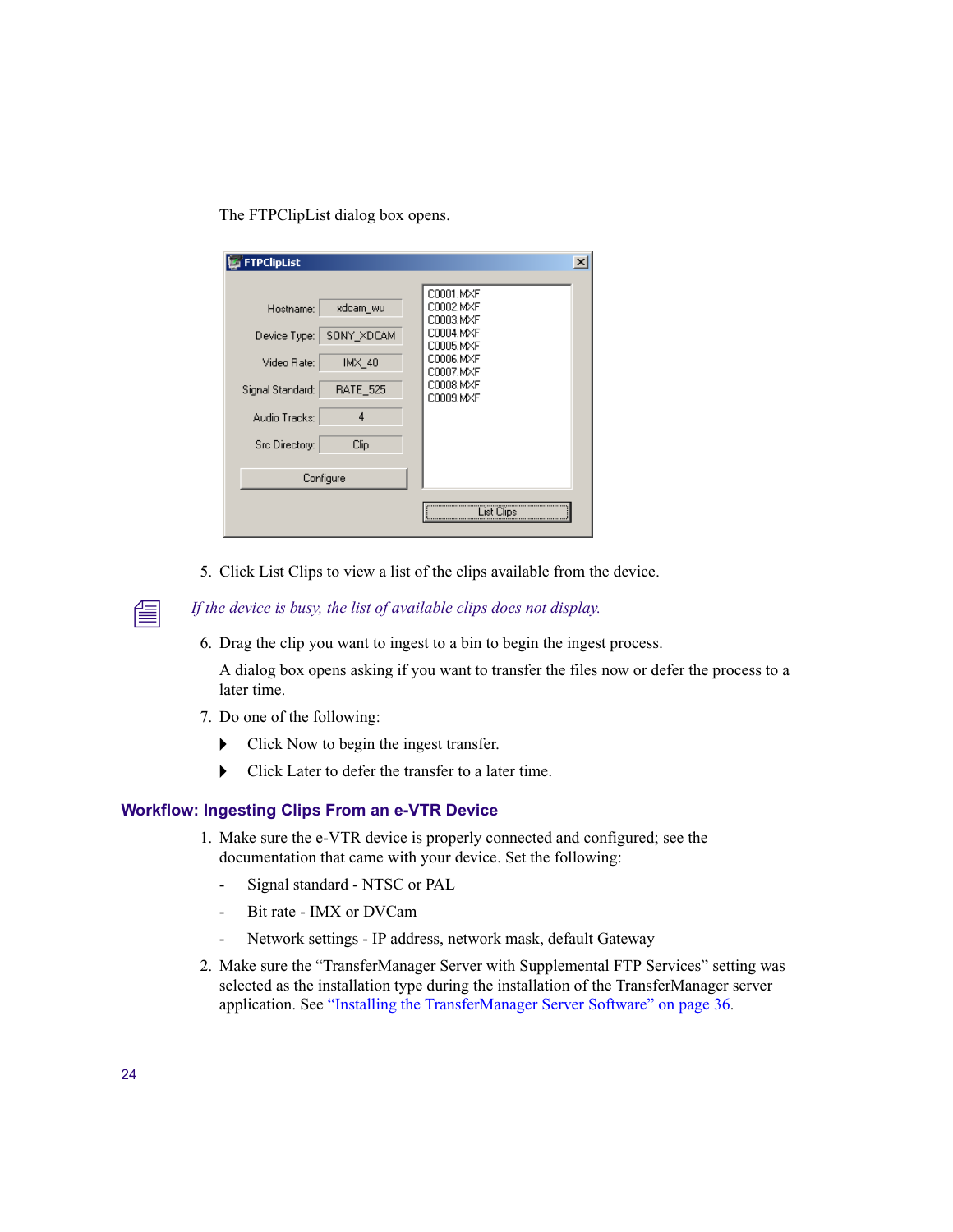- 3. Make sure the TransferManager server is configured with the e-VTR device:
	- a. On your TransferManager server, click the Start button, and then select Programs > Avid > TransferManager Server Configuration.

The TransferManager Server Configuration window opens.

- b. In the Ingest area, click Add.
- c. In the Device dialog box, type the name associated with the e-VTR device on the network, for example evtr\_wu, and then click OK.
- d. Make sure the Workgroup Settings are set correctly. See the table in ["Installing the](#page-35-0)  [TransferManager Server Software" on page 36](#page-35-0).
- e. Click Save.
- 4. Make sure the e-VTR device is configured in the e-VTR Manager application. See the documentation that came with your device. Set the following:
	- Network device register config name, host/IP address
- 5. Set up the device connection from the Avid editing system. For the setup procedure, see ["Setting Up for Ingest Device Connection" on page 22](#page-21-0).
- 6. Connect to the e-VTR device using the e-VTR Manager application. See the documentation that came with the device.
- 7. Start the ingest. See ["Ingesting Clips From FTP Devices" on page 23](#page-22-0).

When the transfer is complete, the clip appears in the bin.

### **Workflow: Ingesting Clips from an XDCAM Device**

- 1. Make sure the XDCAM device is properly connected and configured; see the documentation that came with your device. Set the following:
	- Signal standard NTSC or PAL
	- Bit rate IMX or video
	- Network settings IP address, network mask, default Gateway
- 2. Make sure the "TransferManager Server with Supplemental FTP Services" setting was selected as the installation type during the installation of the TransferManager server application. See ["Installing the TransferManager Server Software" on page 36](#page-35-0).
- 3. Make sure the TransferManager server is configured with the XDCAM device:
	- a. On your TransferManager server, click the Start button, and then select Programs > Avid > TransferManager Server Configuration.

The TransferManager Server Configuration window opens.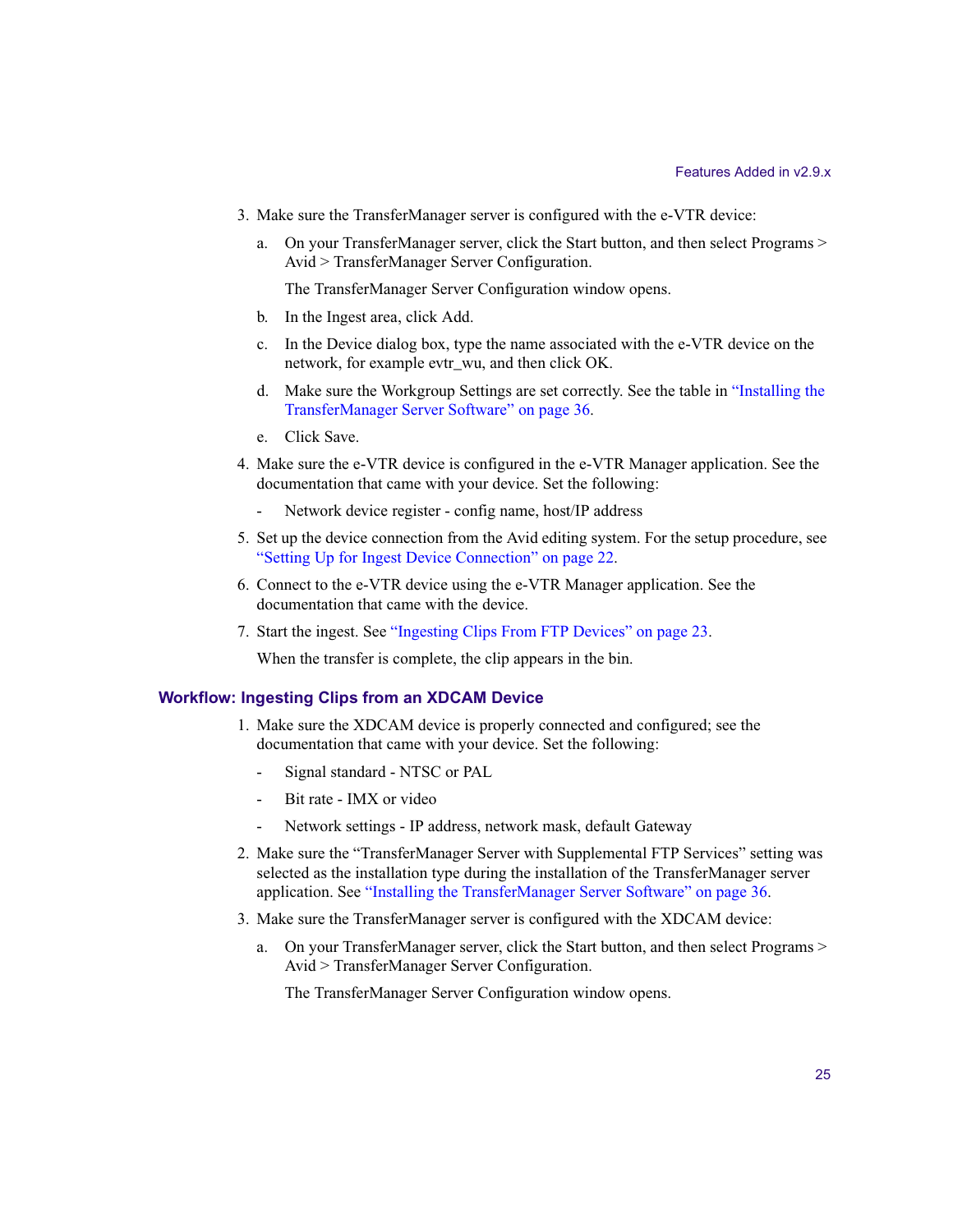- b. In the Ingest area, click Add.
- c. In the Device dialog box, type the name associated with the XDCAM device on the network, for example xdcam\_wu, and then click OK.
- d. Make sure the Workgroup Settings are set correctly. See the table in ["Installing the](#page-35-0)  [TransferManager Server Software" on page 36](#page-35-0).
- e. Click Save.
- 4. Make sure the XDCAM device is configured correctly. See the documentation that came with your device. Set the following:
	- Set the FTP registration by adding a host name and IP Address for the XDCAM.
	- Connect to the FTP device by typing a user name and password.
- 5. View the media on the XDCAM device. See the documentation that came with your device.
- 6. Set up the device connection from the Avid editing system. For the setup procedure, see ["Setting Up for Ingest Device Connection" on page 22](#page-21-0).
- 7. Start the ingest. See ["Ingesting Clips From FTP Devices" on page 23](#page-22-0).

When the transfer is complete, the clip appears in the bin.

# <span id="page-25-0"></span>**Configuring an Ingest Device Catalog**

When configuring an ingest device into your workgroup environment, you can associate a MediaManager Catalog with the ingest device. The ingest catalog contains master clips of the media created during successful ingest transfers. You can associate more than one ingest device to a catalog. The ingest catalog is a regular MediaManager catalog using the same display, access control, and delete rules.

When the first ingest occurs after you set up an ingest catalog, the TransferManager creates the catalog in the MediaManager Catalog Control Frame.

Associating a catalog with an ingest device does not effect the usual process of checking in ingested clips to a workspace.

The ingest catalog feature is not available with AirSpeed.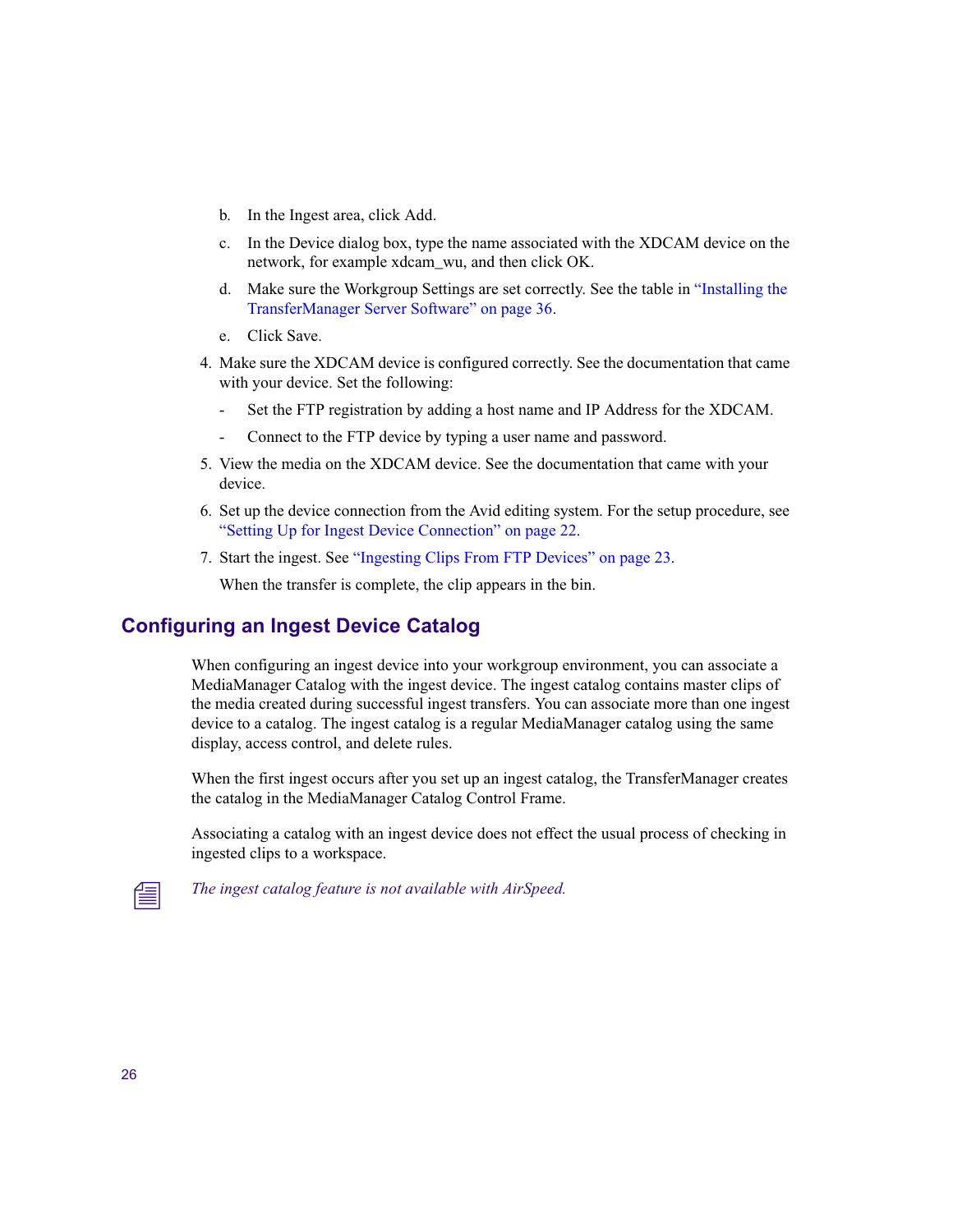#### **To associate a MediaManager Catalog with an ingest device:**

- 1. On the TransferManager server, click Start, and then select Programs > Avid > TransferManager Server Configuration.
- 2. In the Ingest area, select an ingest device and click Edit.

| Ingest                                   |        |
|------------------------------------------|--------|
|                                          |        |
| $\triangledown$ Ingest transfers enabled |        |
| Max. simultaneous ingest transfers:      | 2      |
| Ingest devices:                          |        |
| HKELLYHPXP [Cat1]                        |        |
| CETFTPSERVER [Catalog2]                  |        |
|                                          | Add    |
|                                          | Delete |
|                                          | Edit   |
|                                          |        |

- 3. In the Device dialog box, select Enter Ingest Catalog name.
- 4. Type a name for the ingest catalog.

The catalog name you enter will display in the MediaManager Catalog Control Frame when the first ingest occurs.

5. Click OK.

The catalog name displays inside square brackets and next to the ingest device name.

For example, HKELLYHPXP [Cat1], where HKELLYHPXP is the ingest device name and Cat1 is the catalog name.

- 6. Click Save.
- 7. Restart the TransferManager server.

# <span id="page-26-0"></span>**Configuring the Send to Playback Device Catalog**

When configuring a playback device into your workgroup environment, you can now associate a MediaManager Catalog with the playback device. The playback catalog contains clips of the media and all its relatives, including the .transfer sequences, that successfully transfer to the playback device. You can associate more than one playback device to a catalog. The playback catalog is a regular MediaManager catalog using the same display, access control, and delete rules.



The playback catalog feature is not available with AirSpeed.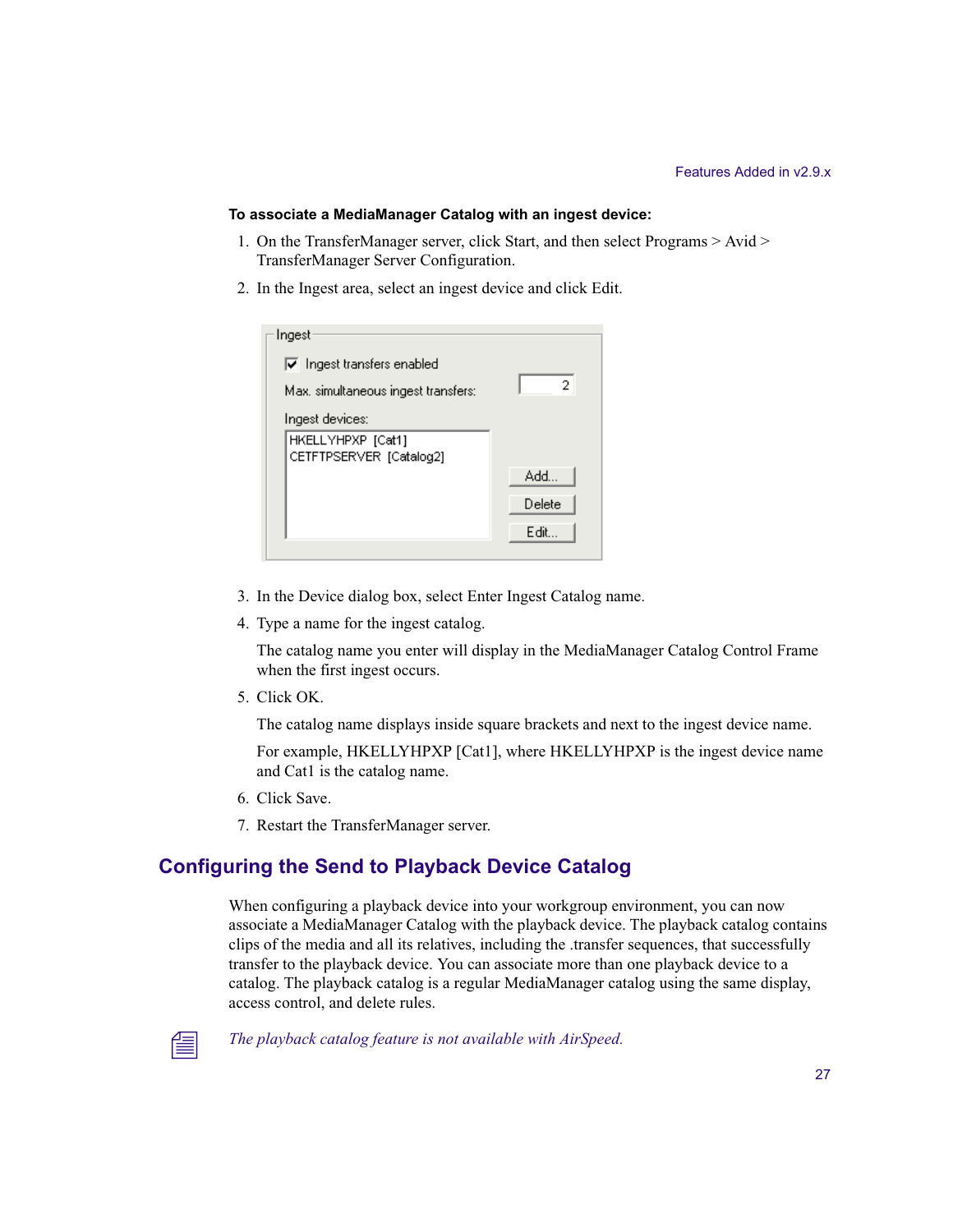### **To associate a MediaManager Catalog with a playback device:**

- 1. On the TransferManager server, click Start then select Programs > Avid > TransferManager Server Configuration.
- 2. In the Playback area, select a playback device and click Edit.

| Playback                                               |        |
|--------------------------------------------------------|--------|
| $\nabla$ Playback transfers enabled                    |        |
| Max, simultaneous playback transfers:                  |        |
| Playback devices:                                      |        |
| tm-area51/ias2 (Cat1)<br>tm-area51/rocky127 (Catalog2) |        |
|                                                        | Add    |
|                                                        | Delete |
|                                                        | Edit   |
|                                                        |        |

- 3. In the Device dialog box, select Enter Playback Catalog name.
- 4. Type a name for the playback catalog.

The catalog name you enter will display in the MediaManager Catalog Control Frame when the first transfer occurs.

- 5. Click OK.
- 6. Click Save.
- 7. Restart the TransferManager server.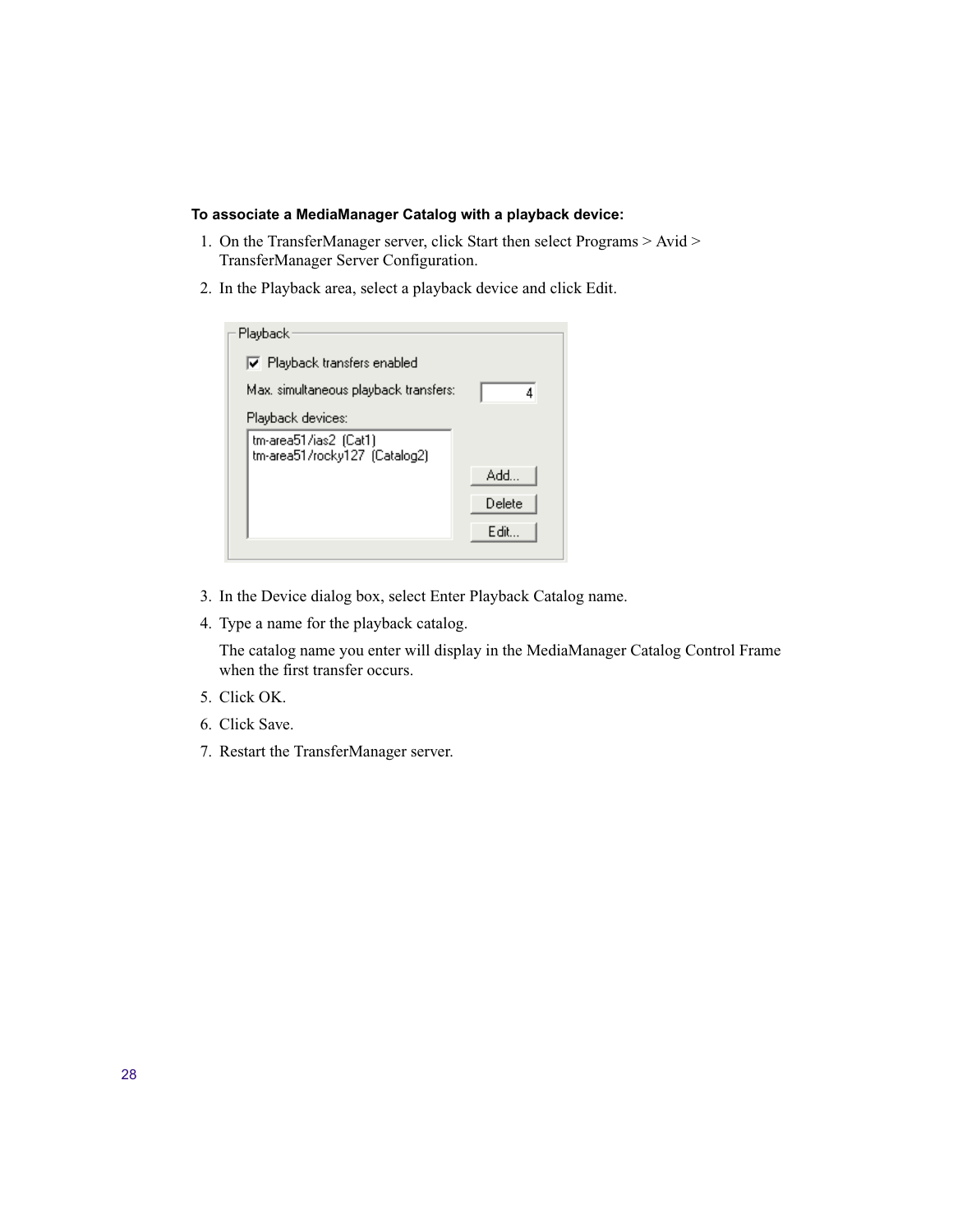# <span id="page-28-0"></span>**Setting Up the TransferManager Server Hardware**

In an Avid Unity environment, the TransferManager server is a client.

- In an Avid Unity ISIS environment, TransferManager server is a Avid Unity ISIS client. To make your TransferManager server operational in the Avid Unity ISIS environment, follow the procedures in the *Avid Unity ISIS System Setup Guide* and *Avid Unity ISIS Release Notes*.
- In an Avid Unity MediaNetwork environment, TransferManager server is a MediaNetwork client. To make your TransferManager server operational in the Avid Unity MediaNetwork environment, follow the procedures in the *Avid Unity MediaNetwork Release Notes* and the *Avid Unity MediaNetwork Upgrade Notes* and the *Avid Unity MediaNetwork Upgrade Notes Addendum*.

# <span id="page-28-1"></span>**Installing Cards in the TransferManager Server**

The cards included with the TransferManager server depend on the Avid Unity environment where the TransferManager server is being installed.

- In the Avid Unity ISIS environment, the TransferManager server might ship with an Intel® PRO/1000 Server Adapter gigabit card, depending on your system's configuration. This card must be installed in slot 3 (top slot). Follow the directions supplied with the card. For information on installing the Intel PRO/1000 driver, see ["Configuring the Intel PRO/1000 Driver" on page 29.](#page-28-2)
- In the Avid Unity MediaNetwork environment, the TransferManager server might ship with an Intel PRO/1000 Server Adapter gigabit card and an ATTO™ Fibre Channel card, depending on your system's configuration. These cards must be installed in the appropriate slots:
	- Install the Intel PRO/1000 Server Adapter in slot 2 (the middle slot) of the TransferManager server. Follow the directions supplied with the card. For information on installing the Intel PRO/1000 driver, see ["Configuring the Intel](#page-28-2)  [PRO/1000 Driver" on page 29.](#page-28-2)
	- Install the ATTO Fibre Channel card in slot 3 (the top slot) of the TransferManager server. Follow the directions supplied with the card.

### <span id="page-28-2"></span>**Configuring the Intel PRO/1000 Driver**

After you install the Intel PRO/1000 Server Adapter and restart your system, a message might appear, looking for the Intel PRO/1000 driver.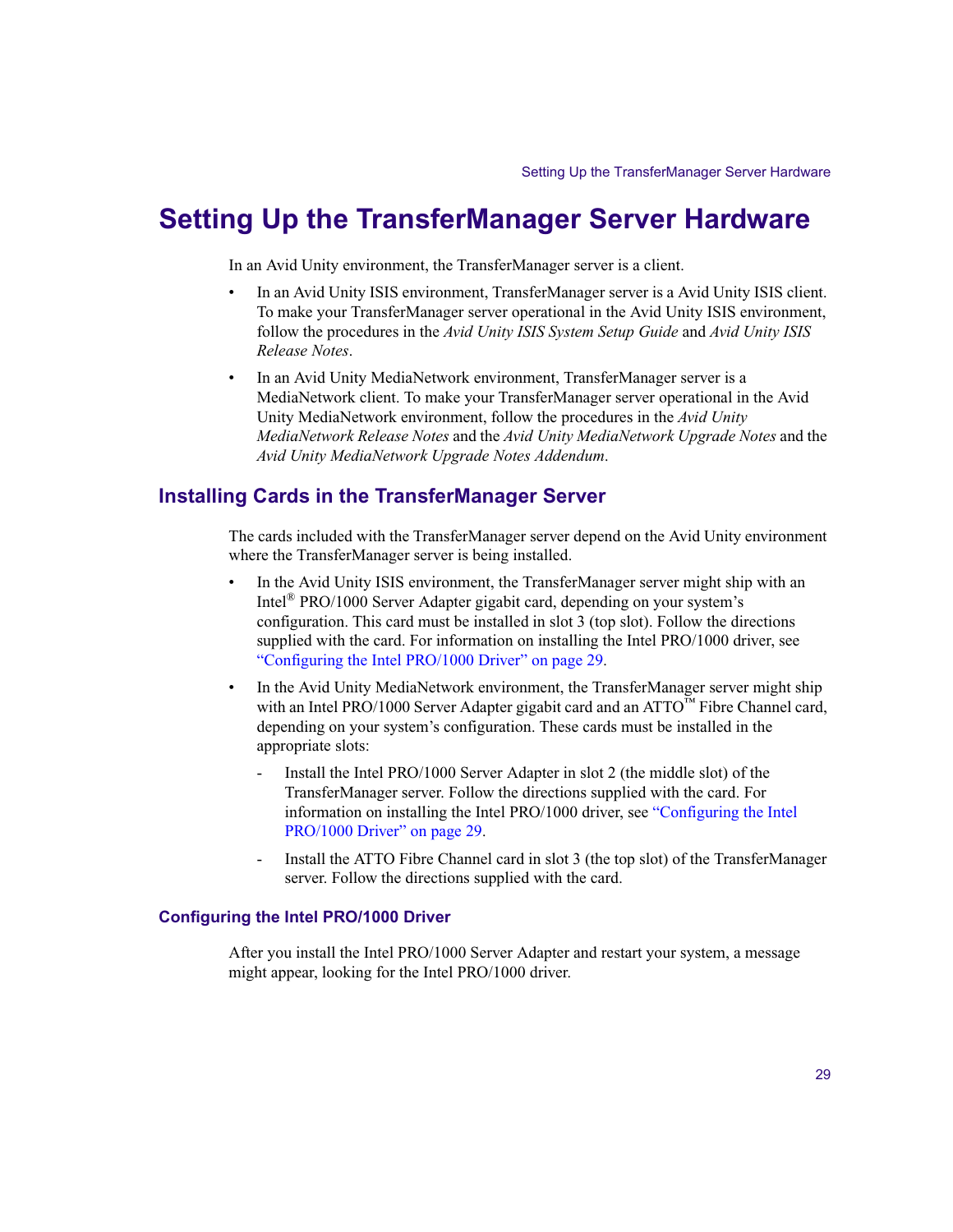### **To install the Intel PRO/1000 driver:**

- 1. Open the C:\Intel10.0 folder.
- 2. Click the Autorun.exe file.

The Intel Pro Network Connections window opens.

- 3. Click Install Drivers.
- 4. Click Finish.

### **Configuring the Intel PRO/1000 for Jumbo Frames**

After you install the Intel PRO/1000 card and update the driver, you must configure the card to work correctly with the TransferManager server.

### **To configure the Intel PRO/1000 card:**

- 1. Right-click the My Network Places icon, and select Properties.
- 2. Right-click the file for the Intel Pro interface used by TransferManager, and select Properties.
- 3. Click Configure.
- 4. Click the Advanced tab.
- 5. In the Settings area, select Jumbo Frames.
- 6. In the Value area, select 9014Bytes.
- 7. Click OK.

# <span id="page-29-0"></span>**Connecting the Application Key**

The application key, commonly referred to as a dongle, lets the TransferManager server application run on your system. If you have not yet connected the application key, you should do so before you install the TransferManager application. Connect the application key to a USB port on the TransferManager server.



c **If you lose your application key, you must purchase another key from Avid at the full market cost of your software.**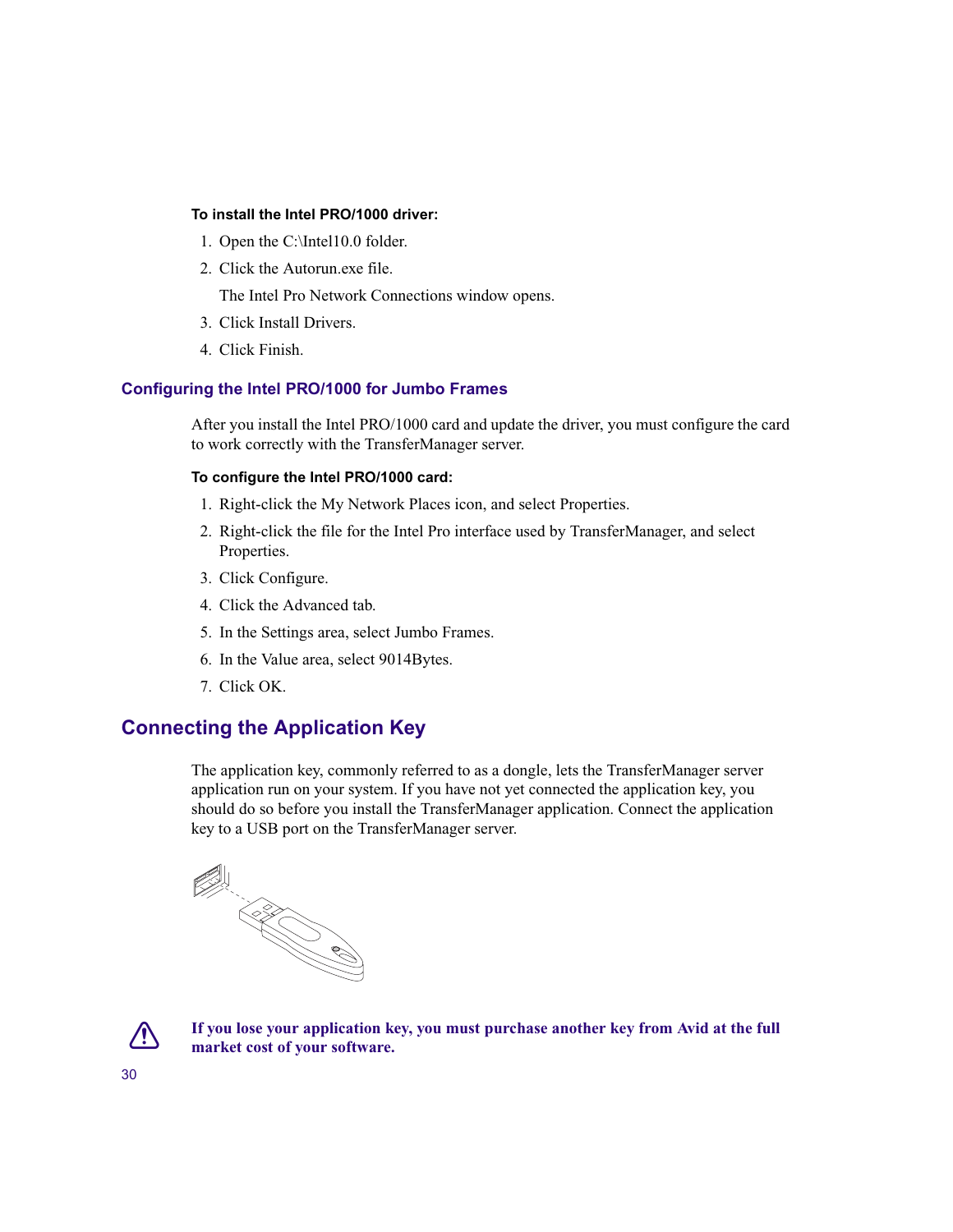# <span id="page-30-1"></span>**Software Requirements**

The following software is already installed on the Avid Unity TransferManager server system:

- Microsoft Windows<sup>®</sup> 2000 Professional, Service Pack 4
- Microsoft Internet Explorer 6.0

# <span id="page-30-0"></span>**Supported Avid Unity ISIS Media Network**

If your workgroup environment is an Avid Unity ISIS media network, you need to install the Avid Unity ISIS media network client software on your TransferManager server. You must install the Avid Unity ISIS client software prior to installing the TransferManager software.

The supported versions of Avid Unity ISIS media network client are:

• Avid Unity ISIS client v1.1B, v1.2, v1.3a, v1.4

For information on installing the Avid Unity ISIS client software, see the *Avid Unity ISIS ReadMe* and the *Avid Unity ISIS System Setup Guide*.

Make sure the Avid Unity ISIS media network client software is installed on all TransferManager clients.

# <span id="page-30-2"></span>**Supported Avid Unity MediaNetwork**

If your workgroup environment is an Avid Unity MediaNetwork, then you need to install the Avid Unity MediaNetwork client software on your TransferManager server. You must install the Avid Unity MediaNetwork client software prior to installing the TransferManager software.

Supported Avid Unity MediaNetwork client versions for TransferManager server:

- Upgrade installation: Avid Unity MediaNetwork client v3.5.7, v4.1.5
- New installation: Avid Unity MediaNetwork LP client v4.2.2 or later

For new installations, see the *Avid Unity MediaNetwork Release Notes* and the *Avid Unity MediaNetwork Windows Fibre Channel Client Setup Guide*.

For information on upgrading from an earlier version of MediaNetwork client, see the *Avid Unity MediaNetwork Release Notes* and the *Avid Unity MediaNetwork Upgrade Notes*.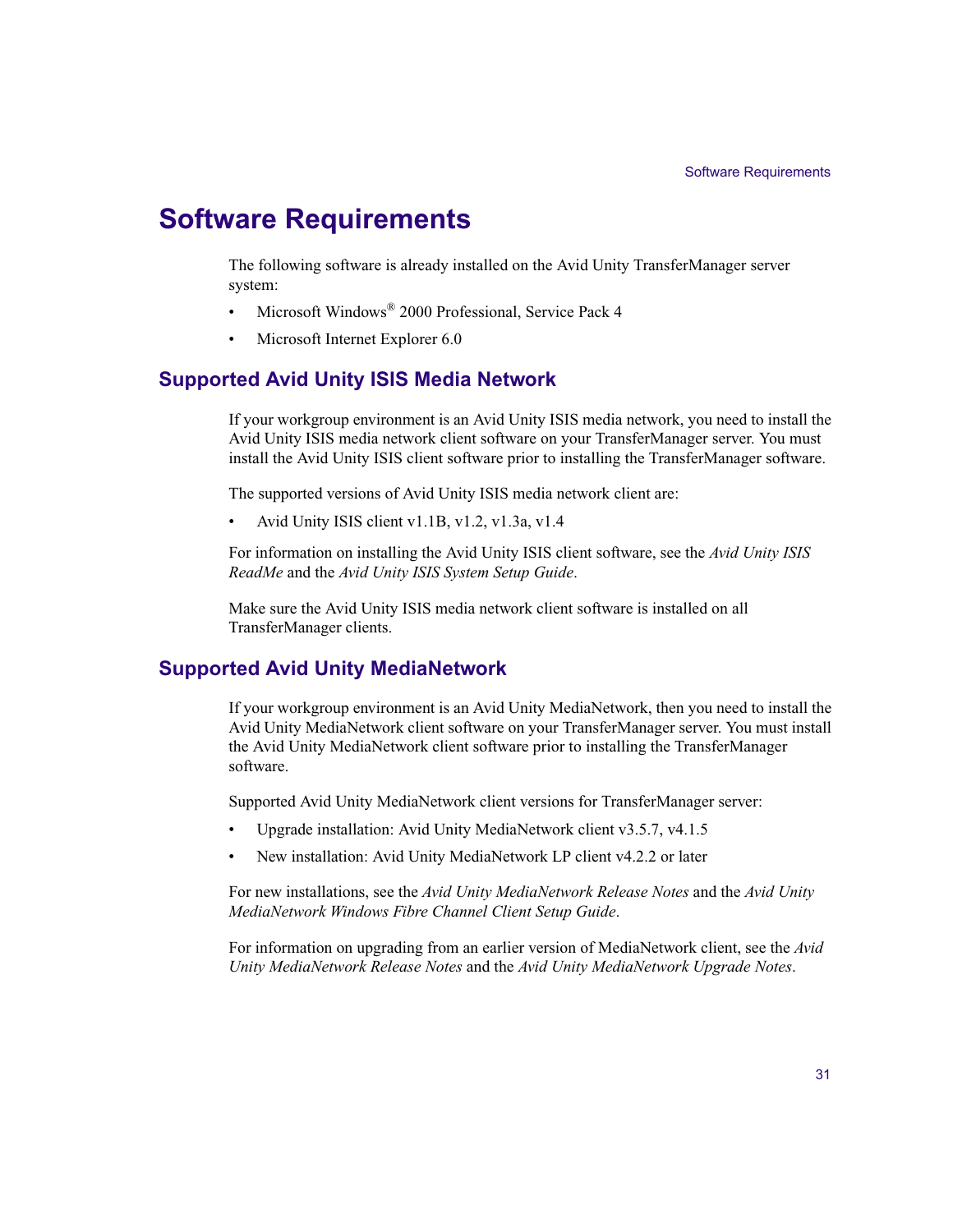# <span id="page-31-0"></span>**Supported TransferManager Client Platforms**

TransferManager v2.9.19 supports the following minimum versions of client platforms:

| <b>Client - Avid Editor</b>                                       | <b>Minimum</b><br>Version                |
|-------------------------------------------------------------------|------------------------------------------|
| Avid iNEWS <sup>®</sup> Instinct™                                 | v1.0                                     |
| Avid Symphony <sup>™</sup> Nitris <sup>®</sup>                    | v1.0                                     |
| Avid Symphony                                                     | $v5.5$ (Windows)<br>v5.0.9 (Macintosh)   |
| Avid Media Composer <sup>®</sup> Adrenaline™ HD                   | v2.1.9, v2.2.1                           |
| Avid Media Composer Adrenaline                                    | v1.6.7                                   |
| Avid Media Composer                                               | $v12.5$ (Windows)<br>v12.0.9 (Macintosh) |
| Avid Film Composer®                                               | $v12.5$ (Windows)<br>v12.0.9 (Macintosh) |
| Avid NewsCutter® Adrenaline                                       | v6.1.9, v6.2.1                           |
| Avid NewsCutter Adrenaline FX                                     | v5.6                                     |
| <b>Avid NewsCutter XP</b><br>(Avid Mojo <sup>®</sup> or software) | v6.1.9, v6.2.1                           |
| <b>Avid NewsCutter XP</b><br>(Avid Mojo or software)              | v5.6                                     |
| Avid NewsCutter                                                   | v4.5                                     |
| Avid NewsCutter XP                                                | v3.8.13                                  |
| Avid Media Station XL                                             | v12.5                                    |
| Avid Unity MediaManager                                           | v4.5.4                                   |
| Avid Media Browse™                                                | v2.7.1.1                                 |
| AirSpeed                                                          | v1.5.2                                   |

# **Supported TransferManager Clients**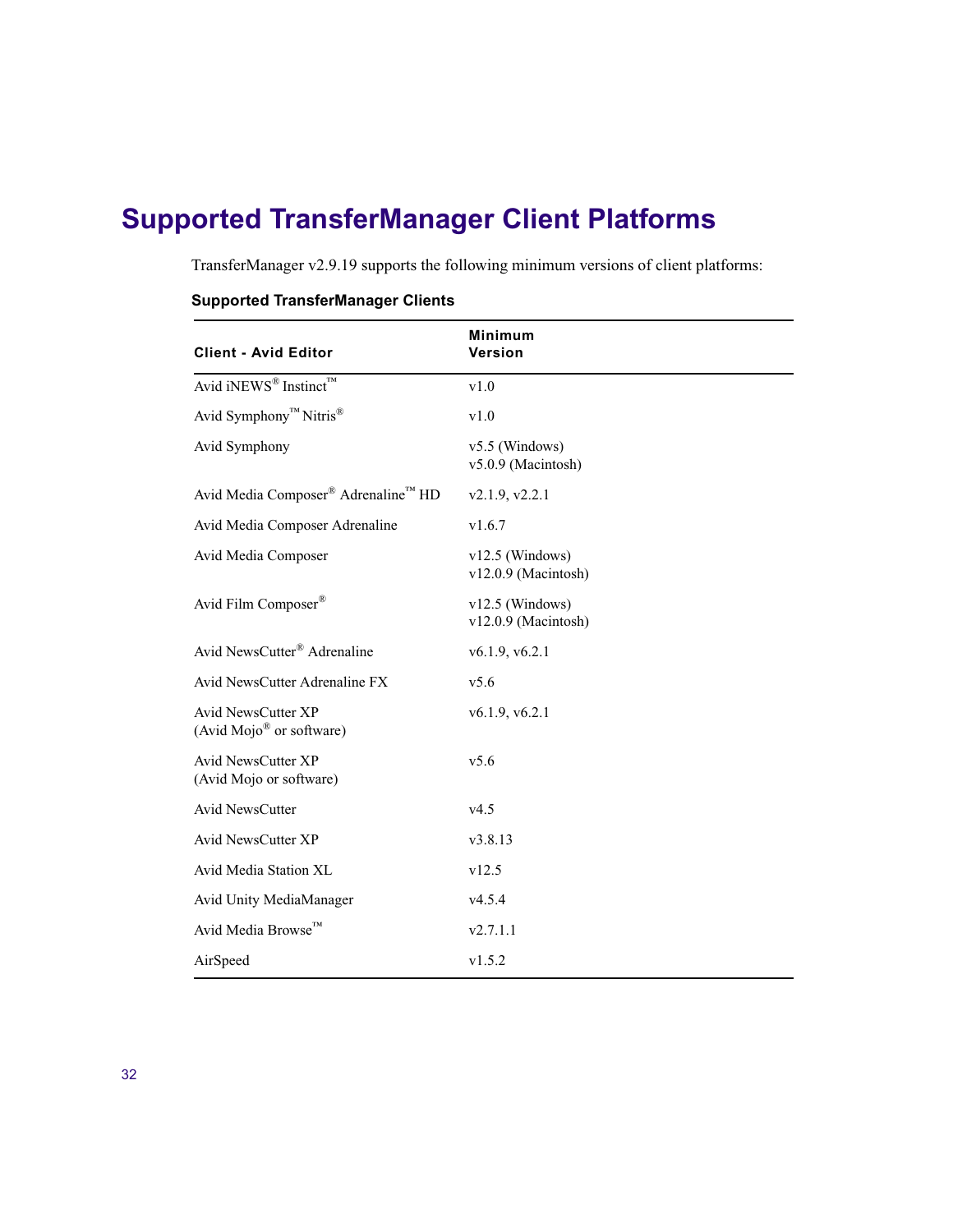# <span id="page-32-0"></span>**Upgrading from Previous TransferManager Releases**

Before upgrading to TransferManager v2.9.19, use the Add or Remove Program in the Control Panel to remove the Sentinel™ System Driver  $v5.39.2$ . When you install TransferManager v2.9.19, the Sentinel Protection Installer v7.0.0 is installed.

You should use the Add or Remove program in the Control Panel to uninstall the previous version of TransferManager before upgrading to the new version. Reboot the TransferManager server after the uninstall is complete.

If you have a previous release of TransferManager (prior to v1.5), you must upgrade your TransferManager server from Windows NT® Workstation to Windows 2000 Professional. Install the Windows 2000 Professional software according to the documentation provided with the Windows 2000 Professional software.

# <span id="page-32-1"></span>**Supported TransferManager Configurations**

TransferManager can be configured in Avid Unity environments, or in a peer-to-peer configuration (without Avid Unity MediaNetwork, Avid Unity LANshare, or Avid Unity ISIS).

For optimal ingest performance, configure one ingest or playback device per TransferManager server.

The supported TransferManager configurations are:

- A dedicated TransferManager server connected to an Avid Unity MediaNetwork, Avid Unity LANshare, or Avid Unity ISIS that includes an Avid Unity MediaManager.
- Standalone TransferManager software installed on an Avid editing application (Windows OS only) that is connected to an Avid Unity LANshare without MediaManager (not Avid Unity MediaNetwork or Avid Unity ISIS). Each networked client must install both the TransferManager server software and the TransferManager client software.
- Standalone TransferManager software installed on an Avid editing application (Windows OS only) with local storage.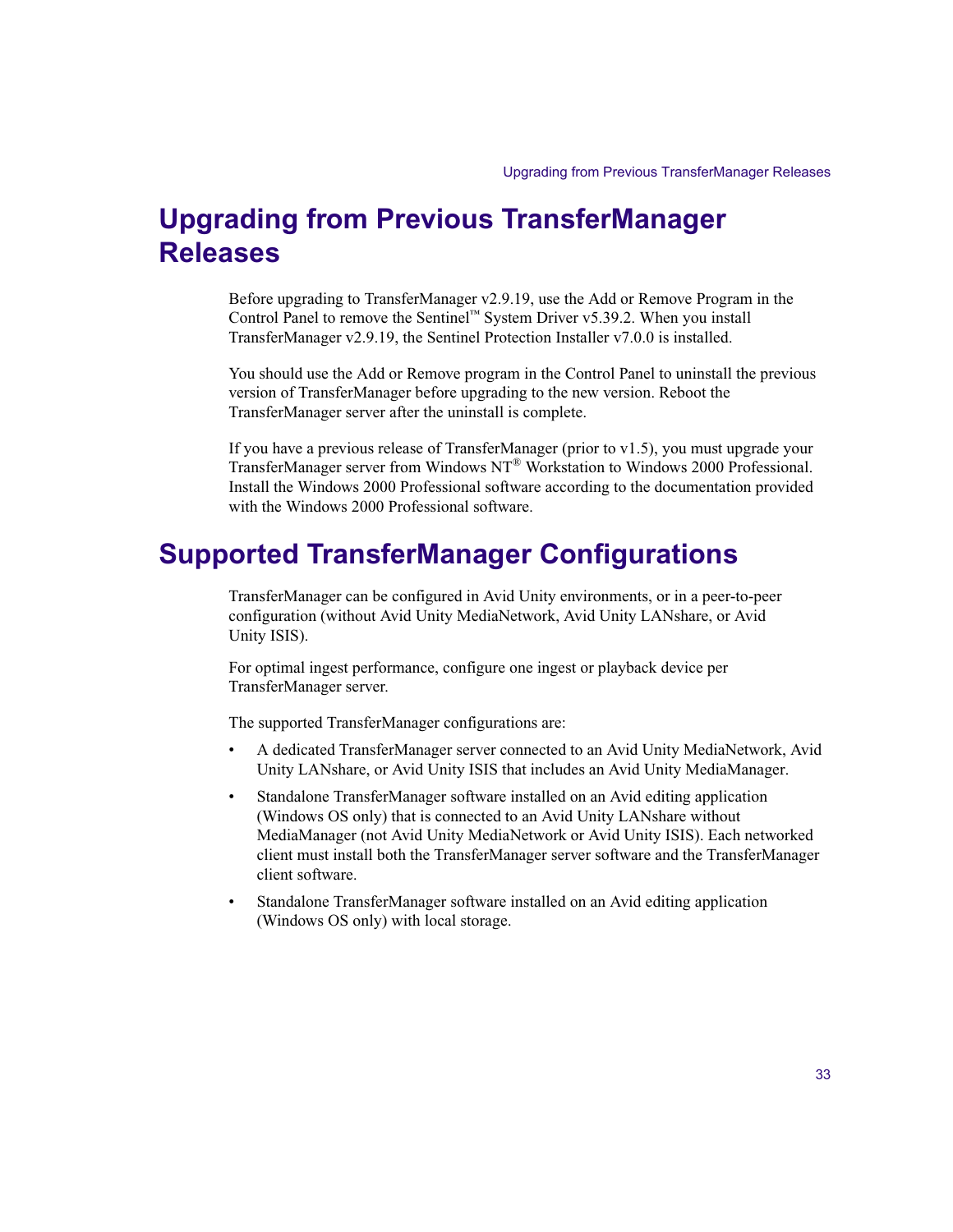# <span id="page-33-0"></span>**Software Installation Overview**

**compared You are reminded that data networks, such as standard data networks that support Internet Protocols, are not necessarily secure networks, and that any transfer of information over such networks — whether internally or externally — is not necessarily a secure transfer. As when you communicate any information over any network, you are responsible for ensuring that you use network settings or implement policies that meet your security needs. Like other applications designed for use over a data network, the TransferManager application provides the capability for making transfers over a network but does not provide security for such transfers over unsecured networks. Avid makes no representations that transfers using TransferManager will be secure. Avid recommends that, before using TransferManager to transfer media over a network, you first evaluate your own security needs and implement appropriate measures to accommodate those needs, such as building any requisite firewalls and obtaining security certificates, or any other measures that you deem necessary to protect media being transferred over any network.**

n *While Avid systems include password protection, such passwords are provided solely for your convenience to protect access to the Avid systems themselves and do not affect the security of information transferred over an unsecured data network.*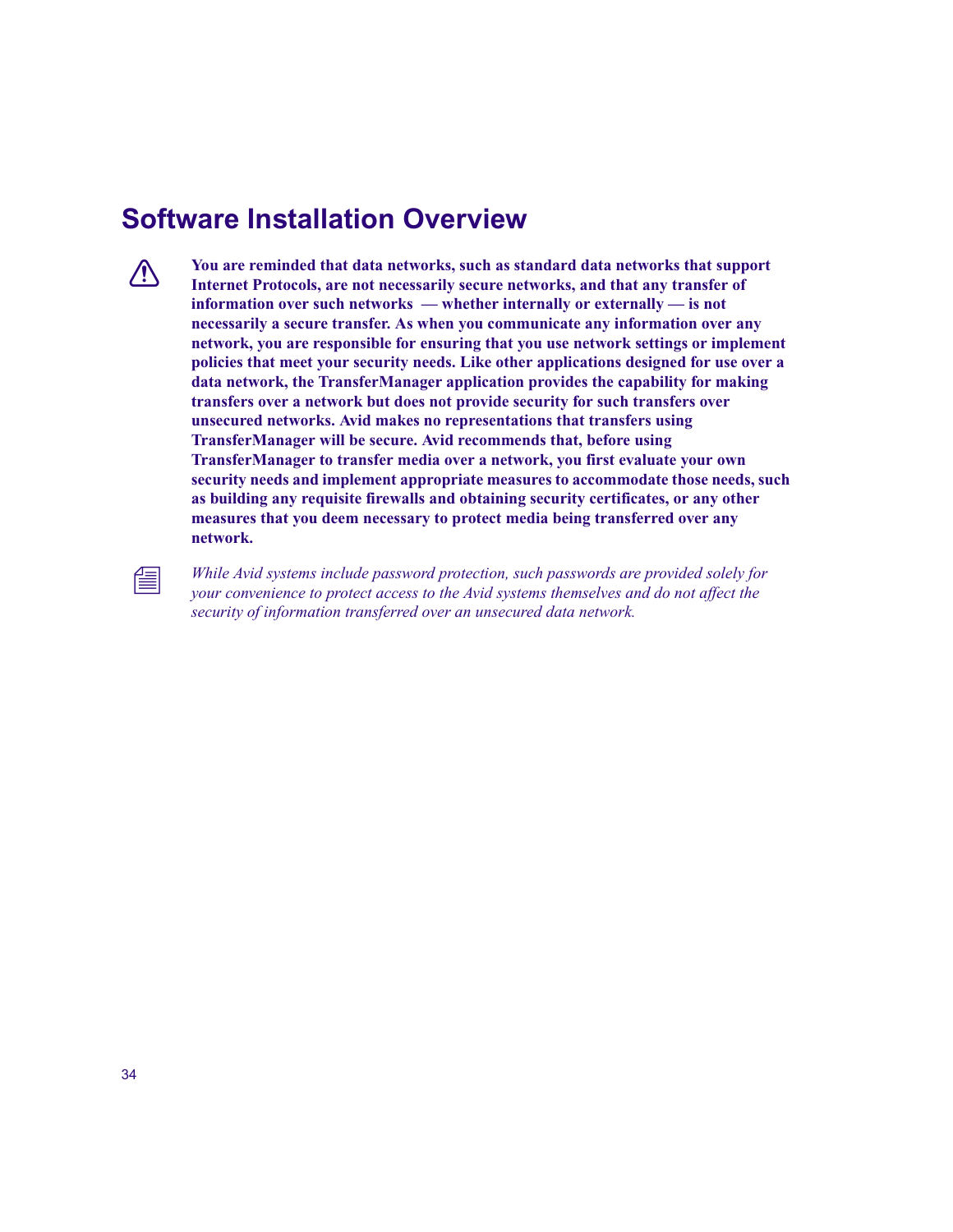The following table outlines where the TransferManager and MediaManager software should be installed. If your environment includes both TransferManager and MediaManager, use the following table as a guide. For detailed steps on installing MediaManager software, see the *Avid Unity MediaManager Installation and Setup Guide*.

| <b>Software</b>                                                          | Installed on<br>MediaManager<br>Server | Installed on<br><b>TransferManager</b><br>Server | Installed on<br><b>Avid Editing</b><br><b>Client</b> |
|--------------------------------------------------------------------------|----------------------------------------|--------------------------------------------------|------------------------------------------------------|
| TransferManager Server                                                   |                                        |                                                  | $\sqrt{a}$                                           |
| TransferManager Client for Editor                                        |                                        |                                                  | ✓                                                    |
| TransferManager Client for<br>MediaManager Server                        |                                        |                                                  |                                                      |
| MediaManager Server                                                      |                                        |                                                  |                                                      |
| MediaManager Client                                                      |                                        |                                                  |                                                      |
| Avid Unity ISIS Client or<br>Avid Unity MediaNetwork Client <sup>b</sup> |                                        |                                                  |                                                      |

#### **Software Installation Location**

a. Install only if in a peer-to-peer environment (not an Avid Unity environment).

b. The media network client software you install depends on your Avid Unity environment.



n *After installing the latest version of TransferManager, if you decide to reinstall an older version, make sure you uninstall the latest version before reinstalling the older version. When uninstalling the latest version, you should use the Add or Remove program in the Control Panel and restart your computer after the uninstall is complete.*

After your hardware is properly set up, perform the following software installation procedures:

- [Installing the TransferManager Server Software](#page-35-0)
- [Working with Rundowns](#page-42-0)
- [Installing the TransferManager Client Software](#page-43-1)
- [Installing TransferManager in a Peer-to-Peer Environment](#page-47-1)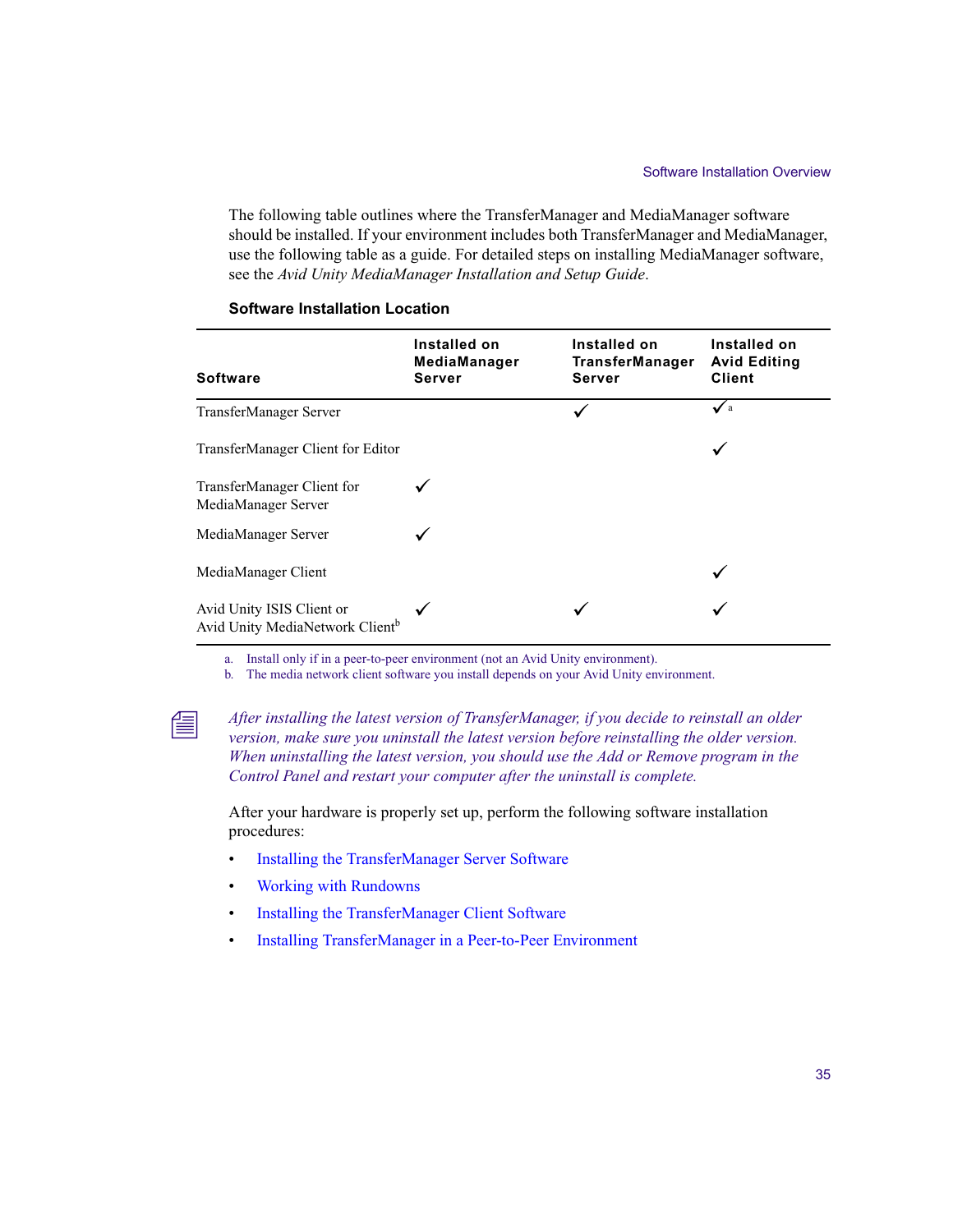# <span id="page-35-0"></span>**Installing the TransferManager Server Software**

The TransferManager server software needs to be installed on the TransferManager server system in the workgroup environment.

This software also installs the TransferManager Configuration software, which allows you to set up the particular configuration for your TransferManager server in a workgroup environment.



n *If a previous release of TransferManager server software is installed on the computer, you should remove it before installing this version of the software. See ["Upgrading from](#page-32-0)  [Previous TransferManager Releases" on page 33](#page-32-0).*

### **To install the TransferManager server software:**

- 1. Insert the TransferManager CD in the TransferManager server's CD-ROM drive.
- 2. Click ReadMe/Browse Media to open the Release Notes file.

Read the Release Notes file for important information about the TransferManager, and then return to the installation frontend window.

- 3. Click Install Products.
- 4. Click Install TransferManager Server.
- 5. In the Welcome window, click Next.
- 6. Click the applicable country, and click Next.
- 7. Click Yes to accept the license agreement.
- 8. In the "Choose the installation type that best suits your needs" dialog box, select one of the following:
	- TransferManager Server with Supplemented FTP Services if your workgroup configuration includes supported ingest or playback FTP devices, such as Sony e-VTR

# Do not install FTP services on a server used with Avid AirSPACE<sup>™</sup>.

- TransferManager Server to install the standard TransferManager server software
- 9. Click Next.
- 10. Click Next to accept the location for the application.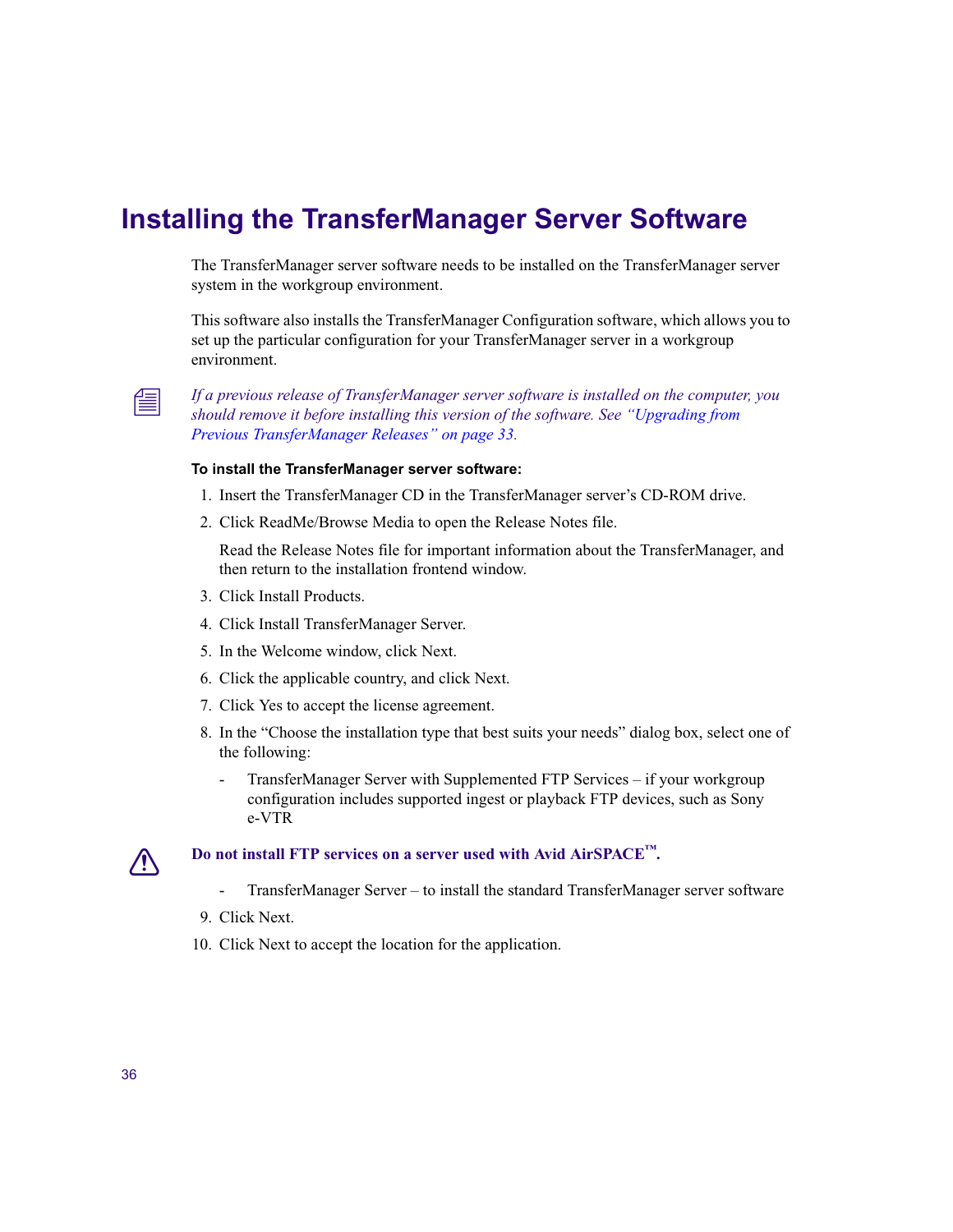- 11. The installer verifies that Microsoft NET Framework 1.1 is installed on the system.
	- If Microsoft NET Framework 1.1 is found on the system, the TransferManager installation continues.
	- If Microsoft NET Framework 1.1 is not found, a license agreement appears. Click Yes to accept the license agreement. The Microsoft NET Framework 1.1 begins to install.



### n *If you do not accept the license agreement, the TransferManager server installation ends without completing.*

- 12. A message appears, asking if you want to open the TransferManager Server Configuration tool now or later.
	- $\blacktriangleright$  Click Yes to open the TransferManager Server Configuration tool.



n *To open the TransferManager Server Configuration tool after the TransferManager installation is complete, click the Start button, and select Programs > Avid > TransferManager Server Configuration.*

TransferManager Server Configuration settings

| <b>S. TransferManager Server Configuration</b>                                                                                                                                                                                                                                   |                                                                                                                                                                                                | $ \Box$ $\times$                                                                                                                                                               |
|----------------------------------------------------------------------------------------------------------------------------------------------------------------------------------------------------------------------------------------------------------------------------------|------------------------------------------------------------------------------------------------------------------------------------------------------------------------------------------------|--------------------------------------------------------------------------------------------------------------------------------------------------------------------------------|
| Workgroup Settings                                                                                                                                                                                                                                                               | Workgroups                                                                                                                                                                                     | Ingest                                                                                                                                                                         |
| Asset manager enabled                                                                                                                                                                                                                                                            | Vorkgroup transfers enabled                                                                                                                                                                    | $\nabla$ Ingest transfers enabled                                                                                                                                              |
| Asset manager hostname:                                                                                                                                                                                                                                                          | □ Incoming workgroup transfers enabled                                                                                                                                                         | $\mathbf{1}$<br>Max, simultaneous ingest transfers:                                                                                                                            |
| f2mm1<br>Accept incoming workgroup transfers<br>without MediaManager login                                                                                                                                                                                                       | $\mathbf{1}$<br>Max. simultaneous workgroup transfers:                                                                                                                                         | Ingest devices:<br>rocky127 (Dalet Ingest)                                                                                                                                     |
| No-login workspace for incoming transfers:<br>Acquisition2                                                                                                                                                                                                                       | Directory for temporary composition files:<br>c:\temp<br>Delete temporary composition<br>Browse<br>⊽<br>files after transfer                                                                   | Add<br>Delete<br>Edit                                                                                                                                                          |
| Standalone Settings<br>$\overline{\blacktriangledown}$ Accept incoming transfer after timeout<br>$G$ OMF<br>$0$ seconds<br>Timeout:<br>$C$ AAF<br>Directory for incoming transfers:<br>C:\OMFI MediaFiles                                                                        | Workgroup names:<br>BPLab tsu66<br>gatm-3<br>ga3<br>MADNEAR3<br>near3<br>Add<br>StoragTek<br>avidtm1<br>tm-area51 area51<br>Delete<br>cbc-tm abc<br>Edit                                       | Dynamically Extensible Transfers (DET)<br>0<br>Max. DET push transfers:<br>n<br>Max. DET pull transfers:<br><b>Total Transfers (All Types)</b><br>Max. simultaneous transfers: |
| Browse<br>System Settings<br>$\overline{\mathbf{v}}$ Enable auto-cleanup of transfer queues<br>Auto-cleanup transfers older than  <br>minutes<br>360<br>Run auto-cleanup every<br>$\overline{12}$ minutes<br>C Server logging off<br>C Standard logging on<br>C Debug logging on | Playback<br>□ Playback transfers enabled<br>Max. simultaneous playback transfers:<br>4<br>Playback devices:<br>tm-area51/ias2 (Cat1)<br>tm-area51/rocky127 (Catalog2)<br>Add<br>Delete<br>Edit | 10<br>Playlist Information<br>$\Box$ Use Newsroom rundowns to schedule transfers<br>Newsroom Server:<br>User name:<br>Password:<br>Schedule File Name:<br>Browse               |
| Configure FTP Parameters                                                                                                                                                                                                                                                         |                                                                                                                                                                                                | Save<br>Cancel                                                                                                                                                                 |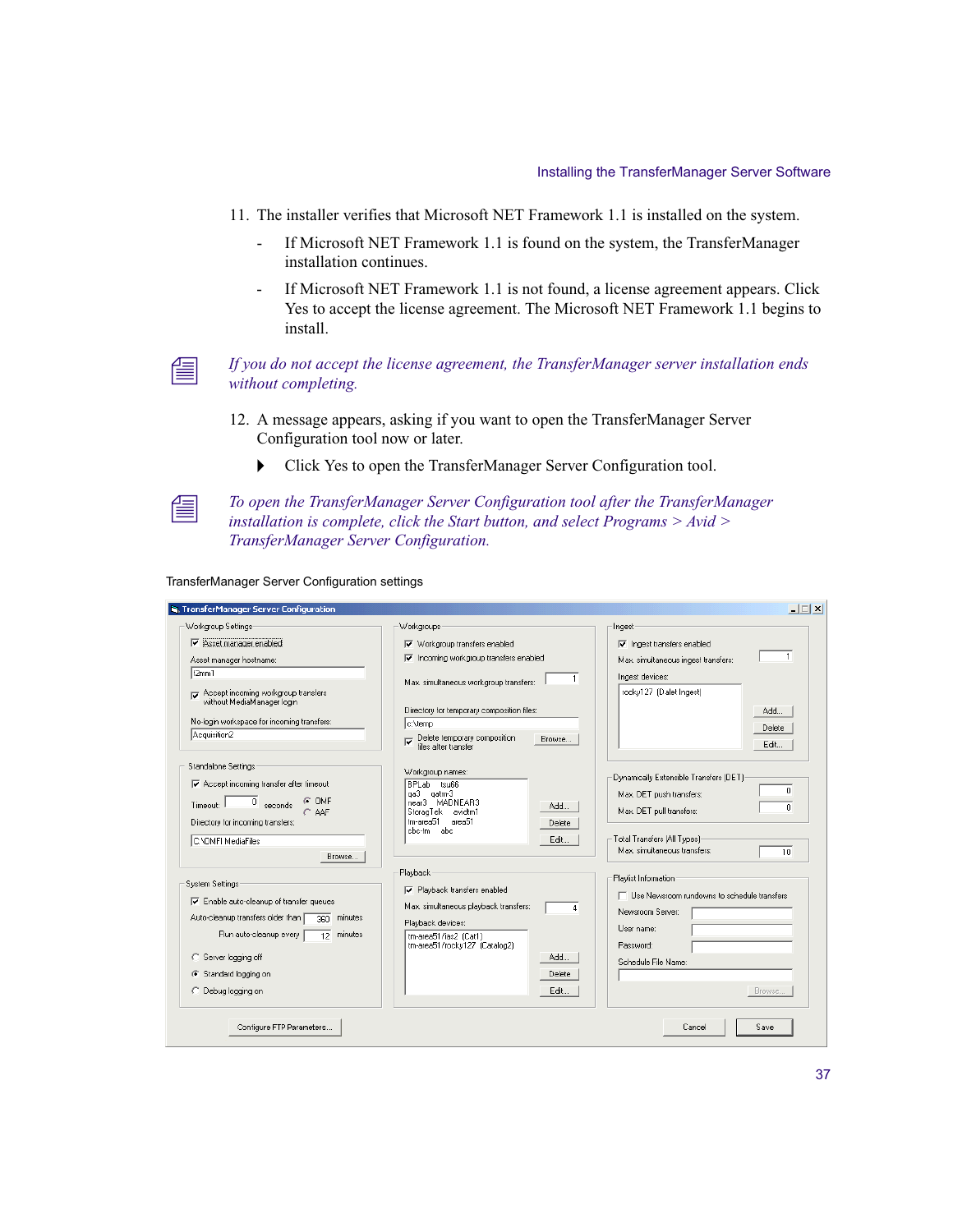13. Use the following table to select the options in the TransferManager Server Configuration window.

| Option                                                               | <b>Description</b>                                                                                                                                                                                                                                                                                                                                        |
|----------------------------------------------------------------------|-----------------------------------------------------------------------------------------------------------------------------------------------------------------------------------------------------------------------------------------------------------------------------------------------------------------------------------------------------------|
| <b>Workgroup Settings</b>                                            |                                                                                                                                                                                                                                                                                                                                                           |
| Asset manager enabled                                                | In a workgroup environment, select to enable MediaManager.                                                                                                                                                                                                                                                                                                |
| Asset manager hostname                                               | Type the computer name for the MediaManager server associated with the<br>workgroup this TransferManager is attached to.                                                                                                                                                                                                                                  |
| Accept incoming workgroup<br>transfers without<br>MediaManager login | Select if you want to accept incoming workgroup transfers even if you are not<br>logged in to MediaManager.                                                                                                                                                                                                                                               |
| No-login workspace for<br>incoming transfers                         | Type the name of the Avid Unity workspace where you want the incoming<br>transfers to be sent. This workspace must already exist and you must have access<br>to it.                                                                                                                                                                                       |
| <b>Standalone Settings</b>                                           |                                                                                                                                                                                                                                                                                                                                                           |
| timeout                                                              | Accept incoming transfer after (Used in a peer-to-peer environment) When Accept is selected,<br>TransferManager accepts incoming transfer after the set timeout. When you are<br>performing peer-to-peer transfer operations between clients, the timeout value<br>must be set to less than 15 seconds. Avid recommends a timeout value of 10<br>seconds. |
| <b>OMF</b><br>AAF                                                    | Select either OMF or AAF depending on the type of media files being<br>transferred.                                                                                                                                                                                                                                                                       |
| Directory for incoming<br>transfers                                  | Type the name of the directory where you want TransferManager to place the<br>incoming transfers. This directory must be a valid media files directory. Click<br>Browse to locate a valid directory. The default directories are:                                                                                                                         |
|                                                                      | In OMF mode - OMFI MediaFiles                                                                                                                                                                                                                                                                                                                             |
|                                                                      | In AAF mode - Avid MediaFiles\MXF\1                                                                                                                                                                                                                                                                                                                       |
|                                                                      | For better performance when media files grow beyond 10,000 files in the<br>primary directory $\mathcal{U}$ , you need to change the Directory for incoming<br>transfers to Avid MediaFiles\MXF\2.                                                                                                                                                         |

# **TransferManager Configuration Options**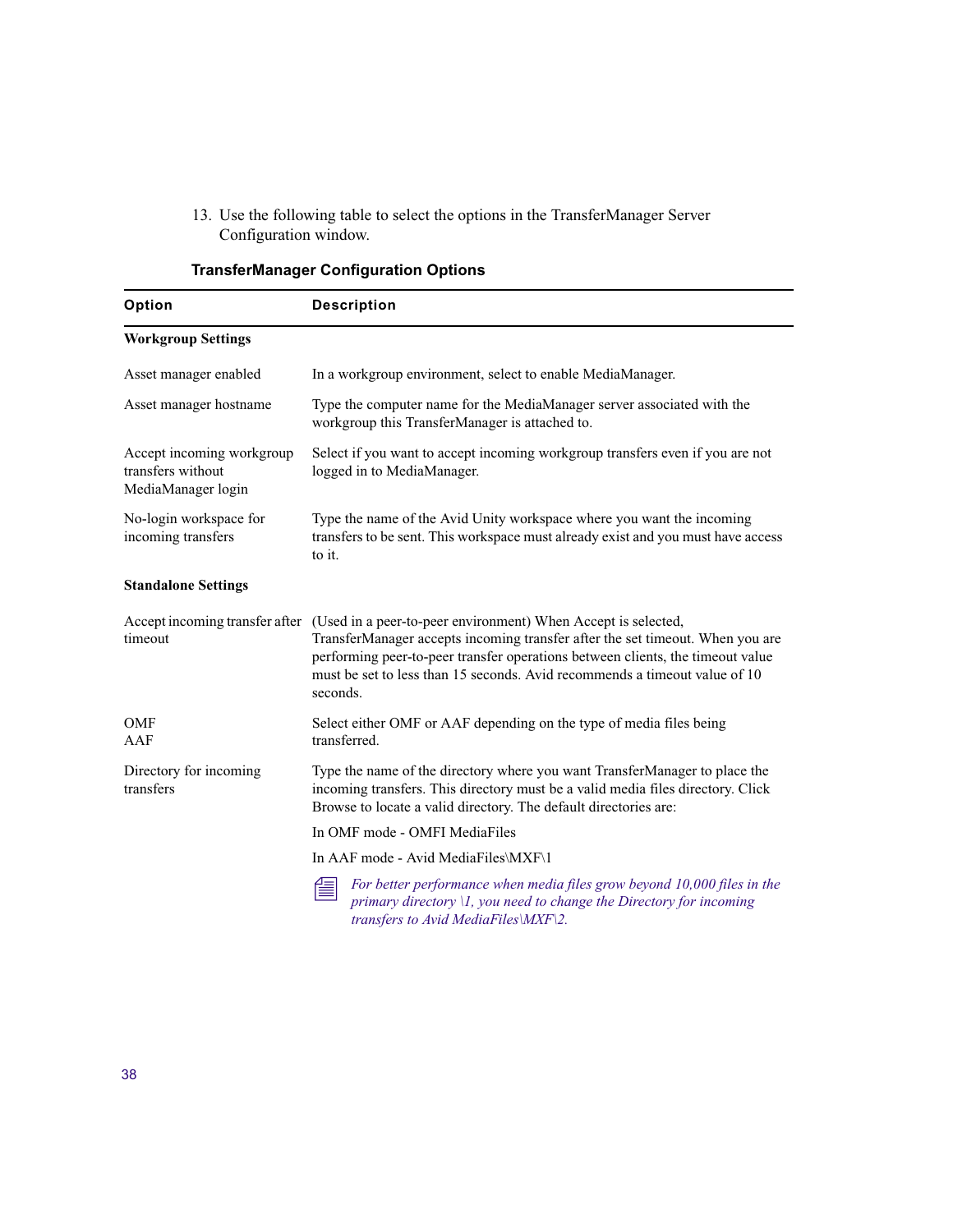| Option                                                        | <b>Description</b>                                                                                                                                                                                                                                                                                                                                                           |
|---------------------------------------------------------------|------------------------------------------------------------------------------------------------------------------------------------------------------------------------------------------------------------------------------------------------------------------------------------------------------------------------------------------------------------------------------|
| <b>System Settings</b>                                        |                                                                                                                                                                                                                                                                                                                                                                              |
| Enable auto-cleanup of<br>transfer queues                     | Transfer queues are not automatically deleted from the server system. The<br>queues allow you to see the history of the transfers. You might want to enable<br>this option to make sure the queues get cleaned up on a regular basis. The<br>default is to auto-cleanup transfers that are older than 360 minutes (6 hours) and<br>to run the auto-cleanup every 12 minutes. |
| Server logging off<br>Standard logging on<br>Debug logging on | These options are debug options that you should not have to change. The default<br>is Standard logging on. If errors occurred where customer support wanted more<br>information from log files, you might have to change this setting.                                                                                                                                       |
| <b>Configure FTP Parameters</b>                               | During the install process, if you selected "TransferManager Server with<br>Supplement FTP Services" in the "Choose the installation type that best suits<br>your needs" dialog box, you need to configure the FTP parameters. See<br>"Configuring the FTP Parameters for an FTP Server" on page 9. All entries must<br>match the device's setup.                            |
| <b>Workgroups</b>                                             |                                                                                                                                                                                                                                                                                                                                                                              |
| Workgroup transfers enabled                                   | Select this option to enable workgroup-to-workgroup transfers.                                                                                                                                                                                                                                                                                                               |
| enabled                                                       | Incoming workgroup transfers Select this option to enable transfers from another workgroup.                                                                                                                                                                                                                                                                                  |
| transfers                                                     | Max. simultaneous workgroup Displays the maximum number of simultaneous outgoing workgroup transfers.<br>The TransferManager application sets this setting to 1.                                                                                                                                                                                                             |
| Directory for temporary<br>composition files                  | Type the directory name where you want temporary files to be placed during the<br>ingest process or during incoming workgroup transfers. The default directory is<br>C:\temp.                                                                                                                                                                                                |
| files after transfer                                          | Delete temporary composition This option is selected by default. It is used for diagnostic reasons and does not<br>need to be deselected unless Avid Customer Support requests it.                                                                                                                                                                                           |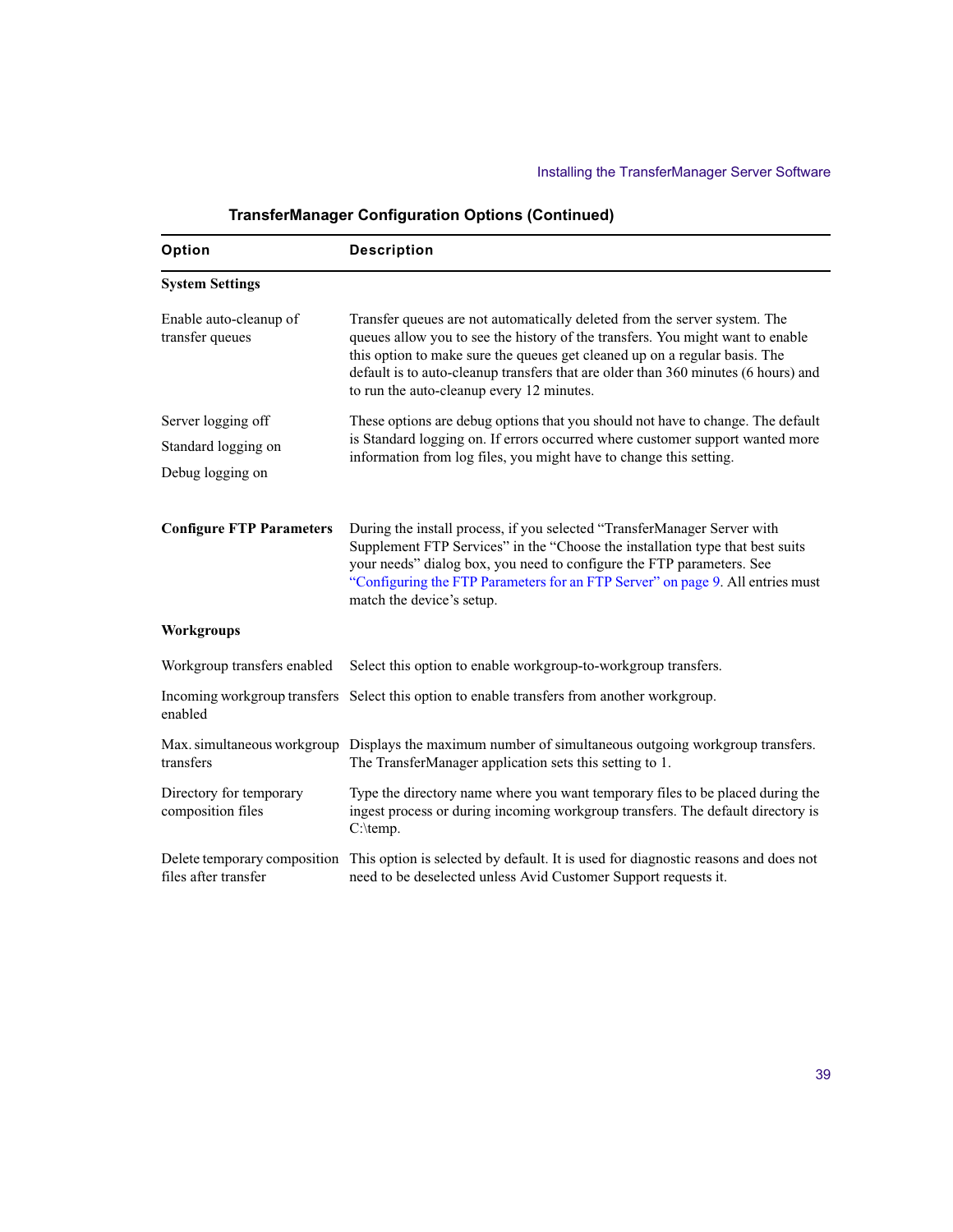| Option                     | <b>Description</b>                                                                                                                                                                                                             |
|----------------------------|--------------------------------------------------------------------------------------------------------------------------------------------------------------------------------------------------------------------------------|
| Workgroup names            | Sets the name of remote workgroups and their TransferManager server. Do the<br>following:                                                                                                                                      |
|                            | 1. Click Add.                                                                                                                                                                                                                  |
|                            | 2. In the Workgroup name text box, type a name for the remote workgroup.<br>The name you enter for the workgroup appears in the Transfer menu on the<br>Avid editing application.                                              |
|                            | 3. In the Maps to Server Name text box, type the computer name of the<br>TransferManager server of the remote workgroup.                                                                                                       |
| Playback                   |                                                                                                                                                                                                                                |
| Playback transfers enabled | Enables playback transfers. If your workgroup includes a playback device such<br>as Avid AirSPACE, select this option. The recommended maximum number of<br>simultaneous transfers is 2.                                       |
|                            | For a NewsCutter XP system in a LANshare environment, the recommended<br>maximum number of playback transfers is 1.                                                                                                            |
| Playback devices           | Enter the name or names of any playback devices in your workgroup. Do the<br>following:                                                                                                                                        |
|                            | 1. Click Add.                                                                                                                                                                                                                  |
|                            | 2. In the Enter the device name text box, type the computer name of your<br>playback device.                                                                                                                                   |
|                            | For an Avid AirSPACE playback device, type the name of the<br>$\bullet$<br>TransferManager server and the name of the playback device (for<br>example, TMserver1/Airspace1).                                                   |
|                            | For Grass Valley Group Profile® systems, type the computer name of<br>$\bullet$<br>the playback device.                                                                                                                        |
|                            | For a Generic FTP playback device, see "Configuring an FTP Server,<br>$\bullet$<br>FTP Playback, and FTP Ingest Devices" on page 9.                                                                                            |
|                            | 3. (Option) Select Enter Playback Catalog Name and type a name for the<br>playback catalog, to associate a MediaManager Catalog with the playback<br>device. See "Configuring the Send to Playback Device Catalog" on page 27. |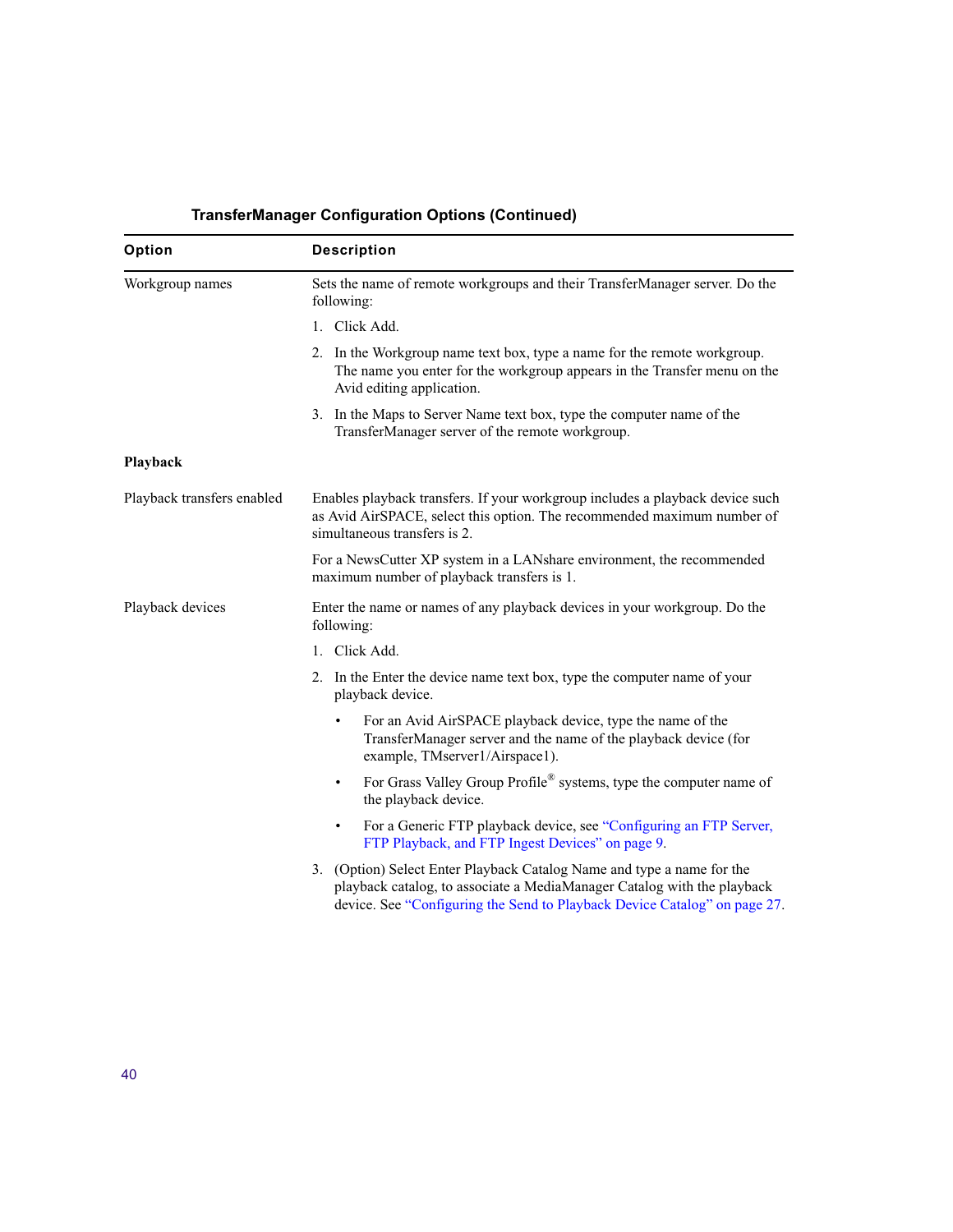| Option                                                  | <b>Description</b>                                                                                                                                                                                                                                                                                                                                                                                                                                         |
|---------------------------------------------------------|------------------------------------------------------------------------------------------------------------------------------------------------------------------------------------------------------------------------------------------------------------------------------------------------------------------------------------------------------------------------------------------------------------------------------------------------------------|
| Ingest                                                  |                                                                                                                                                                                                                                                                                                                                                                                                                                                            |
| Ingest transfers enabled                                | Enables ingest transfers. If your workgroup includes an ingest device, select this<br>option.                                                                                                                                                                                                                                                                                                                                                              |
|                                                         | The recommended maximum number of ingest transfers is 2.                                                                                                                                                                                                                                                                                                                                                                                                   |
|                                                         | For a NewsCutter XP system in a LANshare environment, the recommended<br>maximum number of ingest transfers is 1.                                                                                                                                                                                                                                                                                                                                          |
| Ingest devices                                          | Enter the name or names of any ingest devices in your workgroup. Do the<br>following:                                                                                                                                                                                                                                                                                                                                                                      |
|                                                         | 1. Click Add.                                                                                                                                                                                                                                                                                                                                                                                                                                              |
|                                                         | 2. In the Enter the device name text box, type the computer name of the ingest<br>device in your workgroup.                                                                                                                                                                                                                                                                                                                                                |
|                                                         | If your ingest device is AirSPACE, the name you enter for the ingest<br>$\bullet$<br>device must match exactly the name of the ingest device in the<br>AirSPACE Mission Control server list.                                                                                                                                                                                                                                                               |
|                                                         | For a Generic FTP playback device, see "Configuring an FTP Server,<br>$\bullet$<br>FTP Playback, and FTP Ingest Devices" on page 9.                                                                                                                                                                                                                                                                                                                        |
|                                                         | 3. (Option) Select Enable Auto Scavenge if your workgroup includes an Avid<br>Media Browse system and Avid DMS Broker and ProEncode, and you want<br>to create a low-resolution copy of ingested clips on the Media Browse<br>system. During ingest, high-resolution files are created on the Avid Unity or<br>Avid Unity ISIS. In the text box, type the name of the scavenge process<br>created on the Media Browse. See the Media Browse documentation. |
|                                                         | 4. (Option) Select Enter Ingest Catalog Name and type a name for the ingest<br>catalog, to associate a MediaManager Catalog with the ingest device. See<br>"Configuring an Ingest Device Catalog" on page 26.                                                                                                                                                                                                                                              |
| <b>Dynamically Extensible</b><br><b>Transfers (DET)</b> |                                                                                                                                                                                                                                                                                                                                                                                                                                                            |
| Max. DET push transfers                                 | Sets the maximum number of simultaneous DET push transfers; Avid<br>recommends 4.                                                                                                                                                                                                                                                                                                                                                                          |
| Max. DET pull transfers                                 | Sets the maximum number of simultaneous DET pull transfers; Avid<br>recommends 4.                                                                                                                                                                                                                                                                                                                                                                          |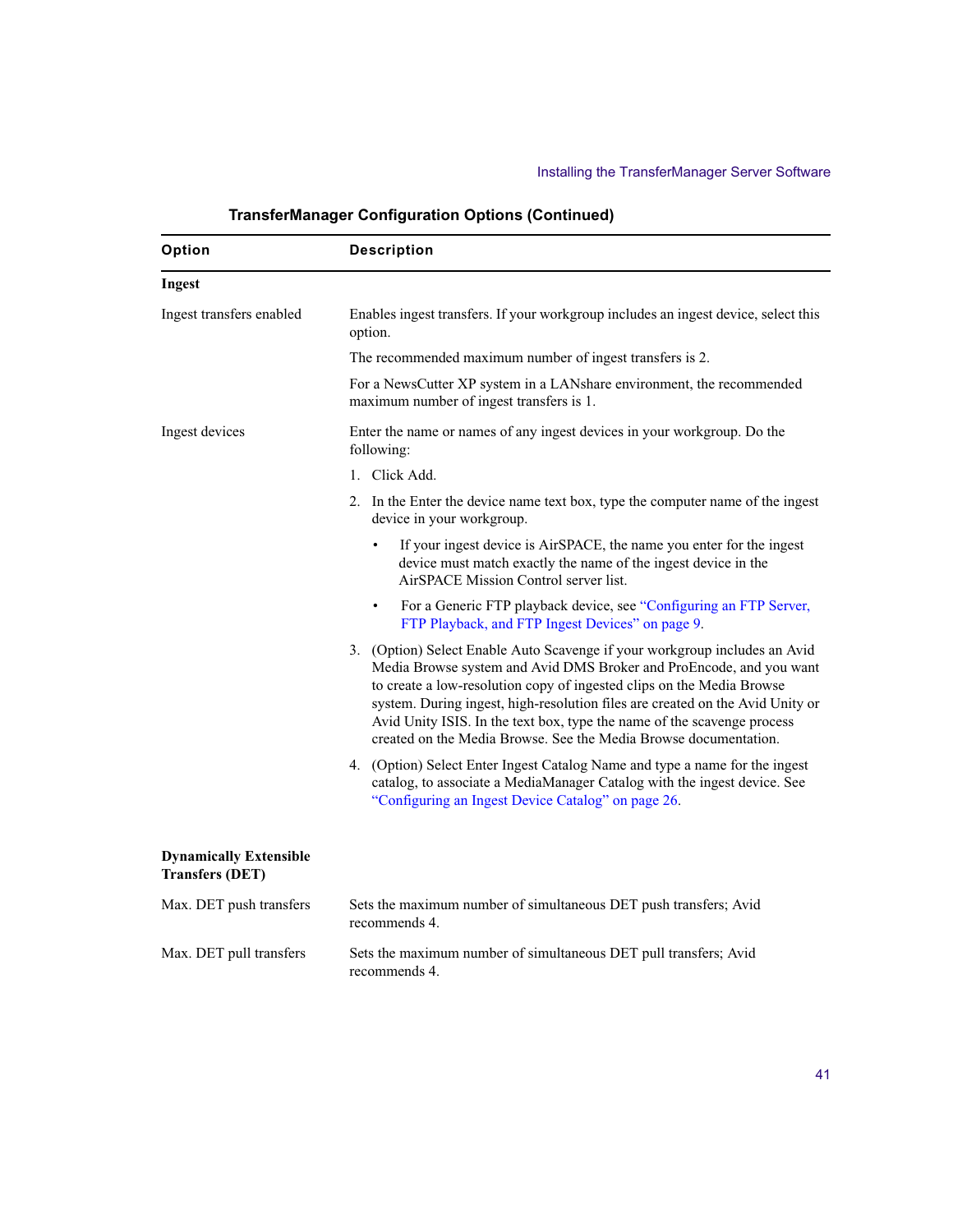| Option                                         | <b>Description</b>                                                                                                                                                            |
|------------------------------------------------|-------------------------------------------------------------------------------------------------------------------------------------------------------------------------------|
| <b>Total Transfers</b><br>(All Types)          | Set the maximum simultaneous transfers. This number should be the number of<br>playback devices, plus 2 times the number of ingest devices, plus the number of<br>workgroups. |
|                                                | For a NewsCutter XP system in a LANshare environment, the recommended<br>maximum number of simultaneous transfers is 2.                                                       |
|                                                | The higher the number of simultaneous transfers, the more the impact on<br>≝<br>performance.                                                                                  |
| <b>Playlist Information</b>                    |                                                                                                                                                                               |
| Use Newsroom rundowns to<br>schedule transfers | Use Newsroom rundowns to schedule transfers - Enables the TransferManager<br>Newsroom rundown scheduling feature. See "Working with Rundowns" on<br>page 43.                  |
| Newsroom Server                                | The name of the station's Newsroom Server.                                                                                                                                    |
| User Name                                      | The user name that TransferManager should use to connect to the Newsroom<br>Server.                                                                                           |
| Password                                       | The password TransferManager should use to connect to the Newsroom Server.                                                                                                    |
| Schedule File Name                             | The file name of the schedule file that TransferManager should use to determine<br>which rundown to use at which time. See "Working with Rundowns" on<br>page 43.             |

- 14. Once you have completed configuring the server, click Save.
- 15. Click "Yes, I want to restart my computer now."
- 16. Click Finish.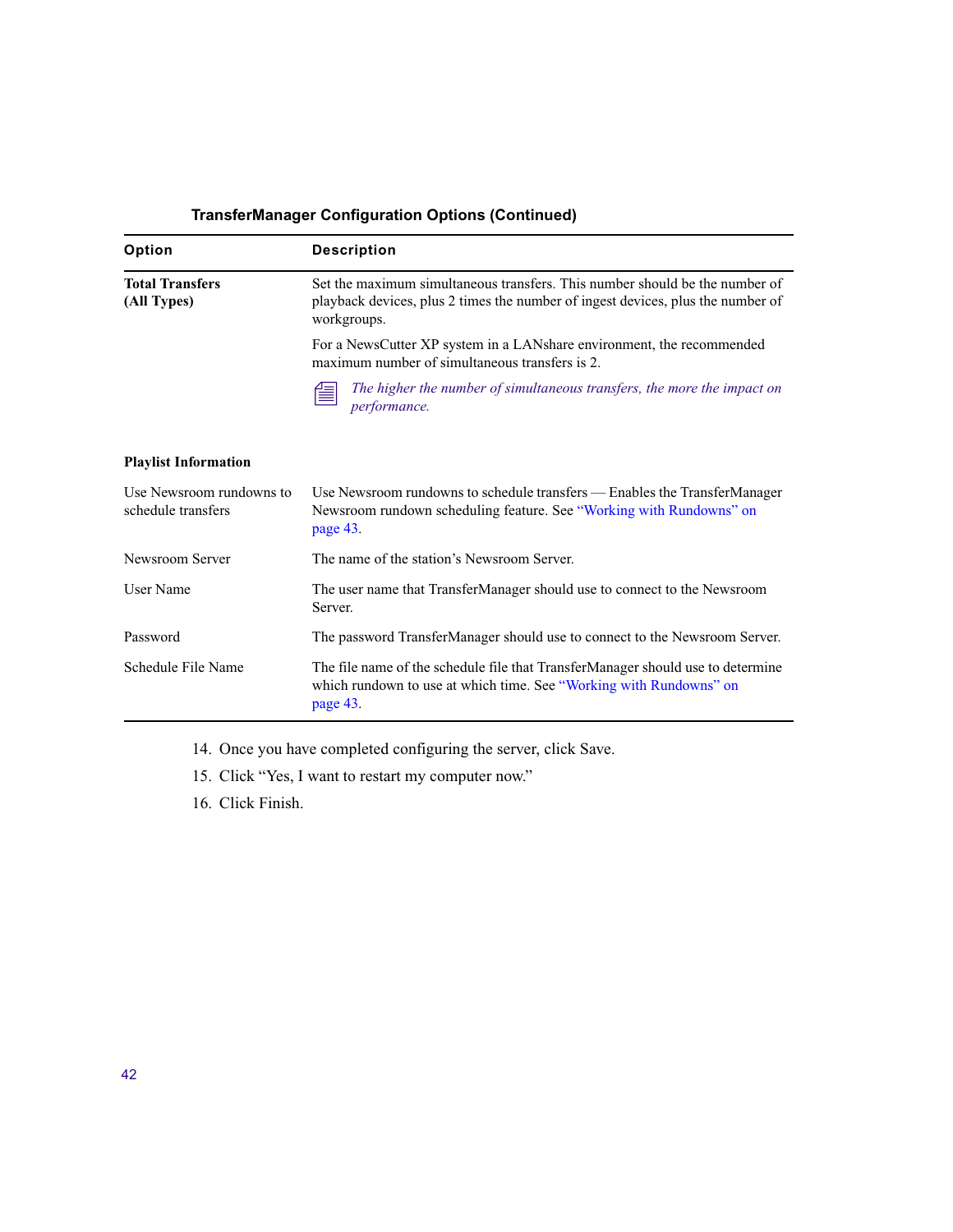# <span id="page-42-0"></span>**Working with Rundowns**

In a broadcast environment, you can enable the TransferManager scheduling feature to allow interaction with the Newsroom Computer System (NRCS). You can select the files to send to playback, and the schedule list from the NRCS determines the order in which the files are played back.

### **To use the TransferManager with rundowns:**

1. On your TransferManager server computer, click the Start button, and select Programs > Avid > TransferManager Server Configuration.

The TransferManager Server Configuration window opens.

- 2. In the Playlist Information area, select "Use Newsroom rundowns to schedule transfers."
- 3. Type the computer name of the Newsroom Server.
- 4. Type the user name and password.
- 5. If you know the name of the schedule file, type it in the Schedule File Name text box. The schedule file specifies which rundowns to use at which time. See ["Creating a](#page-43-0)  [Rundown Schedule File" on page 44](#page-43-0).
- 6. Click Save.
- 7. Restart the TransferManager server. Click the Start button, and select Programs > Avid > TransferManager Server. (Any time the configuration information changes, you must restart the server.)
- 8. On your Avid editing system, open the bin that contains the sequences you want to send.
- 9. Select the sequences.
- 10. Select Transfer > Send To Playback.
- 11. Select the available playback device to which you want to send the sequence.

The Send to Playback dialog box opens.

12. Click OK.

The sequences play back based upon the order in which they appear in the NRCS rundown list.



n *If you set one of the sequences to high priority by clicking the circle in the PWT column next to the sequence, that sequence has priority over the rundown list.*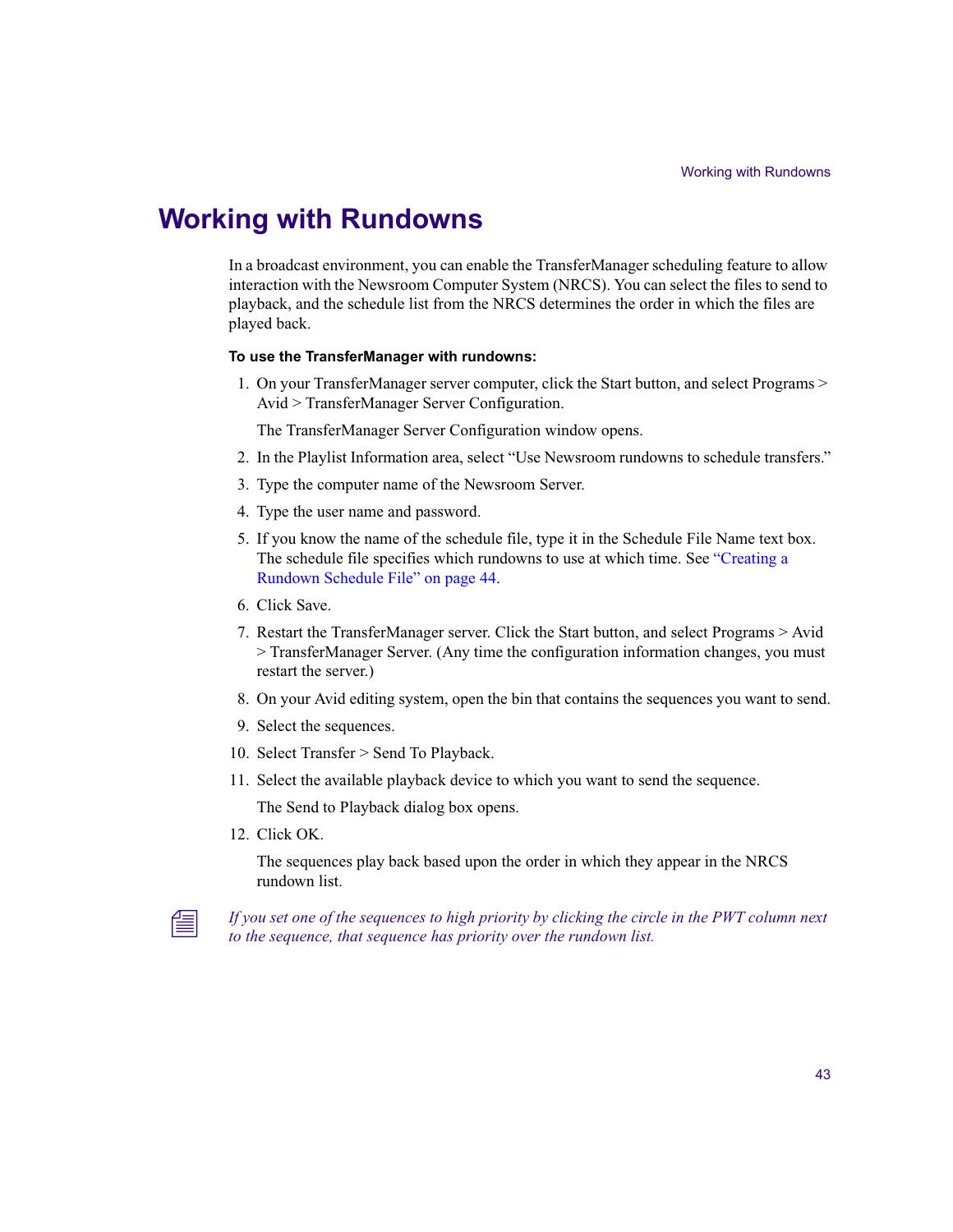# <span id="page-43-0"></span>**Creating a Rundown Schedule File**

A rundown schedule file tells the TransferManager server which rundown to schedule at what time. The format is the time to start monitoring the rundown followed by the name of the rundown. For example:

# Rundown Schedule File # Number of elements  $\mathbf{Q}$ #Time (after) Rundown Name 00:00:00 5a 05:55:00 6a 06:55:00 7a 11:45:00 noon 14:45:00 3pmcutin 15:45:00 4pmcutin 17:55:00 6p 20:45:00 9pmcutin 21:10:00 10p

# <span id="page-43-1"></span>**Installing the TransferManager Client Software**

You must install the TransferManager client software on the MediaManager server and on each client in the workgroup that will transfer files to another workgroup or playback device.

n *If a previous release of TransferManager client is installed on the computer, you should remove it before installing this version of the software. See ["Upgrading from Previous](#page-32-0)  [TransferManager Releases" on page 33.](#page-32-0)*

The following sections provide the procedures for installing the TransferManager client software on the various systems:

- ["Installing the TransferManager Client Software on a MediaManager Server" on](#page-44-0)  [page 45](#page-44-0)
- ["Installing the TransferManager Client Software on an Avid Editing System](#page-46-0)  [\(Windows\)" on page 47](#page-46-0)
- ["Installing the TransferManager Client Software on an Avid Editing System](#page-47-0)  [\(Macintosh\)" on page 48](#page-47-0)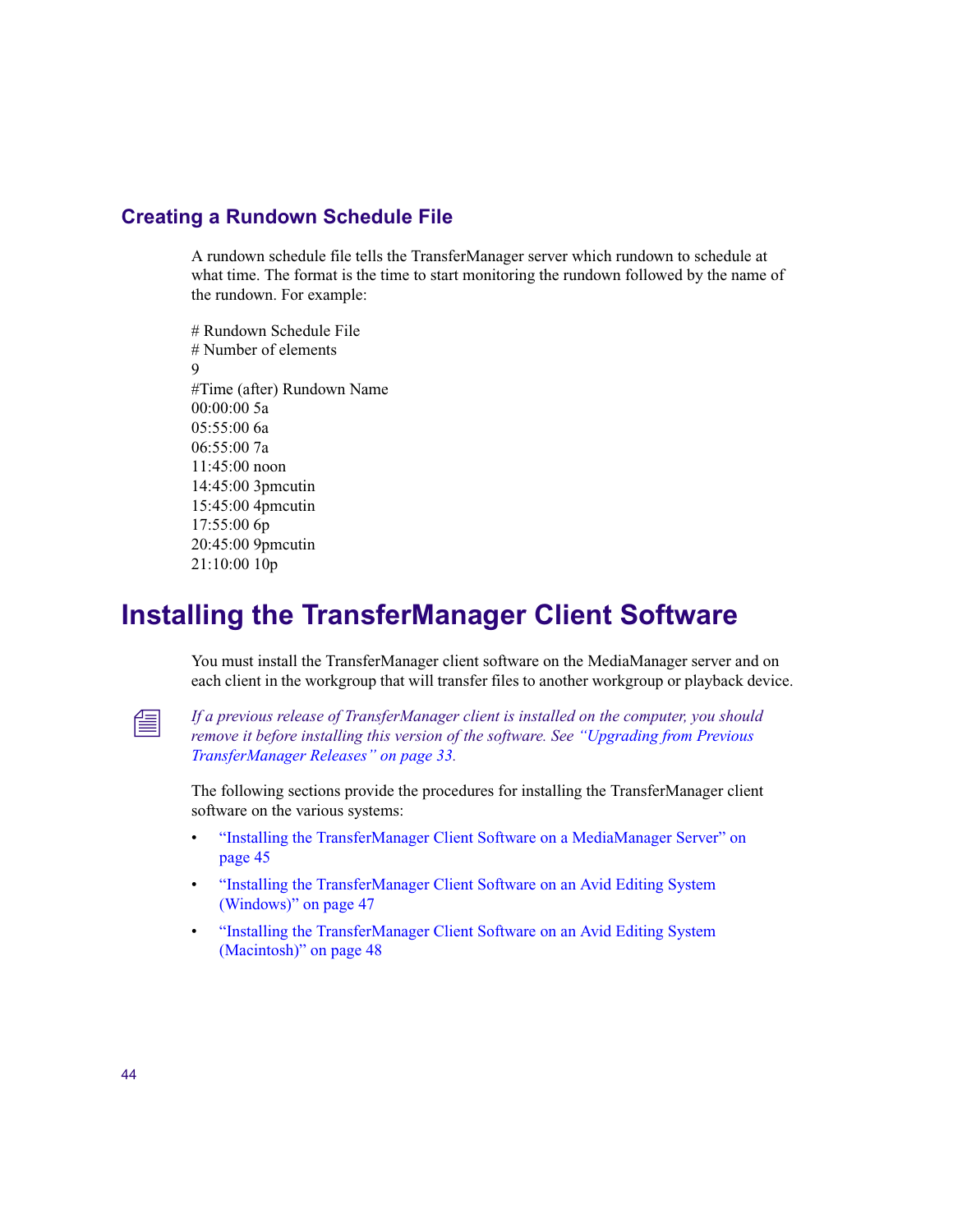# <span id="page-44-0"></span>**Installing the TransferManager Client Software on a MediaManager Server**



n *If a previous release of TransferManager client is installed on the computer, you should remove it before installing this version of the software. See ["Upgrading from Previous](#page-32-0)  [TransferManager Releases" on page 33](#page-32-0).*

#### **To install the TransferManager client software on a MediaManager server:**

- 1. Insert the TransferManager CD in the MediaManager server's CD-ROM drive.
- 2. Click ReadMe/Browse Media to open the ReadMe file.

Read the ReadMe file for important information about the TransferManager, then return to the installation frontend window.

- 3. Click Install Products.
- 4. Click Install TransferManager Client.
- 5. In the Welcome window, click Next.
- 6. Click the applicable country, and click Next.
- 7. Click Yes to accept the license agreement.
- 8. At the Select the Installation dialog box, select TransferManager Client on MediaManager Server, and click Next.
- 9. Click Next to accept the location for the application.

A message box opens.

10. Click Yes to open the TransferManager Client Configuration tool.

This tool allows you to monitor the TransferManager servers in the workgroup.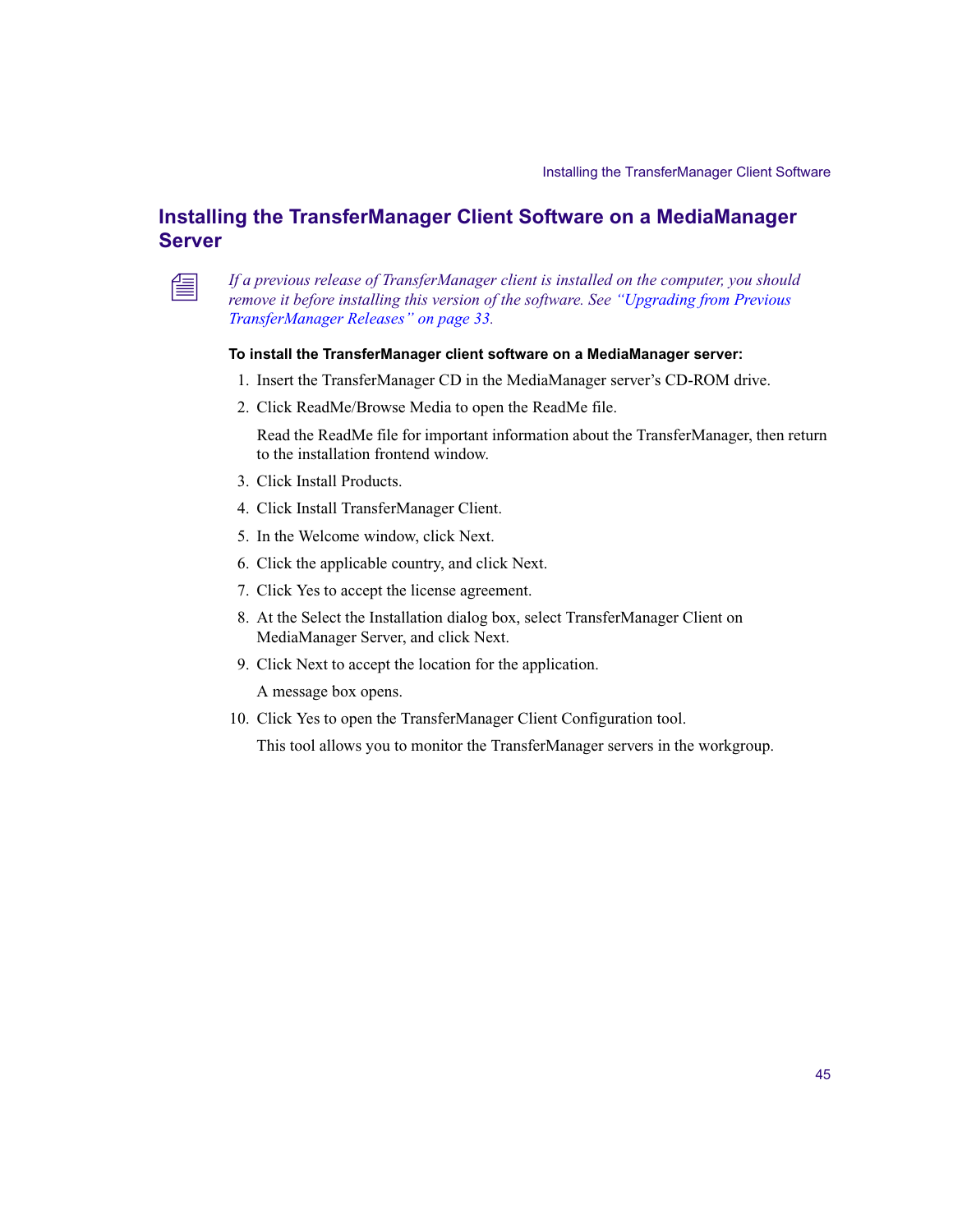| <b>St. TransferManager Client Configuration</b> |                                                   |                       |
|-------------------------------------------------|---------------------------------------------------|-----------------------|
| Primary Work Group:<br>Workgroup Name           | cetwgb                                            |                       |
| Host Name                                       | cetwgb-tm                                         |                       |
| tm-sgl                                          | Other TransferManager Servers in this Work Group: | Add<br>Edit<br>Delete |
| Connect Time-out-<br>Time-out (in Seconds): 7   | (Default 7 Seconds)                               |                       |
| Cancel                                          |                                                   | Save                  |

n *If you choose to run the Configuration tool at a later time, access the tool by clicking the Start button and selecting Programs > Avid > TransferManager Client Configuration. If you make changes to the configuration, you must reboot the system before the changes take effect.*

- 11. In the Workgroup Name text box, type the name of your workgroup. This can be any name you have given your entire workgroup.
- 12. In the Host Name text box, type the computer name of the TransferManager server.
- 13. (Option) If you have more than one TransferManager in your workgroup or any playback devices, you can enter them here. Click Add and type the computer name of the other TransferManager servers or the name of the playback device.

n *When adding an AirSpeed Studio, you must add the AirSpeed members of the Studio before you add the AirSpeed Studio. Make sure the AirSpeed Studio appears at the bottom of the list.*

- 14. (Option) Change the Connect Time-out period (between 5 to 30 seconds). The default is 7 seconds.
- 15. Click Save.
- 16. Click OK in the Restart Information dialog box.
- 17. Click "Yes, I want to restart my computer now" and click Finish.
- 18. Repeat the installation for each client.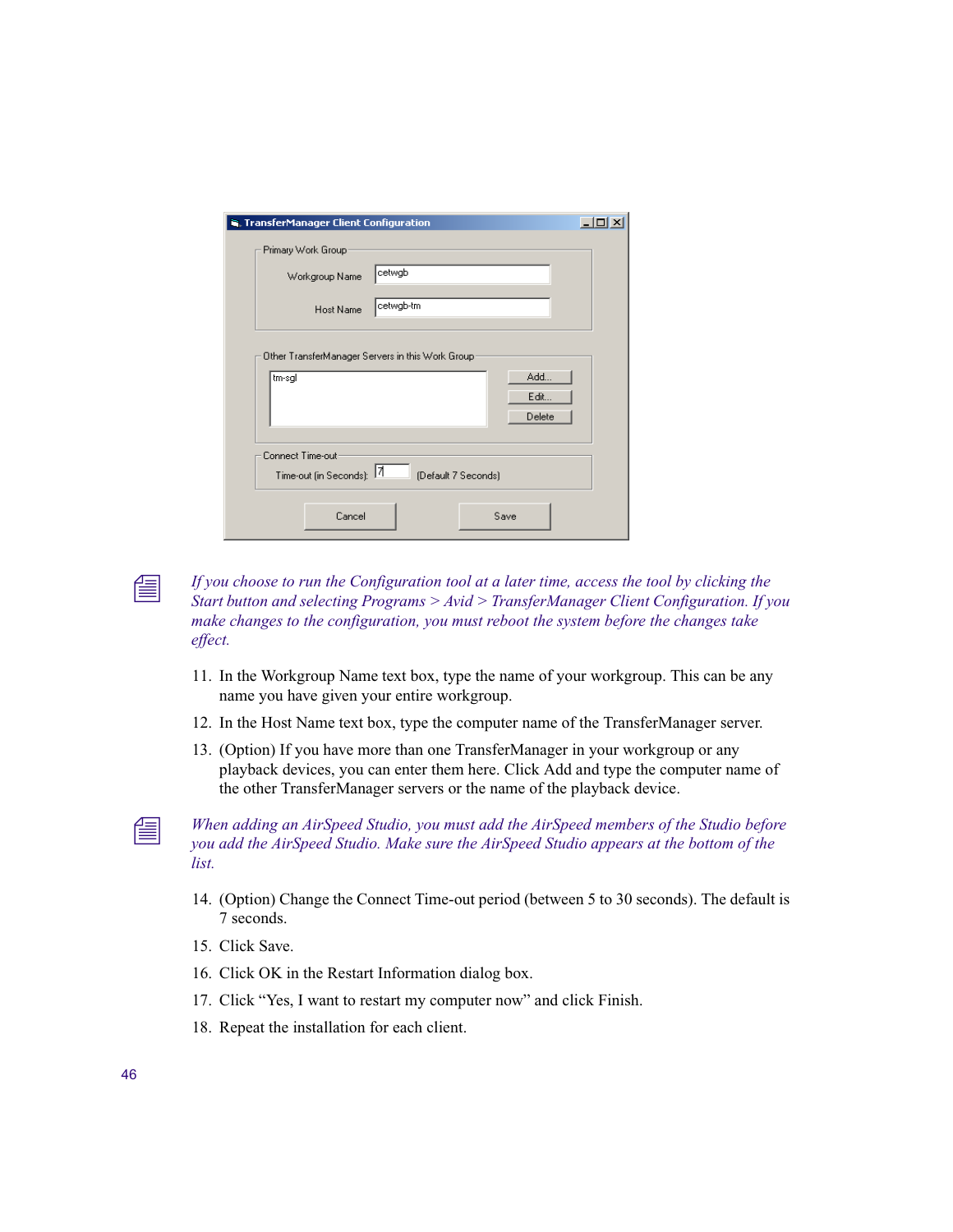# <span id="page-46-0"></span>**Installing the TransferManager Client Software on an Avid Editing System (Windows)**

You must install the TransferManager client software on each client in the workgroup that plans on transferring files to another workgroup or playback device.



n *On the Avid editing system, when adding an AirSpeed Studio to the list of transfer servers, you must add the AirSpeed members of the Studio before you add the AirSpeed Studio. Make sure the AirSpeed Studio appears at the bottom of the list in the Transfer Settings dialog box.*

#### **To install the TransferManager client software on an Avid editing system:**

- 1. Insert the TransferManager CD in the Avid editing system's CD-ROM drive.
- 2. Click ReadMe/Browse Media to open the ReadMe file.

Read the ReadMe file for important information about the TransferManager, then return to the installation frontend window.

- 3. Click Install Products.
- 4. Click Install TransferManager Client.
- 5. In the Welcome window, click Next.
- 6. Click the applicable country, and click Next.
- 7. Click Yes to accept the license agreement.
- 8. At the Select the Installation dialog box, select TransferManager Client on an Avid editing system, and click Next.
- 9. Click Next to accept the location for the application.
- 10. The installer verifies that Microsoft NET Framework 1.1 is installed on the system.
	- If Microsoft NET Framework 1.1 is found on the system, the TransferManager installation continues.
	- If Microsoft NET Framework 1.1 is not found, follow the instructions to install it.



### n *If you do not accept the license agreement, the TransferManager installation ends without completing.*

The TransferManager Client Setup dialog box opens.

- 11. Click OK
- 12. Click "Yes, I want to restart my computer now."
- 13. Click Finish.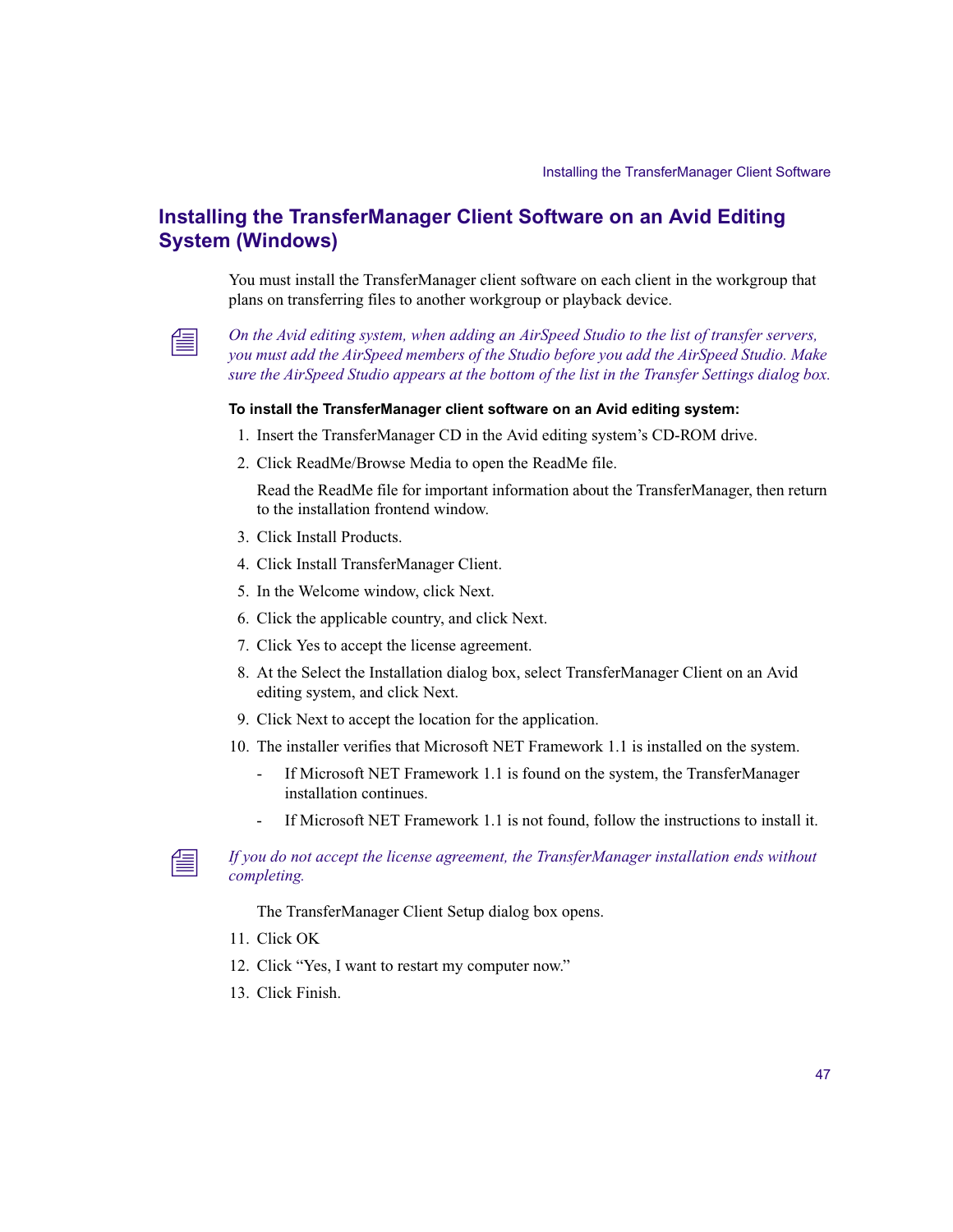14. Repeat the installation for each client.

To configure the Avid editing system for transfers, see the *Avid Unity TransferManager Setup and User's Guide*.

# <span id="page-47-0"></span>**Installing the TransferManager Client Software on an Avid Editing System (Macintosh)**

You must install the TransferManager client software on *each* client in the workgroup that plans on transferring files to another workgroup or playback device.

#### **To install the TransferManager client software:**

1. Insert the TransferManager CD in the Avid editing system's CD-ROM drive.

The installer application starts, and the Avid Technology window opens.

2. Click Continue.

The TransferManager Client Install window opens.

- 3. Click Install.
- 4. Select the applicable country, and click OK.
- 5. Scroll to the bottom of the License agreement, and click Yes.

n *If the installer determines that the files already exist and are up-to-date on your system, a message box opens, indicating installation was unnecessary because the correct files already exist. Click Quit.*

- 6. The installation continues, and you receive a message that the installation was successful.
- 7. Click Quit.

# <span id="page-47-1"></span>**Installing TransferManager in a Peer-to-Peer Environment**

If you are installing TransferManager for workstation-to-workstation transfers in an environment other than Avid Unity or Avid Unity ISIS, you must install the TransferManager server software on each client.

This software also installs the TransferManager configuration software, which allows you to set up the particular configuration for your TransferManager.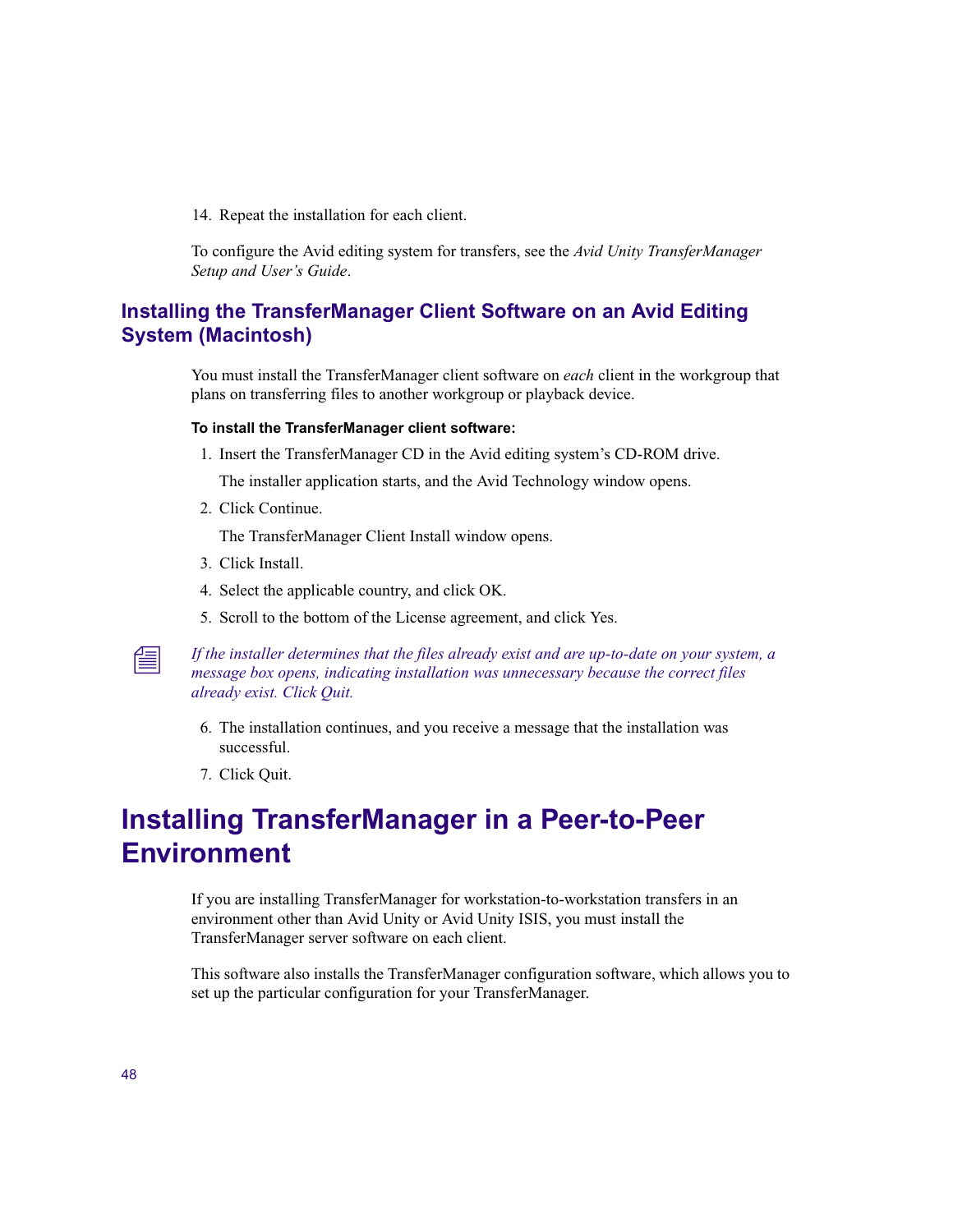#### **To install the TransferManager server software:**

- 1. Insert the TransferManager CD in the CD-ROM drive of the Avid editing client.
- 2. Click ReadMe/Browse Media to open the ReadMe file.

Read the ReadMe file for important information about the TransferManager, then return to the installation frontend window.

- 3. Click Install Products.
- 4. Click Install TransferManager Server.
- 5. In the Welcome window, click Next.
- 6. Click the applicable country, and click Next.
- 7. Click Yes to accept the license agreement.
- 8. In the "Choose the installation type that best suits your needs" dialog box, select one of the following:
	- TransferManager Server with Supplemented FTP Services if your workgroup configuration includes supported ingest or playback FTP devices, such as Sony e-VTR



### c **Do not install FTP services on a server used with Avid AirSPACE.**

- TransferManager Server to install the standard TransferManager server software
- 9. Click Next.
- 10. Click Next to accept the location for the application.
- 11. The installer verifies that Microsoft NET Framework 1.1 is installed on the system.
	- If Microsoft NET Framework 1.1 is found on the system, the TransferManager installation continues.
	- If Microsoft NET Framework 1.1 is not found, a license agreement appears. Click Yes to accept the license agreement. The Microsoft NET Framework 1.1 begins to install.



### n *If you do not accept the license agreement, the TransferManager server installation ends without completing.*

- 12. A message appears, asking if you want to open the TransferManager Server Configuration tool now or later.
	- **t** Click Yes to open the TransferManager Server Configuration tool.



n *To open the TransferManager Server Configuration tool after the TransferManager installation is complete, click the Start button, and select All Programs > Avid > TransferManager Server Configuration.*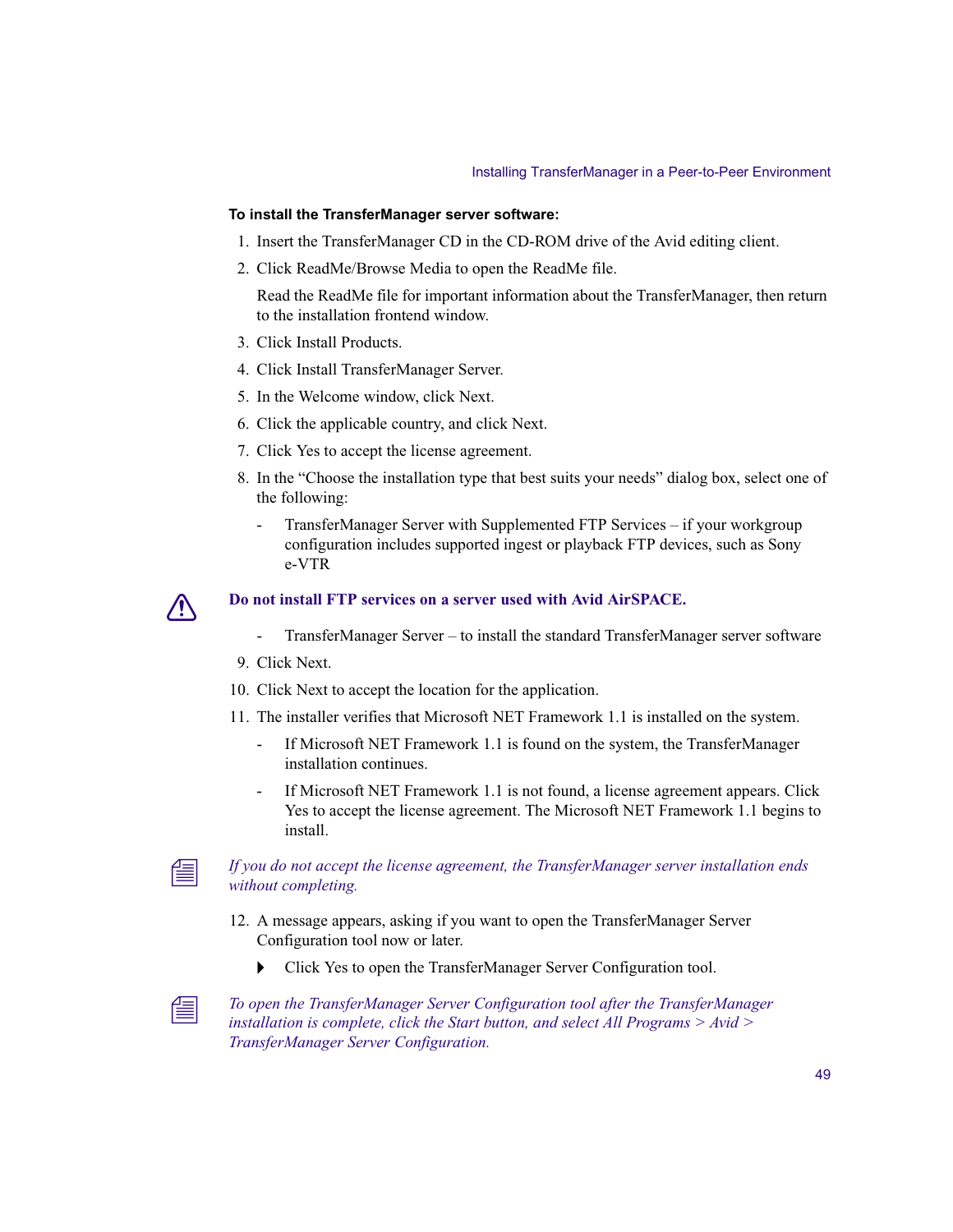- 13. Set the options in the TransferManager Server Configuration tool. See ["Configuring](#page-49-0)  [TransferManager for a Peer-to-Peer Environment" on page 50.](#page-49-0)
- 14. Click Save.
- 15. Click "Yes, I want to restart my computer now."
- 16. Click Finish.

# <span id="page-49-0"></span>**Configuring TransferManager for a Peer-to-Peer Environment**

#### **To access the TransferManager Configuration window and set up TransferManager:**

1. Click the Start button, and select All Programs > Avid > TransferManager Server Configuration.

The TransferManager Server Configuration window opens.

2. Use the following table to select the options in the TransferManager Server Configuration window. Where some settings are not required for the peer-to-peer configuration, N/A is listed in the table. You are not required to change any settings in the TransferManager Server Configuration window where N/A is listed.

| Option                                                               | <b>Description</b>                                                                                                                                                                                                                                                                 |
|----------------------------------------------------------------------|------------------------------------------------------------------------------------------------------------------------------------------------------------------------------------------------------------------------------------------------------------------------------------|
| <b>Workgroup Settings</b>                                            |                                                                                                                                                                                                                                                                                    |
| Asset manager enabled                                                | N/A                                                                                                                                                                                                                                                                                |
| Asset manager hostname                                               | N/A                                                                                                                                                                                                                                                                                |
| Accept incoming workgroup<br>transfers without<br>MediaManager login | N/A                                                                                                                                                                                                                                                                                |
| No-login workspace for<br>incoming transfers                         | N/A                                                                                                                                                                                                                                                                                |
| <b>Standalone Settings</b>                                           |                                                                                                                                                                                                                                                                                    |
| Accept incoming transfer after<br>timeout                            | When Accept is selected, TransferManager accepts incoming transfer after the<br>set timeout. When you are performing peer-to-peer transfer operations<br>between clients, the timeout value must be set to less than 15 seconds. Avid<br>recommends a timeout value of 10 seconds. |
| <b>OMF</b><br>AAF                                                    | Select either OMF or AAF depending on the type of media files being<br>transferred.                                                                                                                                                                                                |

### **TransferManager Peer-to-Peer Configuration Options**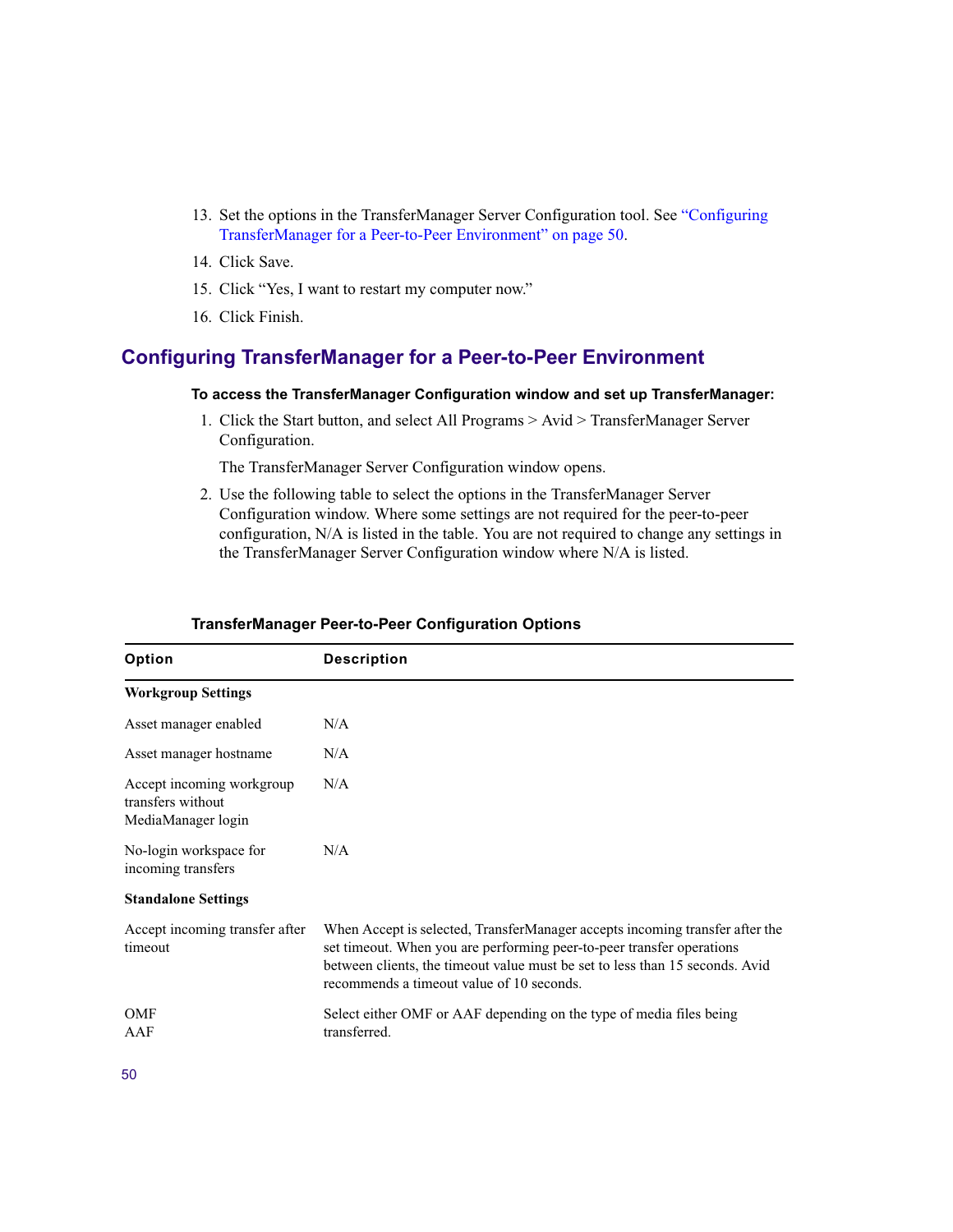| Option                                       | <b>Description</b>                                                                                                                                                                                                                                                                                                                                                           |  |
|----------------------------------------------|------------------------------------------------------------------------------------------------------------------------------------------------------------------------------------------------------------------------------------------------------------------------------------------------------------------------------------------------------------------------------|--|
|                                              | Directory for incoming transfers Type the name of the directory where you want TransferManager to place the<br>incoming transfers. This directory must be a valid media files directory. Click<br>Browse to locate a valid directory. The default directories are:                                                                                                           |  |
|                                              | In OMF mode - OMFI MediaFiles                                                                                                                                                                                                                                                                                                                                                |  |
|                                              | In AAF mode - Avid MediaFiles\MXF\1                                                                                                                                                                                                                                                                                                                                          |  |
|                                              | For better performance when media files grow beyond 10,000 files in<br>the primary directory $\{1, y\}$ need to change the Directory for incoming<br>transfers to Avid MediaFiles\MXF\2.                                                                                                                                                                                     |  |
| <b>System Settings</b>                       |                                                                                                                                                                                                                                                                                                                                                                              |  |
| Enable auto-cleanup of transfer<br>queues    | Transfer queues are not automatically deleted from the server system. The<br>queues allow you to see the history of the transfers. You might want to enable<br>this option to make sure the queues get cleaned up on a regular basis. The<br>default is to auto-cleanup transfers that are older than 360 minutes (6 hours)<br>and to run the auto-cleanup every 12 minutes. |  |
| Server logging off                           | These options are debug options that you should not have to change. The                                                                                                                                                                                                                                                                                                      |  |
| Standard logging on                          | default is Standard logging on. If errors occurred where customer support<br>wanted more information from log files, you might have to change this setting.                                                                                                                                                                                                                  |  |
| Debug logging on                             |                                                                                                                                                                                                                                                                                                                                                                              |  |
| <b>Configure FTP Parameters</b>              | During the install process, if you selected "TransferManager Server with<br>Supplement FTP Services" in the "Choose the installation type that best suits<br>your needs" dialog box, then you need to configure the FTP parameters. See<br>"Configuring the FTP Parameters for an FTP Server" on page 9. All entries<br>must match the device's setup.                       |  |
| <b>Workgroups</b>                            |                                                                                                                                                                                                                                                                                                                                                                              |  |
| Workgroup transfers enabled                  | When selected, transfers to another system are enabled.                                                                                                                                                                                                                                                                                                                      |  |
| Incoming workgroup transfers<br>enabled      | When selected, transfers from another system are enabled.                                                                                                                                                                                                                                                                                                                    |  |
| Max. simultaneous workgroup<br>transfers     | Displays the maximum number of simultaneous outgoing workgroup<br>transfers. The TransferManager application sets this setting to 1.                                                                                                                                                                                                                                         |  |
| Directory for temporary<br>composition files | Type the directory name where you want temporary files to be placed during<br>the ingest process or during incoming workgroup transfers. The default<br>directory is C:\temp.                                                                                                                                                                                                |  |

# **TransferManager Peer-to-Peer Configuration Options (Continued)**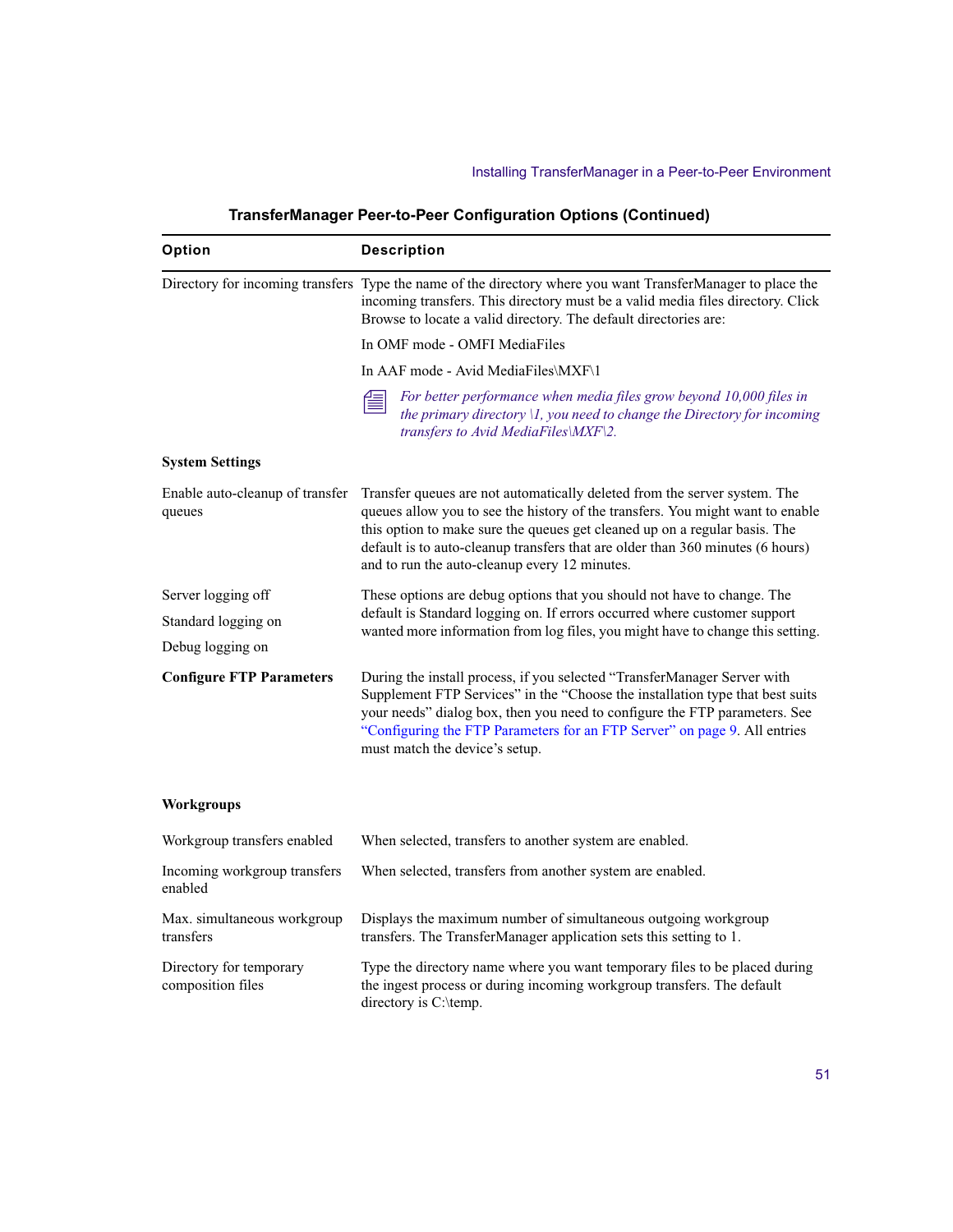| Option                                               | <b>Description</b>                                                                                                                                                                                                                                                                           |  |
|------------------------------------------------------|----------------------------------------------------------------------------------------------------------------------------------------------------------------------------------------------------------------------------------------------------------------------------------------------|--|
| Delete temporary composition<br>files after transfer | This option is selected by default. It is used for diagnostic reasons and does<br>not need to be deselected unless Avid Customer Support requests it.                                                                                                                                        |  |
| Workgroup names                                      | Set up the name of the destination workgroup. Click Add. For the workgroup<br>name, enter the name of the remote workgroup. This can be any name you<br>have decided to use for the remote workgroup. This will be the name you see<br>in the Transfer menu on the Avid editing application. |  |
|                                                      | In the Maps to Server Name text box, enter the computer name of the remote<br>TransferManager server computer.                                                                                                                                                                               |  |
| Playback                                             |                                                                                                                                                                                                                                                                                              |  |
| Playback transfers enabled                           | Enables playback transfers. If your workgroup includes a playback device<br>such as Avid AirSPACE, select this option. The recommended maximum<br>number of simultaneous transfers is 2.                                                                                                     |  |
| Playback devices                                     | Enter the name or names of any playback devices in your workgroup. Click<br>Add. In the device name text box, enter the computer name of your playback<br>device.                                                                                                                            |  |
|                                                      | For an Avid AirSPACE playback device, enter the name of the<br>TransferManager server and the name of the playback device (for<br>example, TMserver1/Airspace1).                                                                                                                             |  |
|                                                      | For Grass Valley Group Profile systems, type the computer name of the<br>٠<br>playback device.                                                                                                                                                                                               |  |
|                                                      | For a Generic FTP playback device, see "Configuring an FTP Server, FTP<br>$\bullet$<br>Playback, and FTP Ingest Devices" on page 9.                                                                                                                                                          |  |
| Ingest                                               |                                                                                                                                                                                                                                                                                              |  |
| Ingest transfers enabled                             | Enables ingest transfers. If your workgroup includes an ingest device, select<br>this option.                                                                                                                                                                                                |  |

# **TransferManager Peer-to-Peer Configuration Options (Continued)**

The recommended maximum number of ingest transfers is 2.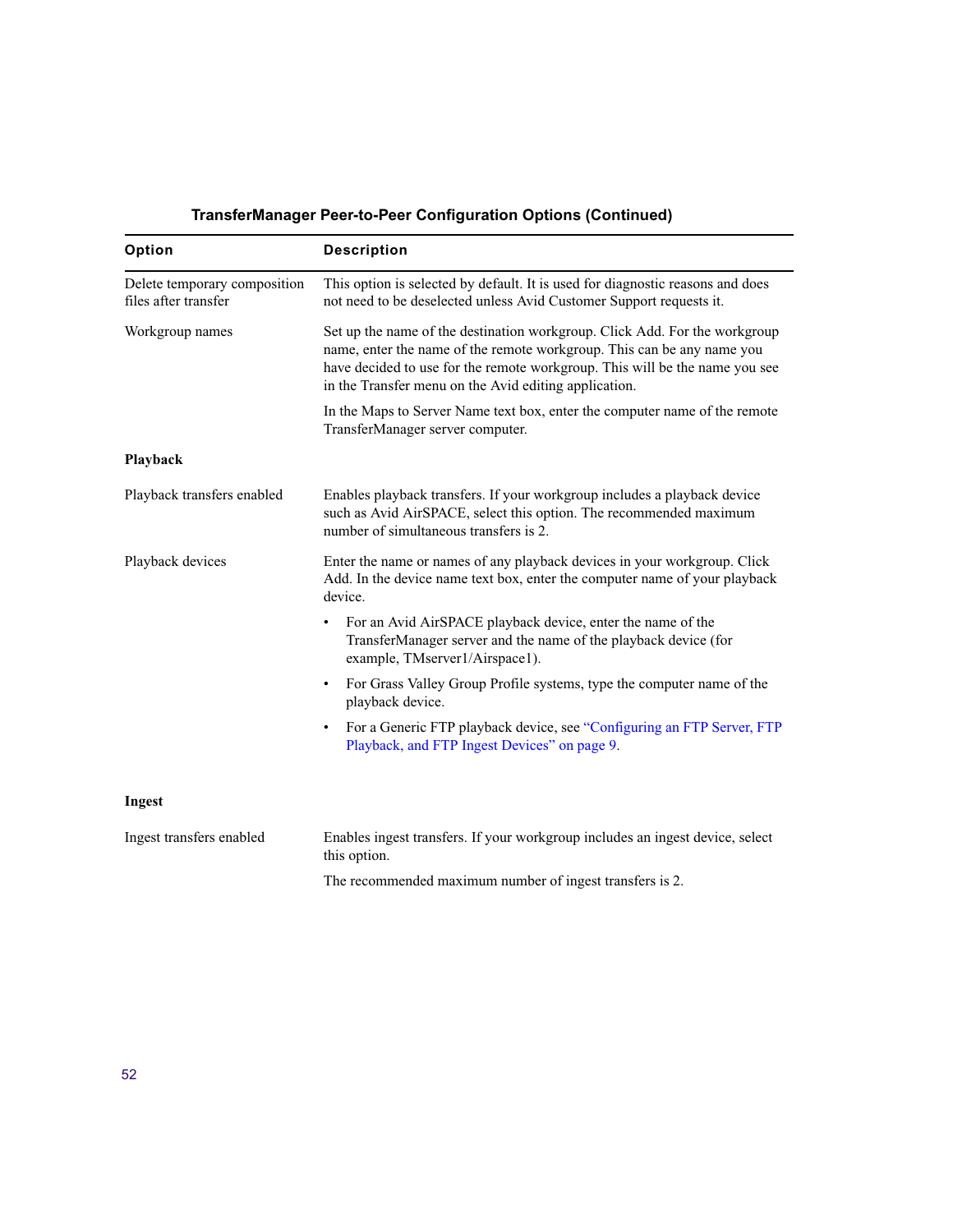| Option                                                  | <b>Description</b>                                                                                                                                                               |
|---------------------------------------------------------|----------------------------------------------------------------------------------------------------------------------------------------------------------------------------------|
| Ingest devices                                          | Enter the name or names of any ingest devices in your workgroup. Click Add.<br>In the Ingest device text box, enter the computer name of the ingest device in<br>your workgroup. |
|                                                         | If your ingest device is AirSPACE, the name you enter for the ingest<br>device must match exactly the name of the ingest device in the AirSPACE<br>Mission Control server list.  |
|                                                         | For a Generic FTP playback device, see "Configuring an FTP Server, FTP<br>٠<br>Playback, and FTP Ingest Devices" on page 9.                                                      |
| <b>Dynamically Extensible</b><br><b>Transfers (DET)</b> |                                                                                                                                                                                  |
| Max. DET push transfers                                 | Sets the maximum number of simultaneous DET push transfers, Avid<br>recommends 4.                                                                                                |
| Max. DET pull transfers                                 | Sets the maximum number of simultaneous DET pull transfers, Avid<br>recommends 4.                                                                                                |
| <b>Total Transfers</b><br>(All Types)                   | Set the maximum simultaneous transfers. This number should be the number<br>of playback devices, plus 2 times the number of ingest devices, plus the<br>number of workgroups.    |
|                                                         | The higher the number of simultaneous transfers, the more the impact<br>on performance.                                                                                          |
| <b>Playlist Information</b>                             |                                                                                                                                                                                  |
| Use Newsroom rundowns to<br>schedule transfers          | Enables the TransferManager Newsroom rundown scheduling feature.                                                                                                                 |
| Newsroom Server                                         | The name of the station's Newsroom Server.                                                                                                                                       |
| User Name                                               | The user name that TransferManager should use to connect to the Newsroom<br>Server.                                                                                              |
| Password                                                | The password TransferManager should use to connect to the Newsroom<br>Server.                                                                                                    |
| Schedule File Name                                      | The file name of the schedule file that TransferManager should use to<br>determine which rundown to use at which time. See "Working with<br>Rundowns" on page 43.                |

# **TransferManager Peer-to-Peer Configuration Options (Continued)**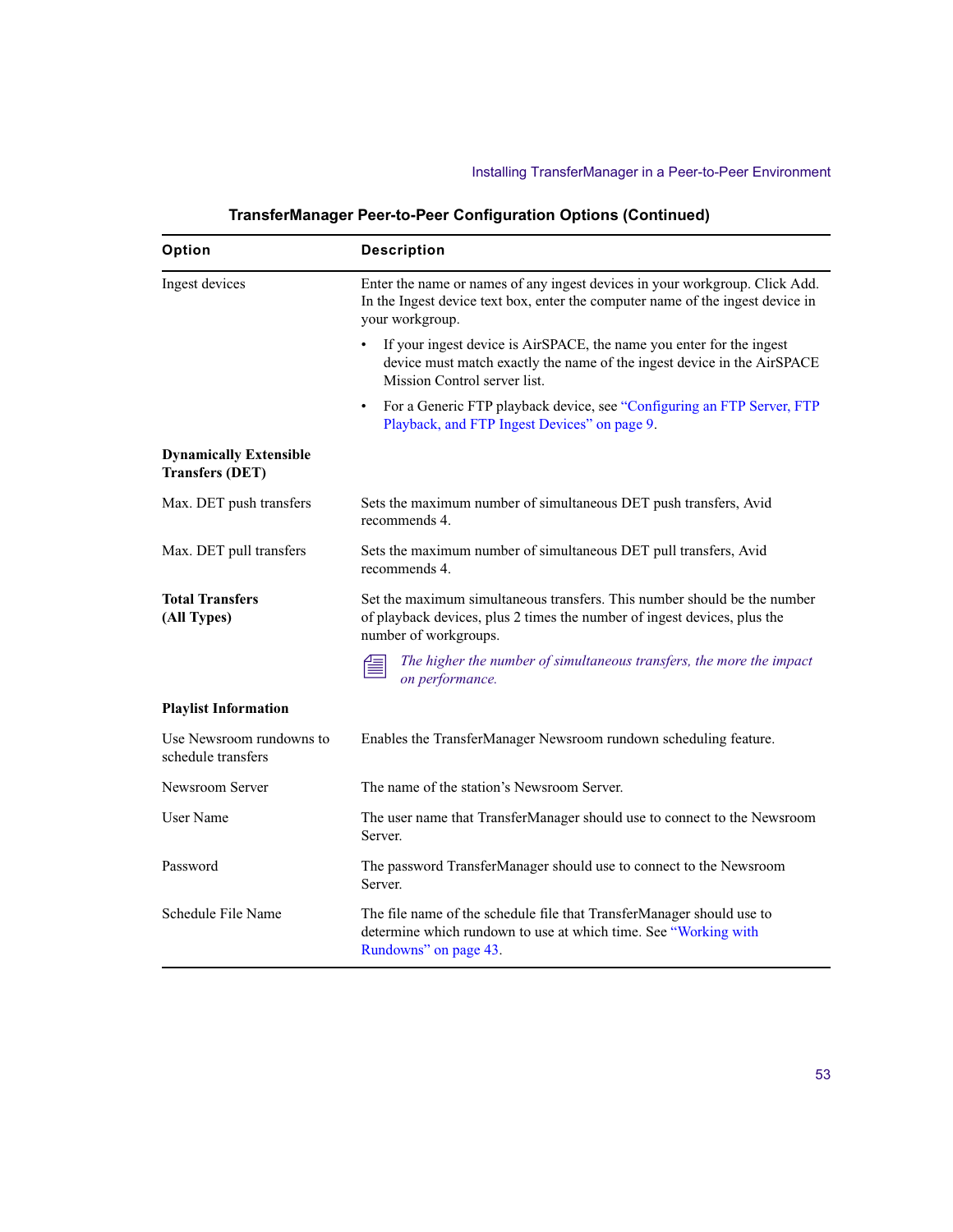# <span id="page-53-0"></span>**Installing the TransferManager Client Software in a Peer-to-Peer Environment**

You must install the TransferManager client software on each peer-to-peer client.

#### **To install TransferManager client software:**

- 1. Insert the TransferManager CD in the CD-ROM drive of the Avid editing client.
- 2. Click ReadMe/Browse Media to open the Release Notes file.

Read the Release Notes file for important information about the TransferManager, then return to the installation frontend window.

- 3. Click Install Products.
- 4. Click Install TransferManager Client.
- 5. In the Welcome window, click Next.
- 6. Click Yes to accept the license agreement.
- 7. Click the applicable country, and click Next.
- 8. Click Next to accept the location for the application.
- 9. In the Client Setup window, leave the Computer Name text box blank.
- 10. Click Finish to restart.

# <span id="page-53-1"></span>**Additional TransferManager Information**

# <span id="page-53-2"></span>**Clearing the Status Window**

When you are using the Status window from within the Avid editing application to view the status of any transfers, you should periodically clean up the Status window. The Status window is cleared of any leftover status messages when you exit the Avid editing application and then restart it. If you have not restarted the Avid editing application in a while, and your Avid editing system is appearing sluggish, clear the messages in the Status window.

#### **To clear the Status window:**

- 1. In the Avid editing application, select Transfer > Status Window.
- 2. Press Ctrl+A to select all the items in the Status window.
- 3. Press the Delete key.

All the items are removed from the Status window.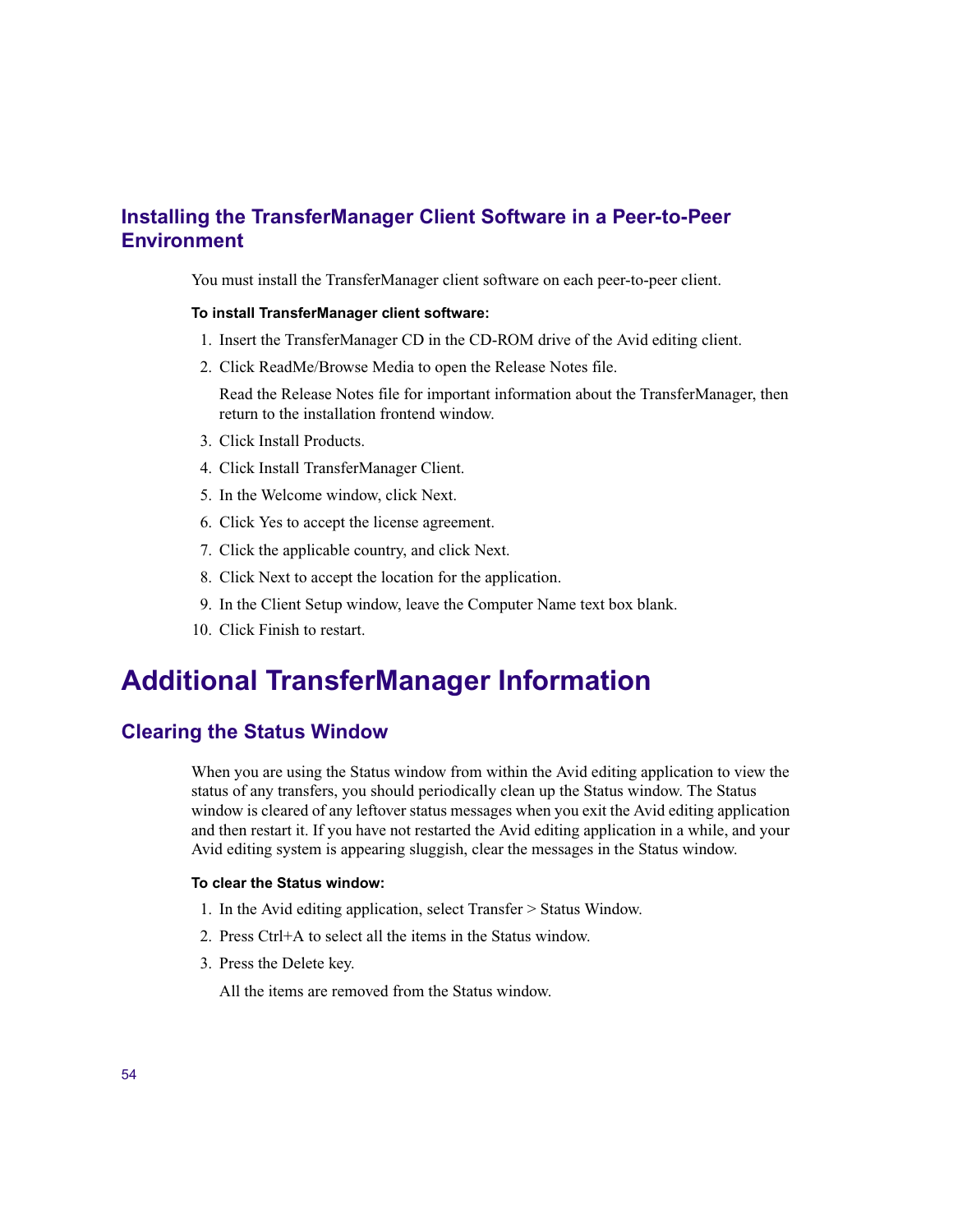# <span id="page-54-0"></span>**Changing the File Limit of Media Directories**

When TransferManager performs ingest or heavy workgroup-to-workgroup transfers, a single directory could grow to more than 10,000 files. This can cause performance problems. By default, when TransferManager starts, it checks the number of files in the TransferManager managed directory. If the file count is greater than 95% of 5,000 files, it creates a new directory. If you want to lower these values, you must add new parameters to the TMserver ini file. Avid recommends not raise this value.



# n *File balancing is done only when the TransferManager starts.*

#### **To change the file limit of media directories managed by TransferManager:**

- 1. Open the file C:\WINNT\TMserver.ini using WordPad.
- 2. In the [PMR Scan] section of the TMserver.ini file, add the following fields.

| <b>Fields Added to</b><br>[PMR Scan] section | <b>Description</b>                                                                                                                                                                                                                                              |
|----------------------------------------------|-----------------------------------------------------------------------------------------------------------------------------------------------------------------------------------------------------------------------------------------------------------------|
| FileBalancing=1                              | FileBalancing – Turns off and on the feature for limiting the<br>number of files allowed in a media directory. If FileBalancing is<br>not present in the TMserver in file, the default is 1, indicating<br>the feature is active.                               |
| $MaxFiles = 1000$                            | MaxFiles – Specifies the maximum number of files allowed in a<br>TransferManager media directory. If MaxFiles is not present in<br>the TM server in file, the default is 5,000 files.                                                                           |
| FileCountThreshold=90                        | FileCountThreshold – Specifies, as a percentage, the file count<br>threshold, over which the TransferManager server creates a new<br>media directory on its next startup. If FileCountThreshold is not<br>present in the TMserver ini file, the default is 95%. |

The following is a sample of media directories managed by TransferManager:

//unityFileSystem/workspaceName/OMFI MediaFiles /TM\_[tmserverHostname].

During startup only, the TransferManager server checks each media directory for the number of files in the directory. If the media directory contains more files than specified by FileCountThreshold% of MaxFiles (for example, 95% of 5,000), the TransferManager server creates a new directory using the same directory name and appends the name with an underscore and an incremental number.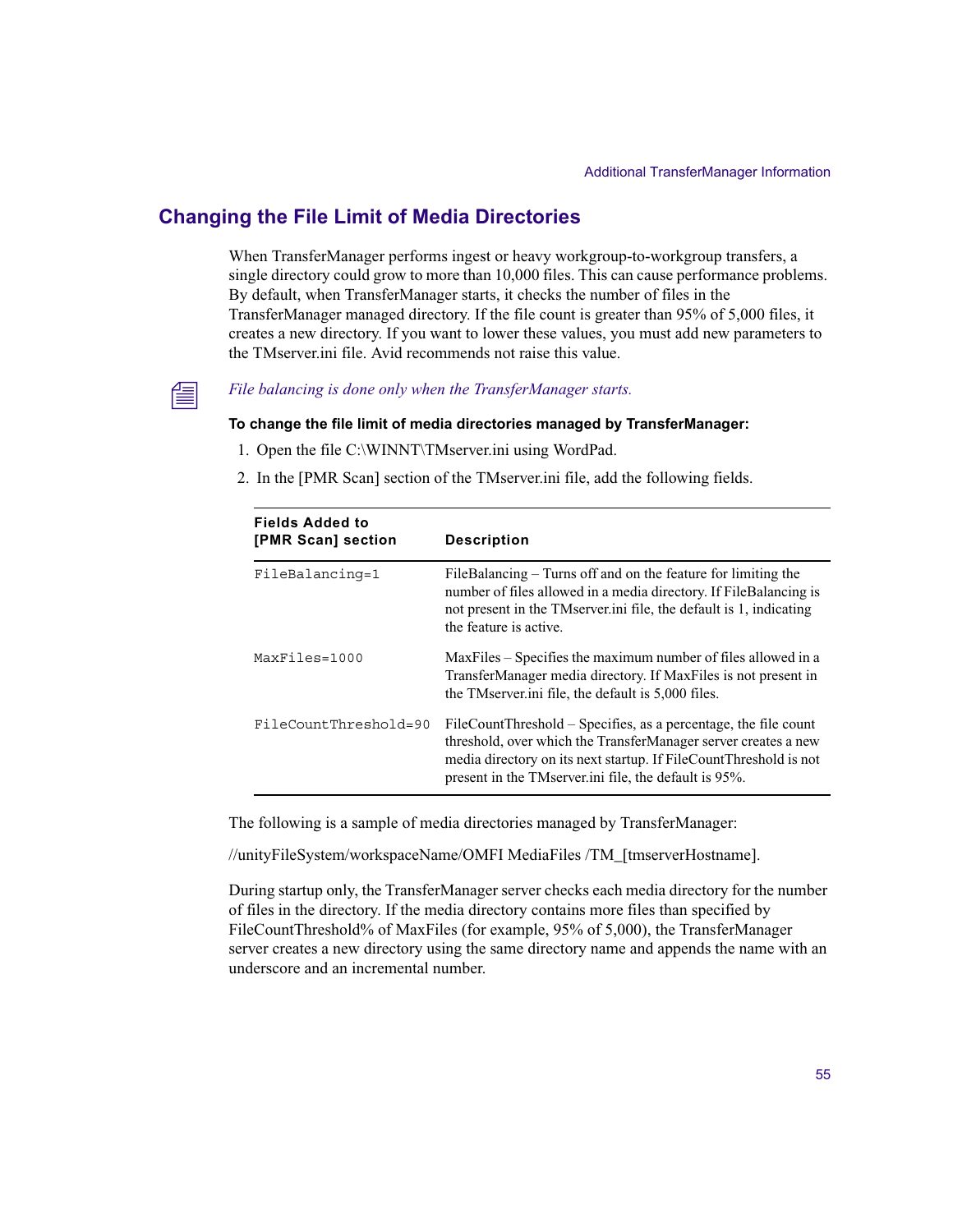For example, when the directory:

//Unity1/WS1/OMFI MediaFiles/TM\_TransServer

becomes full, the next time the TransferManager server TransServer is restarted, it creates a new directory named:

//Unity1/WS1/OMFI MediaFiles/TM\_TransServer\_1

and then  $\_2$ ,  $\_3$ , and so on.

### **Additional File Count Logging**

The TransferManager server startup logging includes file count information. During startup, the TransferManager server lists all the media directories on Avid Unity or Avid Unity ISIS. Each directory managed by the TransferManager server is listed with three asterisks before it; each secondary directory has three hyphens before it. For all directories managed by TransferManager, the number of files per directory is displayed.

In addition, a display of these PMR primary and secondary directories is included in the TransferManager server's dump command.

# <span id="page-55-0"></span>**Increasing the Performance of Workgroup-to-Workgroup Transfers**

When TransferManager performs workgroup-to-workgroup transfers in an Avid Unity ISIS environment, you might notice slow transfer times. For better performance, modify the TMserver ini file

#### **To increase the performance of workgroup-to-workgroup transfers:**

- 1. Open the C:\WINNT\TMserver.ini file using WordPad.
- 2. Add the following parameter to the end of the TMserver.ini file, where MBFactor is the MegaByte multiple factor for read and write operations. The recommended value is 4.

```
[Buffer size]
MBFactor=4
```
# <span id="page-55-1"></span>**Adding an AirSpeed**

When installing AirSpeed as a TransferManager client, use the TransferManager client software provided with this release. Do not install the older version available from the AirSpeed I/O application CD-ROM.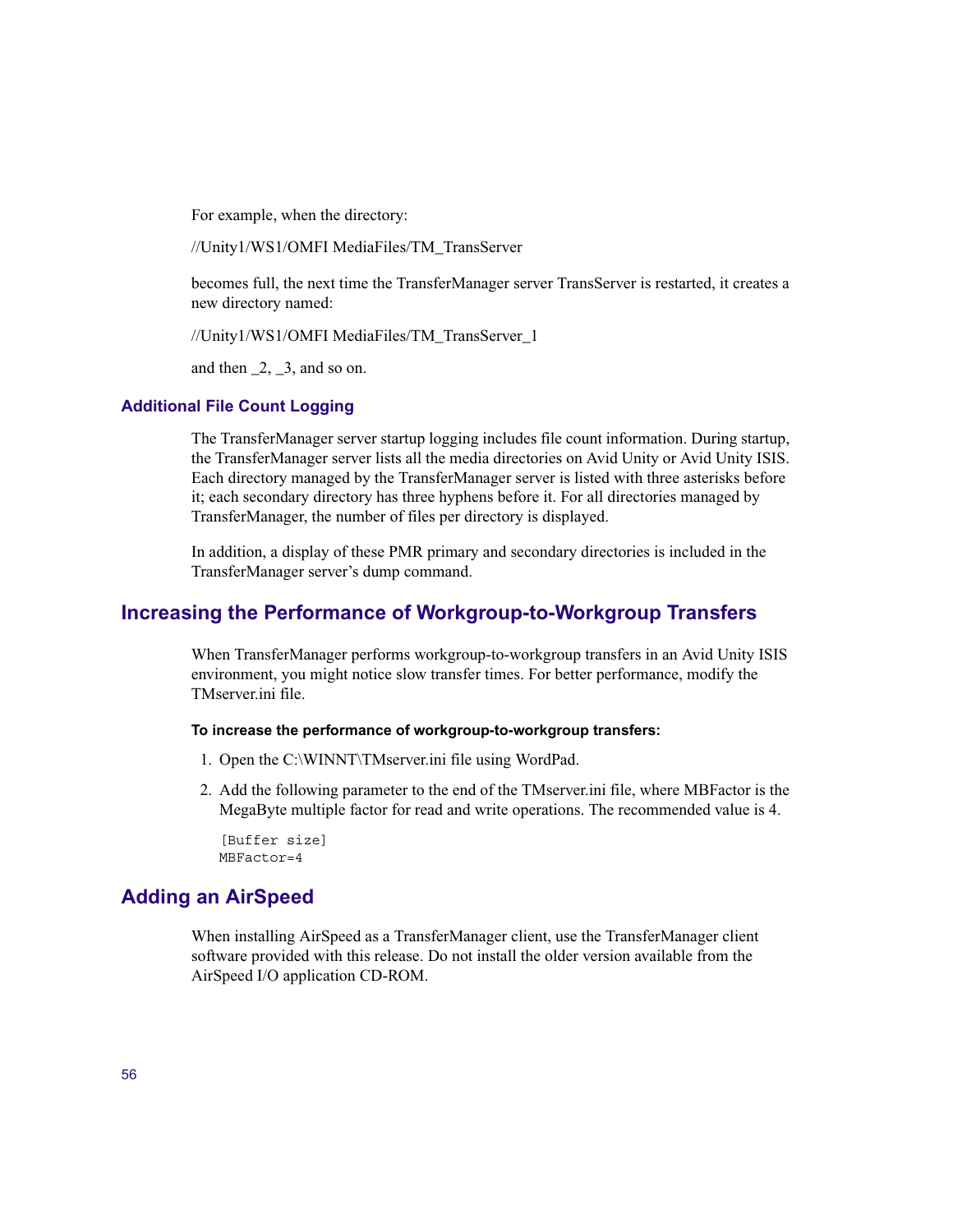# <span id="page-56-0"></span>**International Character Support**

TransferManager contains international character support (ICS). ICS allows you to display and input characters in languages other than English.

For the latest information on ICS, search for the International Character Support document on the Avid Knowledge Base. You can access the Knowledge Base from the Avid Web site at [www.avid.com](http://www.avid.com).

# <span id="page-56-1"></span>**Documentation Changes**

Changes to the TransferManager documentation are as follows:

- The Transfer settings dialog box in the Avid editing application contains transfer options that are not documented in the *Avid Unity TransferManager Setup and User's Guide*.
	- Output Audio Mix Direct channel output Send to Playback transfers audio tracks without performing a mixdown.
	- Output Audio Mix Stereo output Send to Playback mixes all of the tracks to a stereo pair, using pan controls to split the tracks. The sequence is copied before the mixdown is edited in, and the suffix .transfer is added to the name (same as in the direct output option).
- The *Avid Unity TransferManager Setup and User's Guide* does not include Avid Unity ISIS information. For Avid Unity ISIS information, see these release notes and the Avid Unity ISIS documentation.
- The TransferManager documentation refers to the Avid Unity MediaManager documentation. Documentation for Avid Unity MediaManager is now organized in the following guides and Help:
	- *Avid Unity MediaManager Administrator's and User's Guide*
	- *Avid Unity MediaManager Installation and Setup Guide*
	- Avid Unity MediaManager Help
	- Avid Player Help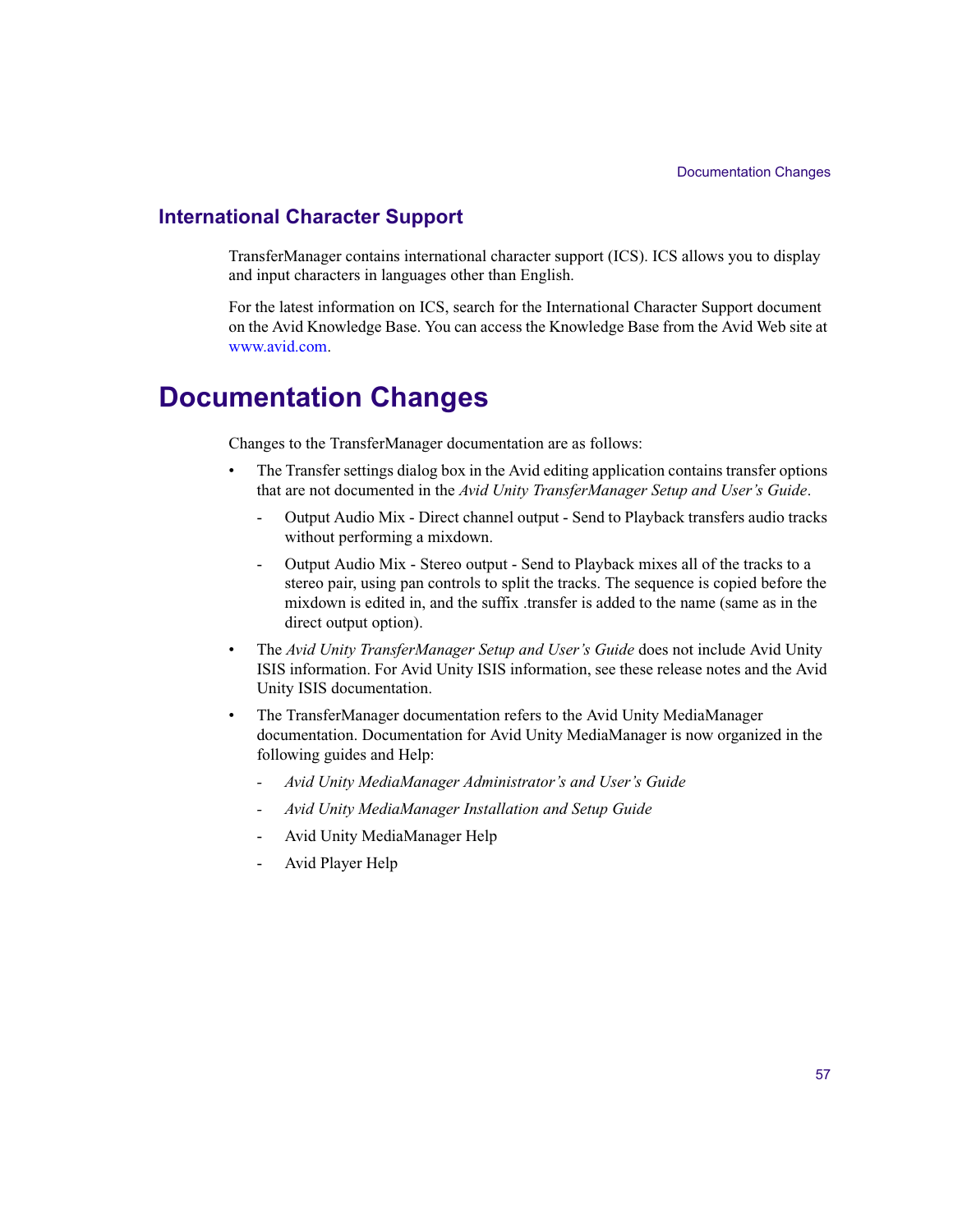# <span id="page-57-0"></span>**Accessing Online Support**

Avid Online Support is available 24 hours per day, 7 days per week. Search the Knowledge Base to find answers, to view error messages, to access troubleshooting tips, to download updates, and to read/join online message-board discussions.

### **To access Avid Online Support:**

 $\triangleright$  Go to [www.avid.com/onlineSupport/](http://www.avid.com/onlinesupport)

# <span id="page-57-1"></span>**Fixed in v2.9.19**

- Send to Playback fails with sequences that contain a color effect and a dissolve effect. This has been fixed.
- MOB errors in TransferManager log files while restoring audio and video mixdown files from archive. This has been fixed.
- SGL Archive Transfer manager disappears. This has been fixed. Requires Flashnet v5.7.4.5 or later.

- <span id="page-57-2"></span>• Standalone TransferManager places media into top level of omfi files directory ignoring path in TransferManager configuration. This has been fixed.
- Send to Playback of OMF sequence transfers wrong part of the clips to the playback device. This has been fixed.
- Workgroup to workgroup transfers results in offline media and 'WARNING: TC::MakeMobMapFile() cannot find MOBID'. This has been fixed.
- API Messages comes up frequently in the TransferManager console window. This has been fixed.
- MXF OP1a file format: invalid vertical sub sampling in PAL DV25 420 files. This has been fixed.
- Fifth or sixth flip from Flip Factory to TransferManager takes too long to complete. This has been fixed.
- TransferManager loses contact with dongle until re-initialization of TransferManager application. This has been fixed.
- Browser to Browser drag and drop to initiate a workgroup to workgroup transfer takes too long to initiate with no feedback to the user. This has been fixed.
- Standalone TransferManager does not work correctly while trying to write to Shared storage drives. This has been fixed.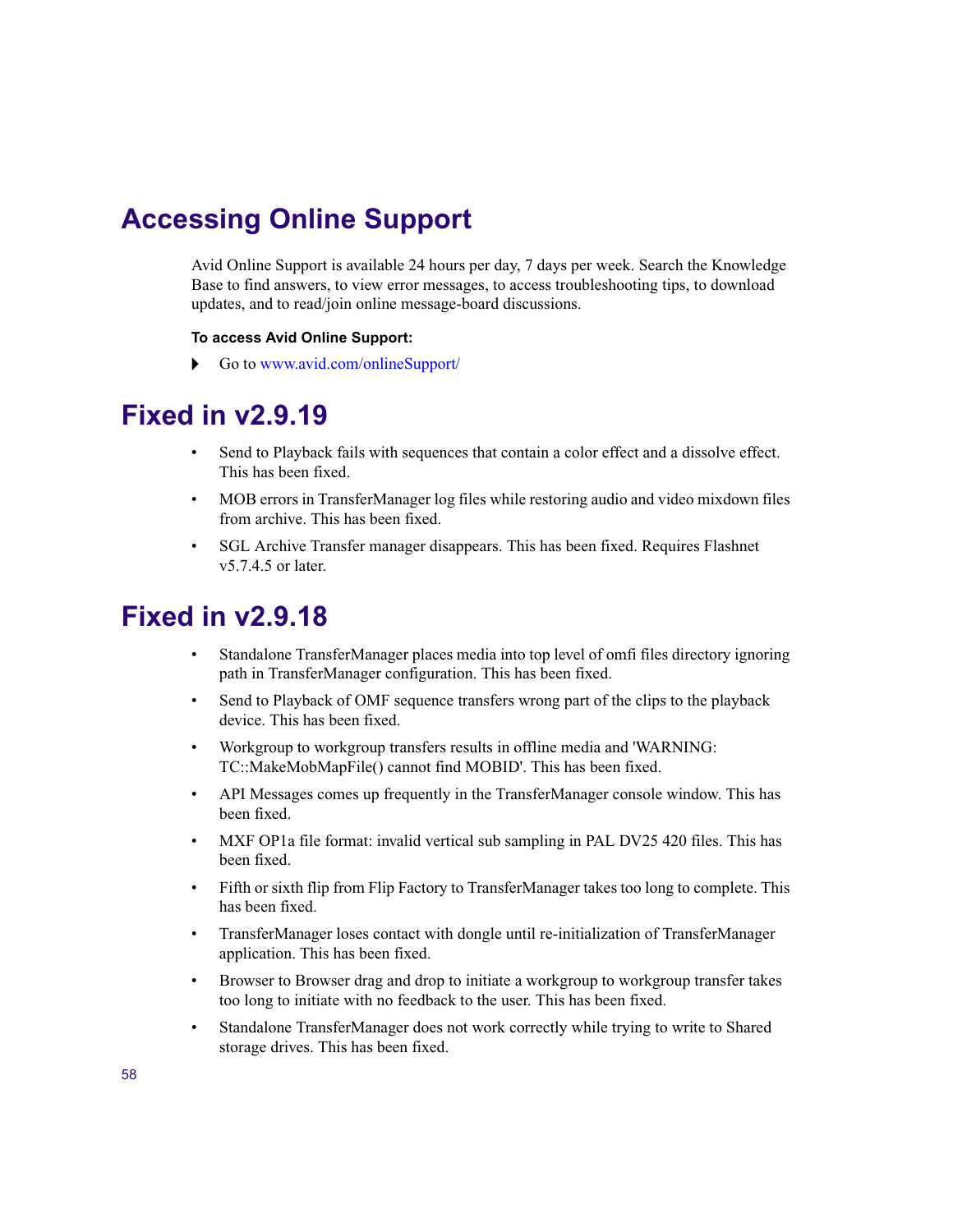# <span id="page-58-0"></span>**Fixed in v2.9.17**

- MXF OP1A Footer and Header do not match in the MXF file with respect to common information. This has been fixed.
- TransferManager fails to initialize. This has been fixed.
- FTP-DHM send to playback of DV50 media generates incorrect footer information. This has been fixed.
- Delay initializing editor application or opening video in Browser Player when TransferManager is unavailable. This has been fixed.
- Error when Sending to Playback of sequence containing a Freeze Frame and dissolve effects. This has been fixed.
- Single DET PULL can be done successfully. This has been fixed.
- Send to Playback of specific sequence aborts TransferManager. This has been fixed.
- Standalone TransferManager will not receive multiple clips from one Transfer request. This has been fixed.
- MXF OP1a file format: warnings appearing when using the IRT MXF analyzer to check OP1A files generated by the Generic FTP. This has been fixed.
- MXF OP1a file format: files show up with wrong duration and file size in Avid FTP Media Browser. This has been fixed.
- 7AAA Dongles, standalone TransferManager and intermittent Dongle not found messages. This has been fixed.

- <span id="page-58-1"></span>• Standalone TransferManager in LanShare/shared drives does not transfer media in correct directories. This has been fixed.
- TransferManager becomes non responsive eventually after doing few Pulls from SGL. This has been fixed.
- Multiple clips will fail when doing a workgroup to workgroup transfer. This has been fixed.
- TransferManager should not vaporize in case there is any kind of error from SGL side. This has been fixed.
- TransferManager vaporizes when restoring from SGL Archive and takes MediaManager down. This has been fixed.
- Failed attempts to MediaManager server from the ASP eventually cause inet to crash. This has been fixed.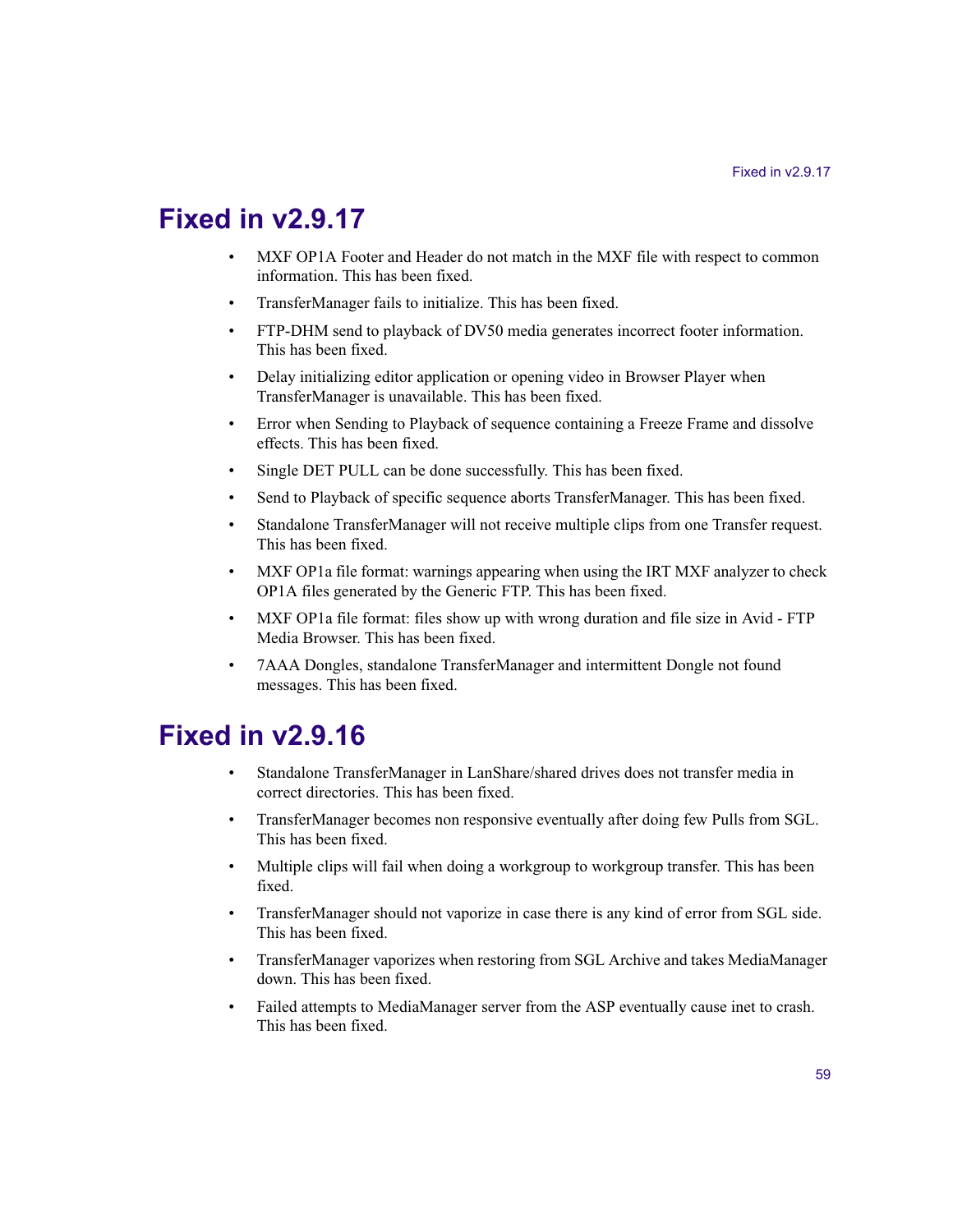# <span id="page-59-0"></span>**Fixed in v2.9.14**

- TransferManager transfers will fail in a clean install environment. This has been fixed.
- Transfer manager intermittently vaporizes/becomes unresponsive. This has been fixed.
- Standalone Transfer Manager in OMF mode does not transfer to client subfolder on LAN Share. This has been fixed.
- Caught unknown exception in send comp, when trying to send sequences with particular effect combination. This has been fixed.
- Sequences with filler do not transfer correct via the Generic FTP-DHM. This has been fixed.
- TC values changed when sending and retrieving from Profile. This has been fixed.
- Issues with managing pmr's in overflow folders (TM\_0) on startup. This has been fixed.
- PMR-Scan function needs to be reviewed and optimized for more reliability. This has been fixed.
- Issues with DET restore clean up transactions. This has been fixed.
- TransferManager should delete contents out of the DET Temp folder on startup. This has been fixed.
- Reduce the hard coded value for max files in a directory to 5000. This has been fixed.
- Issues transitioning from a fully managed folder to a new folder while restoring media from archive. This has been fixed.

# <span id="page-59-1"></span>**Fixed in v2.9.12**

- Generic Helper created media descriptors for IMX media cause Symphony Nitris problems. This has been fixed.
- Erroneous error message when sending to Airspeed Studio in Editor. This has been fixed.
- Profile DHM does not work with standalone TranaferManagers and 7AAA Dongles. This has been fixed.

- <span id="page-59-2"></span>• DET - Sequence metadata is not being checked into MediaManager after a Restore from Flashnet. This has been fixed.
- SGL reports issues archiving subclip's to Flashnet server. This has been fixed.
- TransferManager ignores ingest device catalog during transfer. This has been fixed.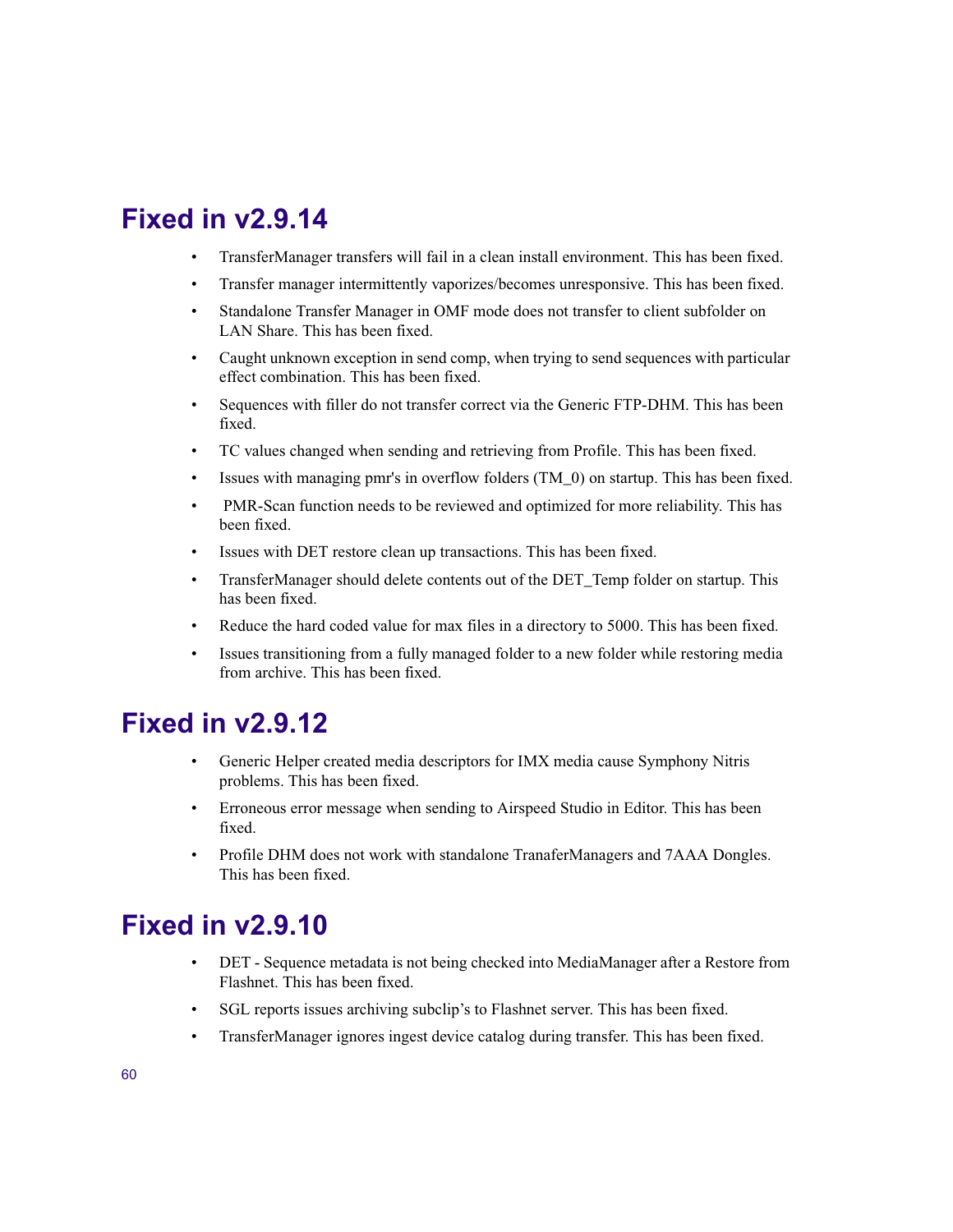- Avid Unity ISIS connected TransferManager Server reports -1 files in the directory scan at startup. This has been fixed.
- Certain Sequences with rendered effects do not transfer to Nearchive. This has been fixed.
- Transfers to Profile 5.4.8.9 fail because TransferManager looks for the wrong version of the tstream.dll. This has been fixed.
- TransferManager creates different files when archiving a sequence multiple times; causing transfer issues to SGL archive. This has been fixed.

- <span id="page-60-0"></span>• Sequences that contains master clips with names containing special characters like '/' do not check in correctly at the destination workgroup while doing a Workgroup to Workgroup transfer. This has been fixed.
- Subclips when part of a sequence, are not getting recognized by MediaManager after a workgroup to workgroup transfer. This has been fixed.
- IMX 50 PAL material does not play correctly when transferred to Profile (Profile version 5.4.5.9). This has been fixed.
- After sending a sequence to Airspeed Studio, sends to non-studio devices does not display the TransferManager progress status in the status window. This has been fixed.
- "Reverse DET" should not ask for metadata when restore is issued from metadata. This has been fixed.
- IMX 30/50 material send to Profile from Newscutter is not as displayed as D10 essence type in Profile. This has been fixed.
- Valid XML document in the settings folder causes failure in loading the DET dll.as a failure. This has been fixed.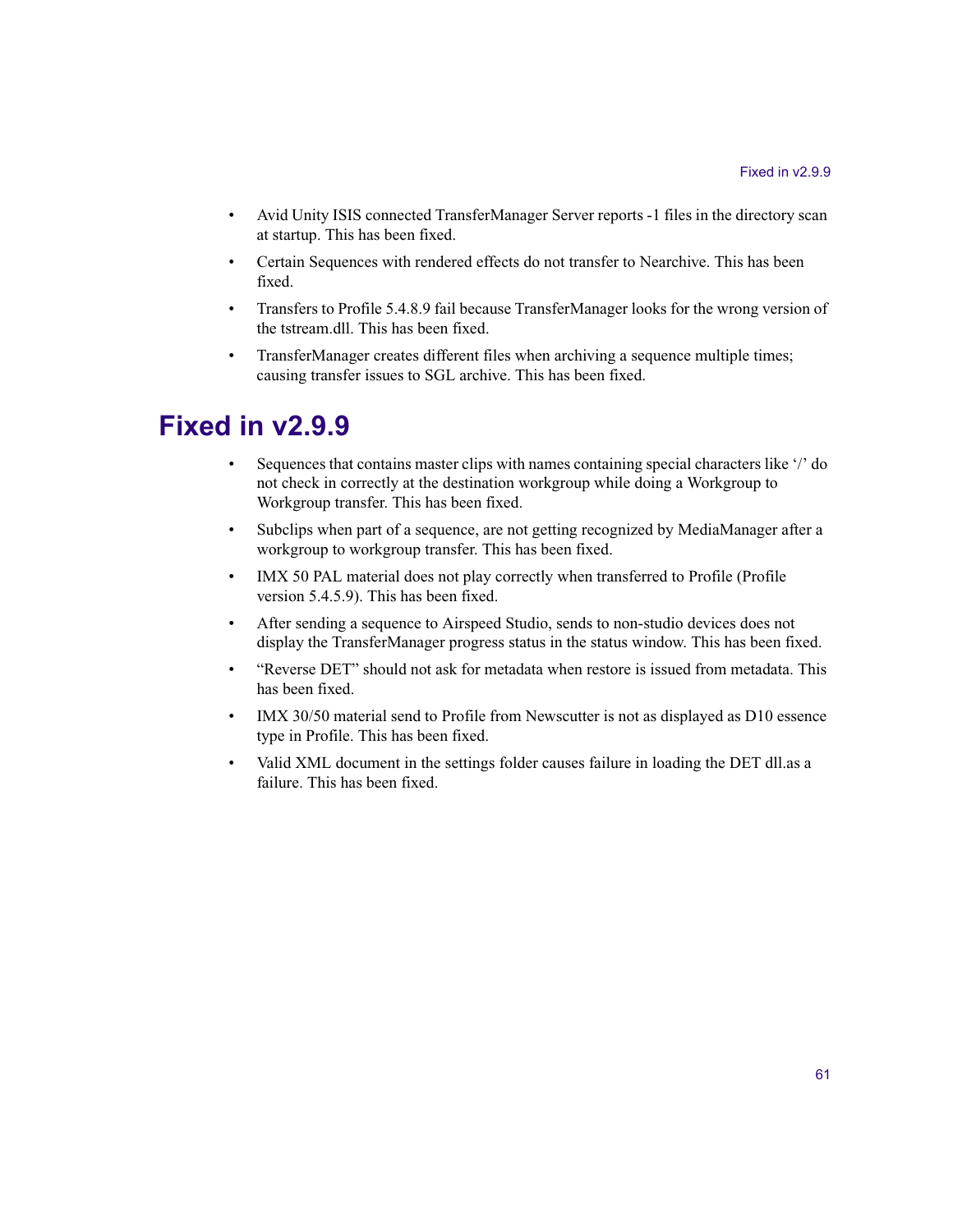# <span id="page-61-0"></span>**Limitations**

- ➤ **When using SGL Archive, the TransferManager might stop working if multiple archive sessions are cancelled in the Avid editing application's Transfer Status window.**  This is not a supported workflow.
- ➤ **When performing a browser-to-browser transfer from Avid Unity MediaManager to Nearchive, the transfer appears twice in the TransferManager status window.** The first transfer listed in the status window represents the request for a transfer sent by the local TransferManager. The second transfer listed represents the actual transfer from the TransferManager of the Nearchive.
- ➤ **In MediaManager, when it lists the contents of a workspace's incoming folder, the bottom of the Results frame refers to the workspace name as Catalog instead of Workspace.**
- ➤ **A file that was checked in to MediaManager using Desktop Check-In can only be checked into the local Avid editing system.** Transfers of Desktop Check-In files to remote workgroups are not supported.
- ➤ **When transferring clips to or from an AirSpeed, do not use the Pause Transfer command that is available in the MediaManager client's transfer status window.**
- ➤ **When you log into MediaManager from an Avid editing system, you might be refused login with the error message "Your TransferManager is in AAF mode and your MediaManager is in OMF mode. This is not correct. See your Administrator."** This problem occurs when the MediaManager and TransferManager servers are in conflicting modes. You can not log in to MediaManager until the administrator resolves this problem. An administrator should reboot the TransferManager server after the MediaManager server has completed its startup processing and is ready to receive logins.
- ➤ **When working in a PAL project and media is offline, you might receive the error message "Exception:MSM:No OFFLINE Media found."** This error should display "Media Offline"
- ➤ **When performing a workgroup-to-workgroup transfer using a standalone TransferManager, the transfer appears twice in the TransferManager status window.** The first transfer listed in the status window represents the request for a transfer sent by the local TransferManager. The second transfer listed represents the actual transfer from the TransferManager of the other workgroup.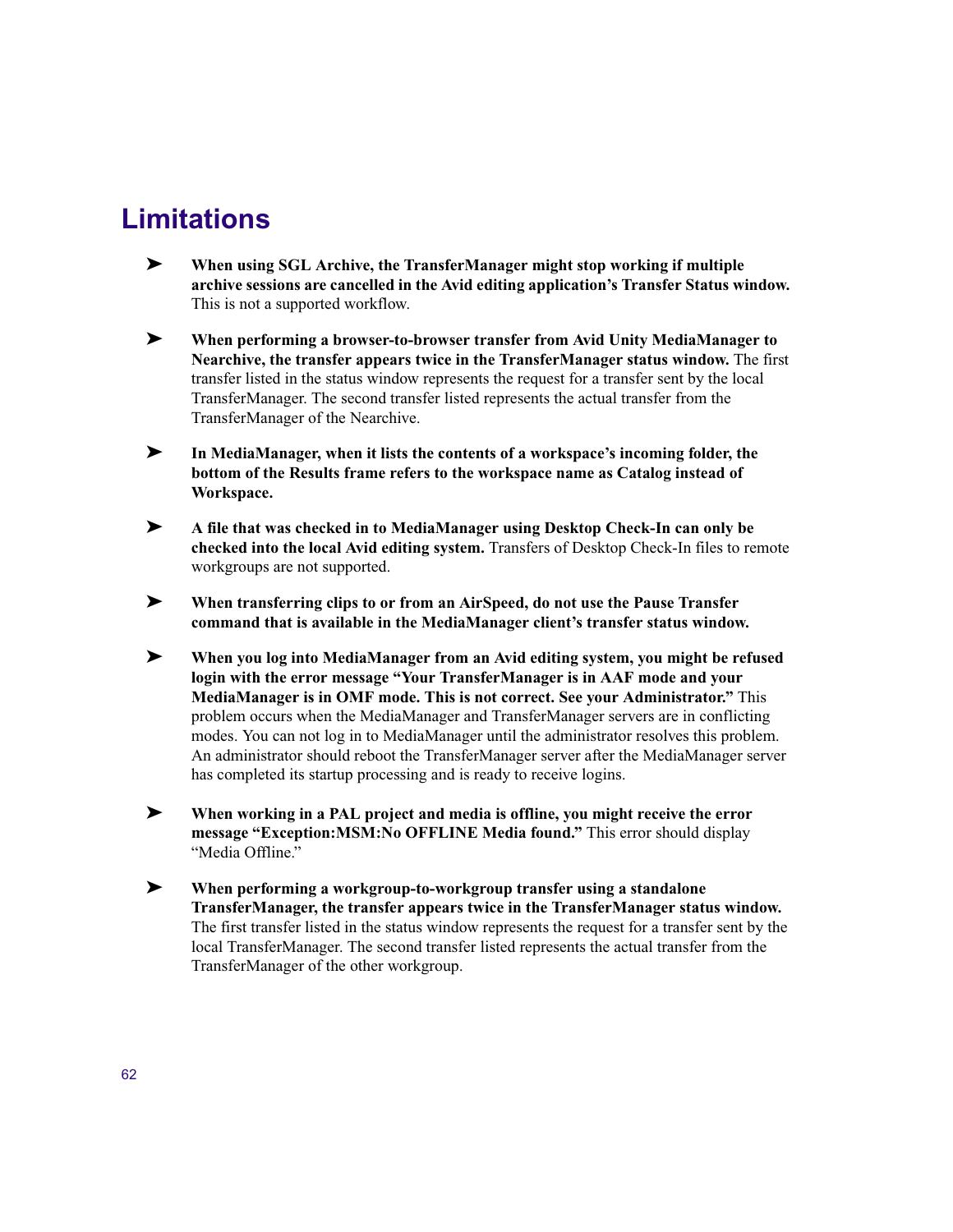- ➤ **When adding an ingest device to the TransferManager Server Configuration tool, the ingest device name you enter must match the name assigned to the ingest device.** The device name is case sensitive. The scavenge attribute is not set if the device names do not match.
- ➤ **When sending a job to ProEncode that contain non-English characters, the job might fail.**

**Workaround:** Change the name to all English characters and resubmit the job.

### ➤ **Playback device entries in the TransferManager Server Configuration tool must list different names for multiple Dalet® servers.**

For example, if you add the following entries in the Playback device area: Server1/dalet Server2/dalet The Media Browse will only find the first Dalet server. If the first Dalet server is off line Media Browse will not find the second Dalet; Server2/dalet. To send to multiple Dalet servers from Media Browse you need to assign a different name for each Dalet. For example, Server1/dalet1 and Server2/dalet2.

### ➤ **Sending audio-only sequences to a playback device is not supported.**

**Workaround:** Add a video track with filler to the sequence.

- ➤ **When the host file is set up for mirroring to two Thomson Grass Valley Group Profiles, sending a clip to one Profile automatically sends the clip to the other Profile.** The clip is the same on both Profiles (mirrored). If you make changes to the clip and resend it to the Profile using the same clip name and click overwrite, the clip is successfully overwritten in the primary Profile, but not in the secondary Profile. This results in having two clips with the same name but with different contents on two Profiles.
- ➤ **When mirroring to two Thomson Grass Valley Group Profiles, make sure the directory paths to the Profiles are correct.** The directory paths must be identical for mirrored sends to work properly.

**Workaround:** You can send to each Profile one at a time.

- ➤ **When ingesting from a Profile to an Avid editor client you cannot cancel the transfer.** If you try to cancel the transfer, you will need to restart the TransferManager server application to regain use of the ingest session.
- ➤ **(Macintosh only) The Send to Playback option is not supported with TransferManager v2.7 on a Macintosh system.**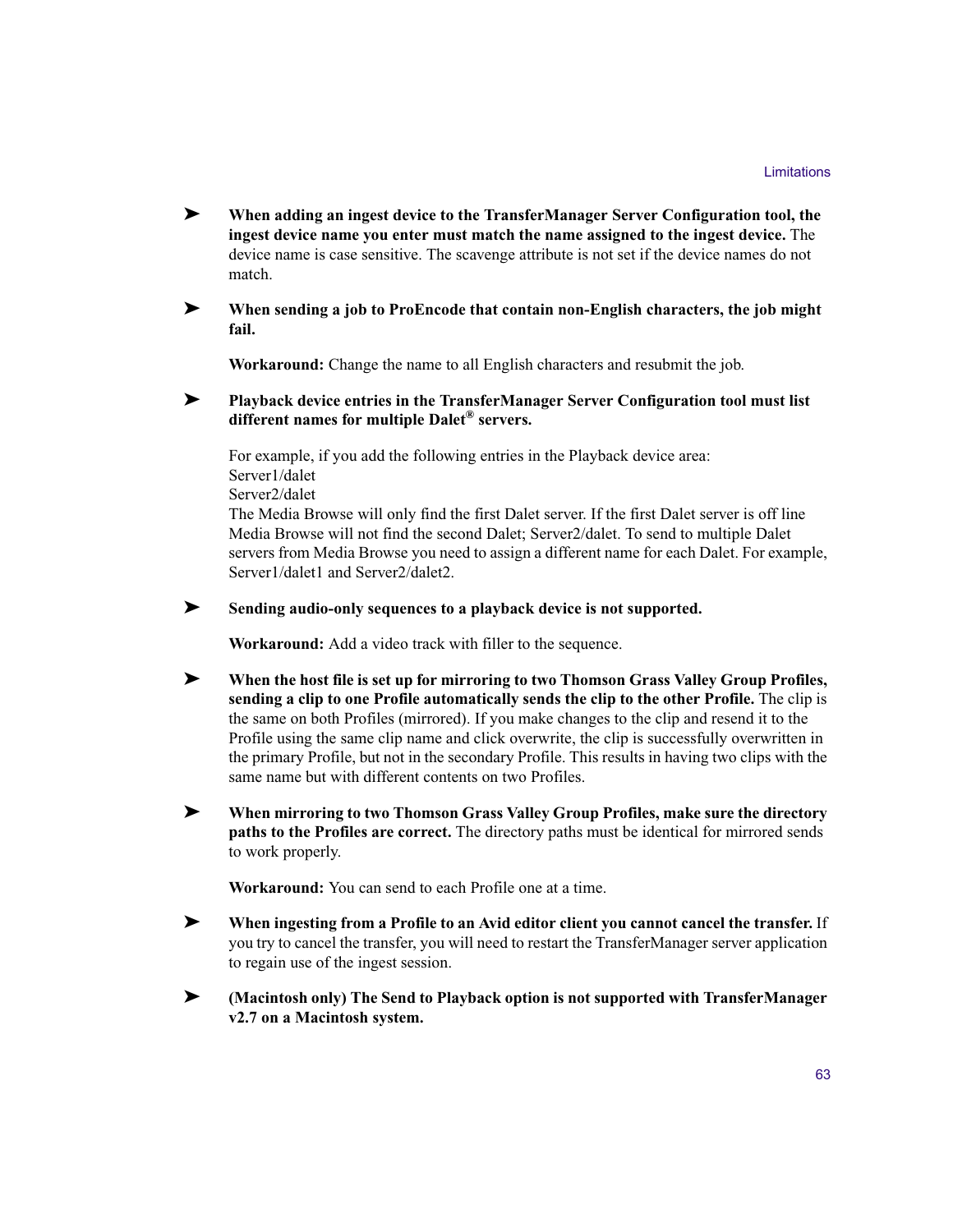➤ **When Max. simultaneous ingest transfer option on the TransferManager Server Configuration settings dialog box is set to more than 1, then only the first ingest in a multiple ingest request will succeed.** The other ingest requests will return with an error of "device is busy." You need to restart the transfer using the TM Status window. This happens because FTP Deck Devices can handle only one FTP transfers at a time.

**Workaround:** You can set the Max. simultaneous ingest transfer option on the TransferManager Server Configuration settings dialog box to 1, thereby multiple transfer ingests request will go into a pending state until the current ingest is done.

➤ **Retrieve from Nearchive fails when the server name and workgroup name are identical.** If both names are identical and you attempt to drag a clip from the Nearchive user interface to a bin, the transfer fails with a type 5 error.

**Workaround:** Open the TransferManager Server Configuration window and change the workgroup name to a name that is different from the server name. Then open the Avid editor and perform the transfer again.

- ➤ **Transfer status information is not displayed when performing a workgroup-to-workgroup transfer by dragging a sequence or clips from a MediaManager window to a Nearchive window.** When viewing the Nearchive's TransferManager window with incoming transfers in progress, the Name column displays "not available" and doesn't display the URL for more information. However, the transfers are successful.
- ➤ **If you rename the OMFI MediaFiles folder that the TransferManager uses for transfers, and you perform a transfer using Capture Manager, the media is transferred to the client folder within the renamed OMFI folder.** The TransferManager server does not recognize the changed OMFI folder name. All the transferred media is offline to the editors after the media is checked out of MediaManager, because the media is not within a valid OMFI folder.

**Workaround:** If you change the name of the OMFI MediaFiles folder, you must stop and restart the TransferManager server for the TransferManager to recognize the new OMFI folder name.

- ➤ **PMR files may still be locking on occasion.** You may notice this if newly ingested media is not appearing online.
	- 1. Access the OMFI media folder, and see if the PMR file is older than the newly ingested media files.
	- 2. If the PMR file is older, delete the PMR file to force a rebuild of the PMR file.



n *Rebuilding the PMR file can be a time-consuming process. Make sure the PMR file is older than the last ingested media files before you delete the PMR file.*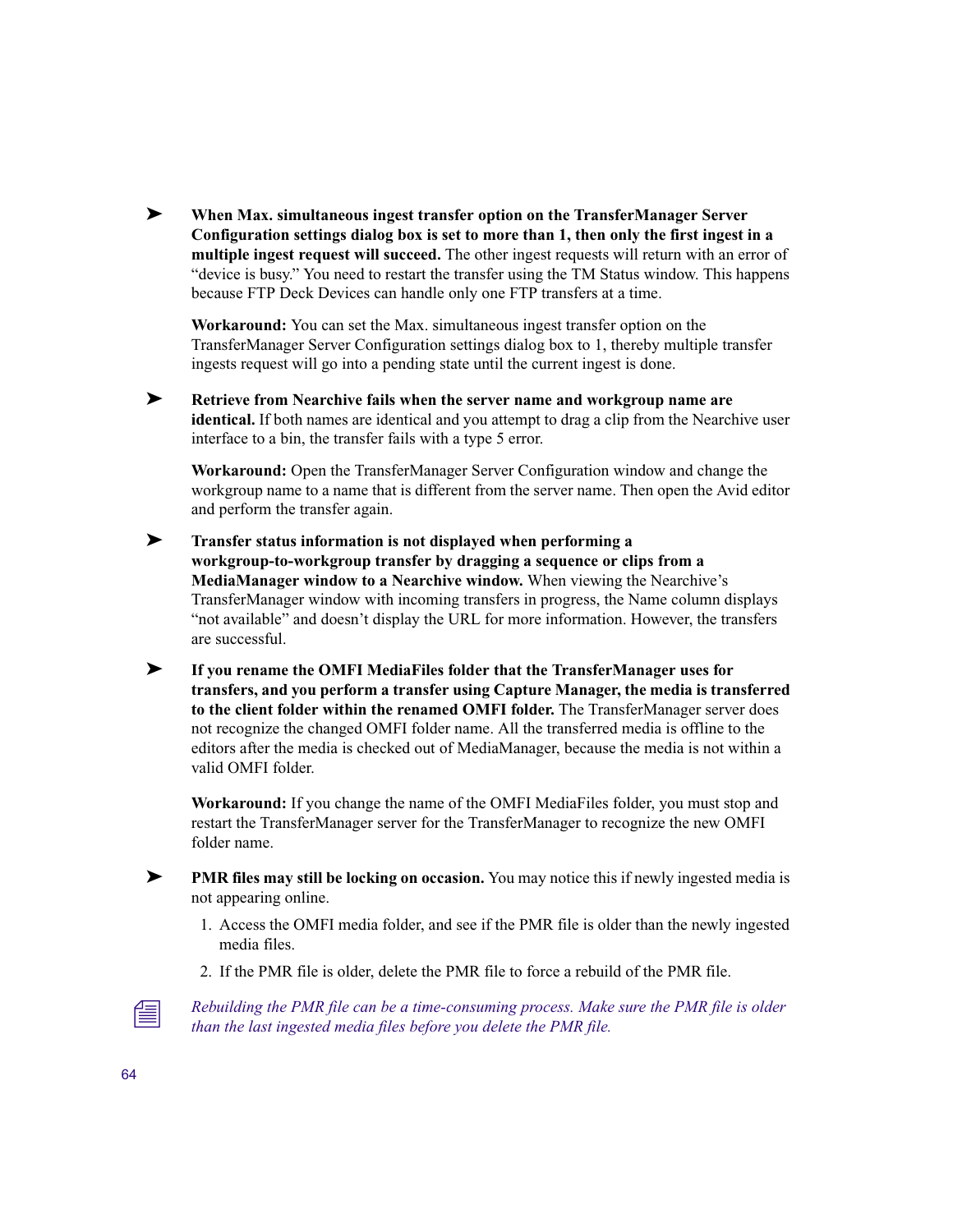- ➤ **Avid recommends that you reboot the TransferManager server once a week (or after approximately 250 ingests).**
- ➤ **If you try to send a sequence to your playback device that contains the same tape ID as a clip cued within Media Browse™ Control Air, you will receive a "kNetwork" error.**

**Workaround:** Take that clip within the Media Browse Control Air out of cue mode, and resend the sequence.

➤ **If the TransferManager server is shut down and the editing client has the Transfer Status window open, the editing system will appear as if it is hung.**

**Workaround:** Close the Transfer Status window within the editing application. This may take a few minutes, but the system will not hang.

- ➤ **Errors occur when you attempt to transfer sequences that contain unsupported effects, unsupported media, or unsupported audio formats.** This can occur when you have checked in a sequence from an editing system that supports certain features, and then an editing system that does not support those features checks out that sequence and then attempts to send the sequence to a playback device.
- ➤ **Unable to send audio only clips to playback. You may receive "Knetwork errors" and "Protocol errors."**

**Workaround:** Place a frame of black in front of the audio, render the title, and then send to Profile.

- ➤ **The TransferManager user interface does not display the green bar transfer status for a large playback transfer (such as a 3-hour sequence).** Initially the status is displayed, but as the transfer progresses, the status bar displays white. If you click the detail hyperlink for the transfer periodically, the Amount Completed value will increase.
- ➤ **If you transfer a clip to playback that is missing audio or video, you must wait for a complete scan of the drives before the transfer is complete.** This might be time consuming.
- ➤ **A Macintosh client does not receive the Now or Later dialog box when initiating a Pull transfer from a remote MediaManager.** When you are a Windows client, and you select the objects you want to transfer and drag them to the Avid system bin, a Now or Later dialog box opens, asking if you want to initiate the transfer. This option does not appear for the Macintosh client. For Macintosh users, Later is always implemented and the user must select Retrieve to bring media online. To retrieve them, select Transfer > Retrieve. The clip info is placed in the bin, but a transfer is not initiated. Highlighting the clip in the bin and selecting Transfer > Retrieve initiates the transfer.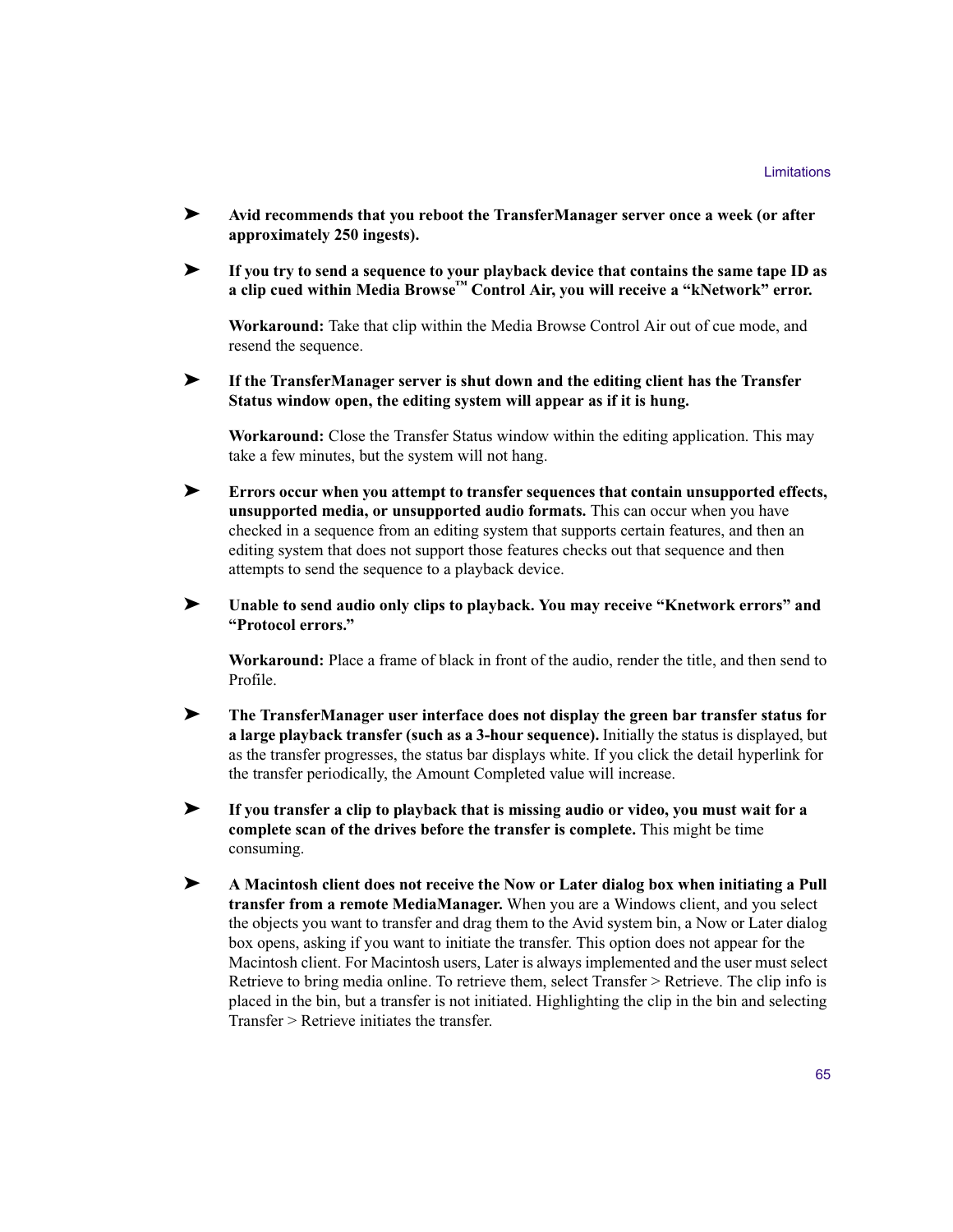- ➤ **In a peer-to-peer environment, when you transfer sequences containing AVX plug-ins, render the AVX plug-in effects before you transfer the sequence.**
- ➤ **An "Unable to load DLLs" error might occur when too many (greater than 20) Internet Explorer browsers are started and connected to the TransferManager browser.**

**Workaround:** Close one or more of the open browsers, wait several (2 to 3) minutes, and then try to open a browser again. The wait period allows the Web server to recover resources it needs to respond to browser requests.

➤ **A transaction might appear as Paused or Canceled when it might still be transferring.**  This can happen when you click Cancel or Pause during a transaction that is in the Pending state but that the TransferManager has already started the preparations for transfer. If a transfer does get into this state, it might continue to transfer.

**Workaround:** Wait until the transaction is in the Transferring state before canceling or pausing it.

### ➤ **After you send a sequence to a remote workgroup and then have a client on that workgroup change the sequence and transfer it back to the original workgroup, duplicate media files are created.**

For example, transfer a sequence containing two master clips, A and B, to a remote workgroup. On a client in the remote workgroup, rename the sequence and add a new master clip to it. Transfer the sequence back to the original workgroup.

Media files associated with master clips A and B are transferred and placed in the TransferManager Inbox directory.

The original media files associated with master clips A and B are still present in the OMFI MediaFiles\Clientxx directory. If the master clips A and B (plus media files) are deleted from MediaManager (those checked in by TransferManager), the media files in the TransferManager Inbox directory are deleted. The ones associated with the original master clips remain in the OMFI MediaFiles\Clientxx directory.

When the master clips from the bin in the Avid editing system are loaded into the monitor, the message "Disk File not Found" is displayed rather than "Media Offline."

**Workaround:** Delete the original media files from the OMFI MediaFiles\Clientxx directory, and then batch digitize or batch record the master clips.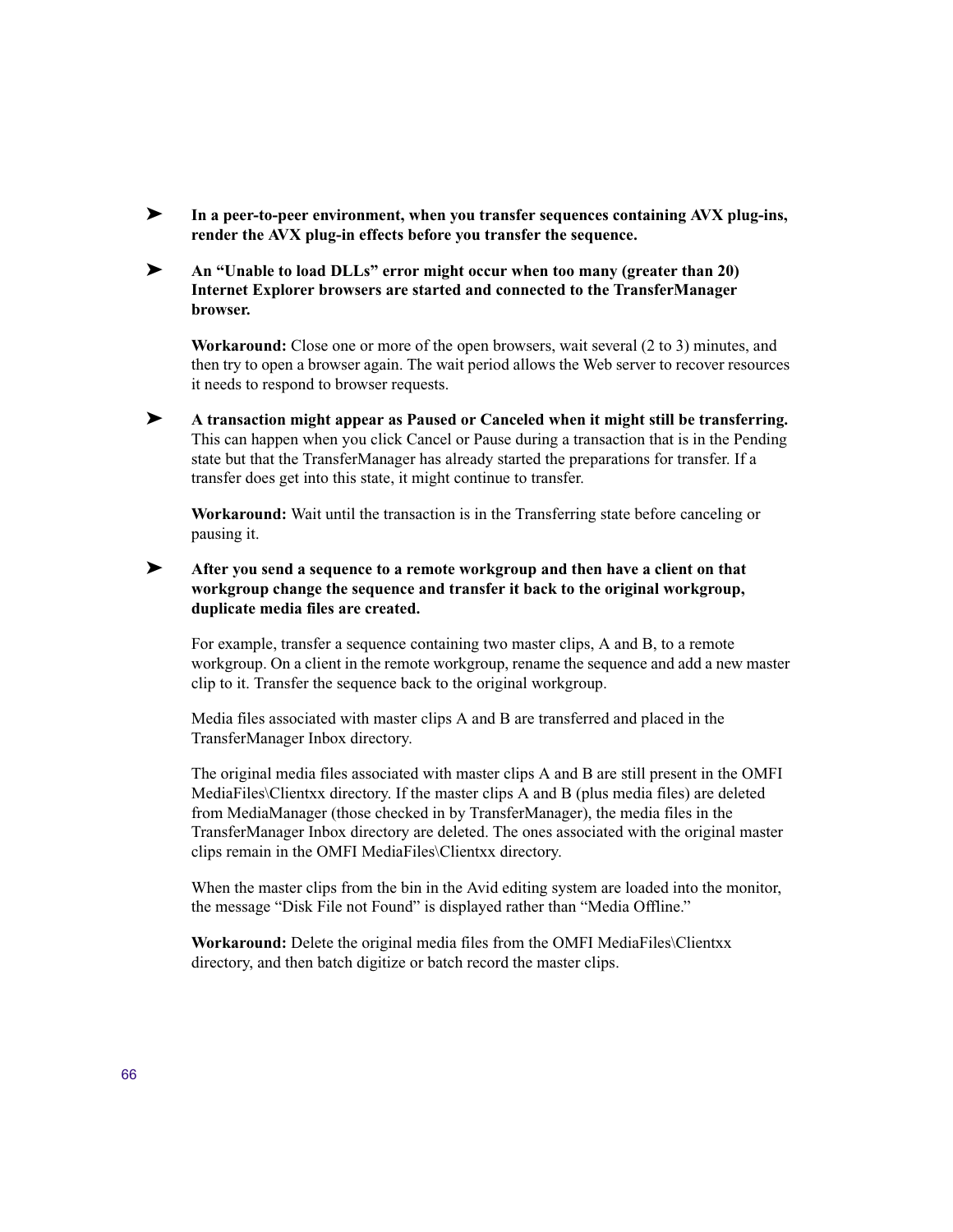- ➤ **Configuring a workgroup that has multiple TransferManager servers.** If you have a workgroup with one TransferManager server dedicated to workgroup transfers and one TransferManager server dedicated to playback or ingest transfers, select the Transfer settings properly:
	- 1. In the NewsCutter Transfer Settings dialog box, click the TMClient.ini tab.
	- 2. In the Server text box in the My Workgroup section, type the computer name of the TransferManager server dedicated to the workgroup transfers.
	- 3. Type your workgroup name in the Workgroup text box.
	- 4. Click Add for the Other Workgroups. Type the computer name of the TransferManager server dedicated to playback or ingest.
	- 5. In the Workgroup text box, type the name of your workgroup. This should be the same name you entered in step 3.
	- 6. Click OK.

➤ **In TransferManager configuration, the 'disable' option of workgroup transfers is not supported.**

- ➤ **In TransferManager configuration, the DET pull transfer and DET push transfer fields show corrupt values.** Add values to workgroup names in TransferManager configuration and click the save button. An information window is displayed indicating that the changes will be effective after restarting the TransferManager server. The values shown in the DET pull transfer and DET push transfer are corrupted. This is a cosmetic bug and does not affect the values that get saved.
- ➤ **In workgroup to workgroup transfer, the Pause and Cancel options from the receiving end are not supported.** Initiate a workgroup to workgroup transfer and click 'TransferManager Status' from the Services tab in MediaManager. The TransferManager interface is displayed in a new browser window without any errors with the status of two transfers (receiving and sending end). Clicking 'Pause' or 'Cancel' is not effective as these options are not supported.
- ➤ **Sequences sent to AirSPACE may play back with an extra frame added at the outpoint of cuts.** When you digitize film-originated (24fps) video in an NTSC environment, many frames will be pulldown frames that combine a field from the preceding frame with a field from the successive frame. If you have an edit in the timeline where the last frame of the edit is one of the mixed-field frames, you may end up with an output that is not what you expect. You will not see the second field on the desktop display, so the transition across clips will be what you want. However, when the video is transferred to AirSPACE, both fields will be visible, and you may get a flash if the second field comes from a frame that is very different (light vs. dark, etc.) than the preceding frame.

**Workaround:** If you cut video that was digitized from a film-originated production, avoid ending a segment at a transition between scenes.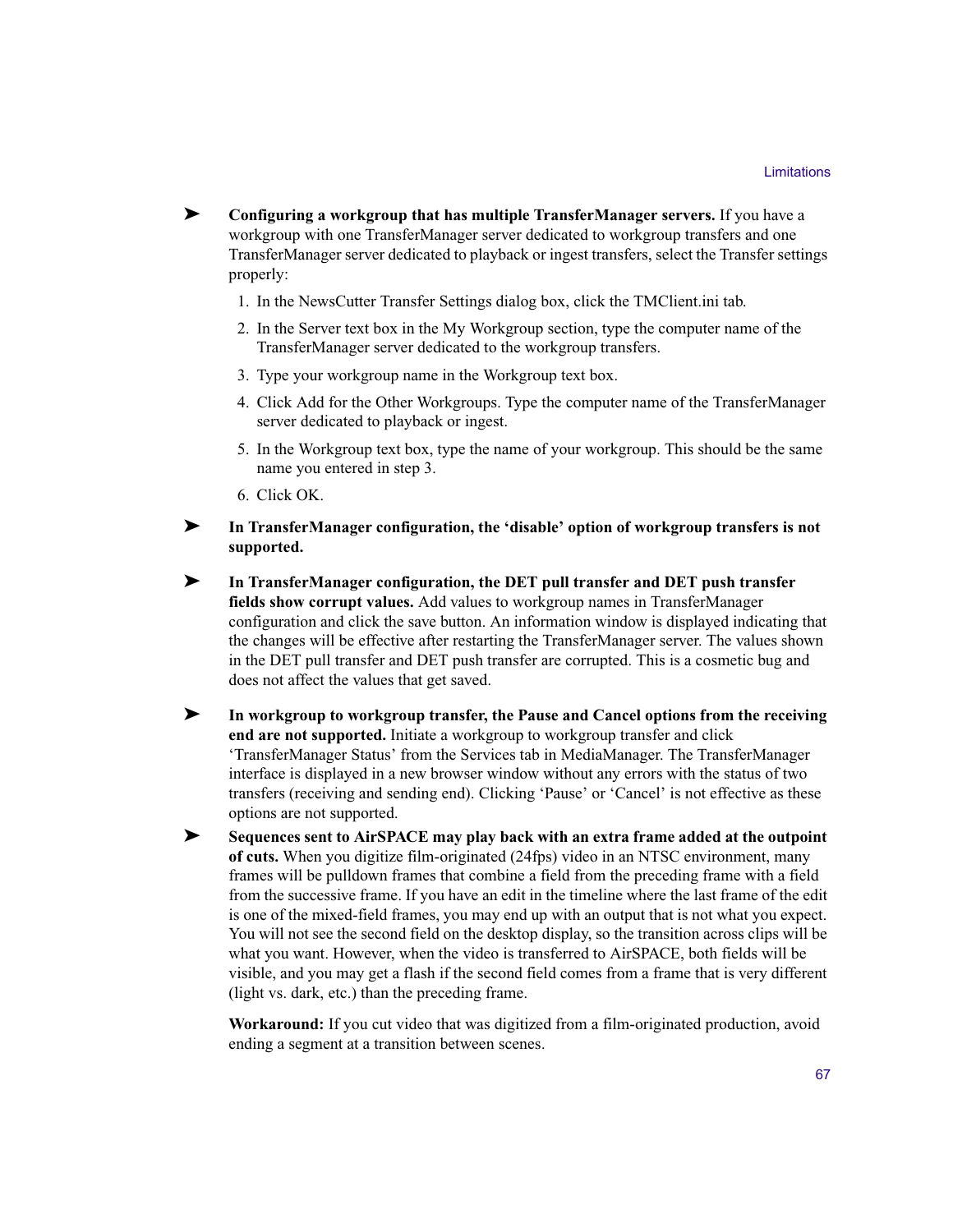# <span id="page-67-0"></span>**Technical Support Information**

Most products feature a number of coverage options. Avid Assurance service offerings are designed to facilitate your use of Avid solutions. Service options include extended telephone coverage, automatic software maintenance, extended hardware warranty, and preferred pricing on replacement parts. Offerings and options may vary by product and are not available for all products.

For more information regarding Avid's service offerings, visit [www.avid.com/support](http://www.avid.com/onlinesupport) or call Avid Sales at 800-949-AVID (800-949-2843).

Program availability and details might vary depending on geographic location and are subject to change without notice. Contact your local Avid office or your local Avid Reseller for complete program information and pricing. However, if you need help locating an Avid office or Avid Reseller near you, please visit [www.avid.com](http://www.avid.com) or call in North America 800-949-AVID (800-949-2843). International users call 978-275-2480.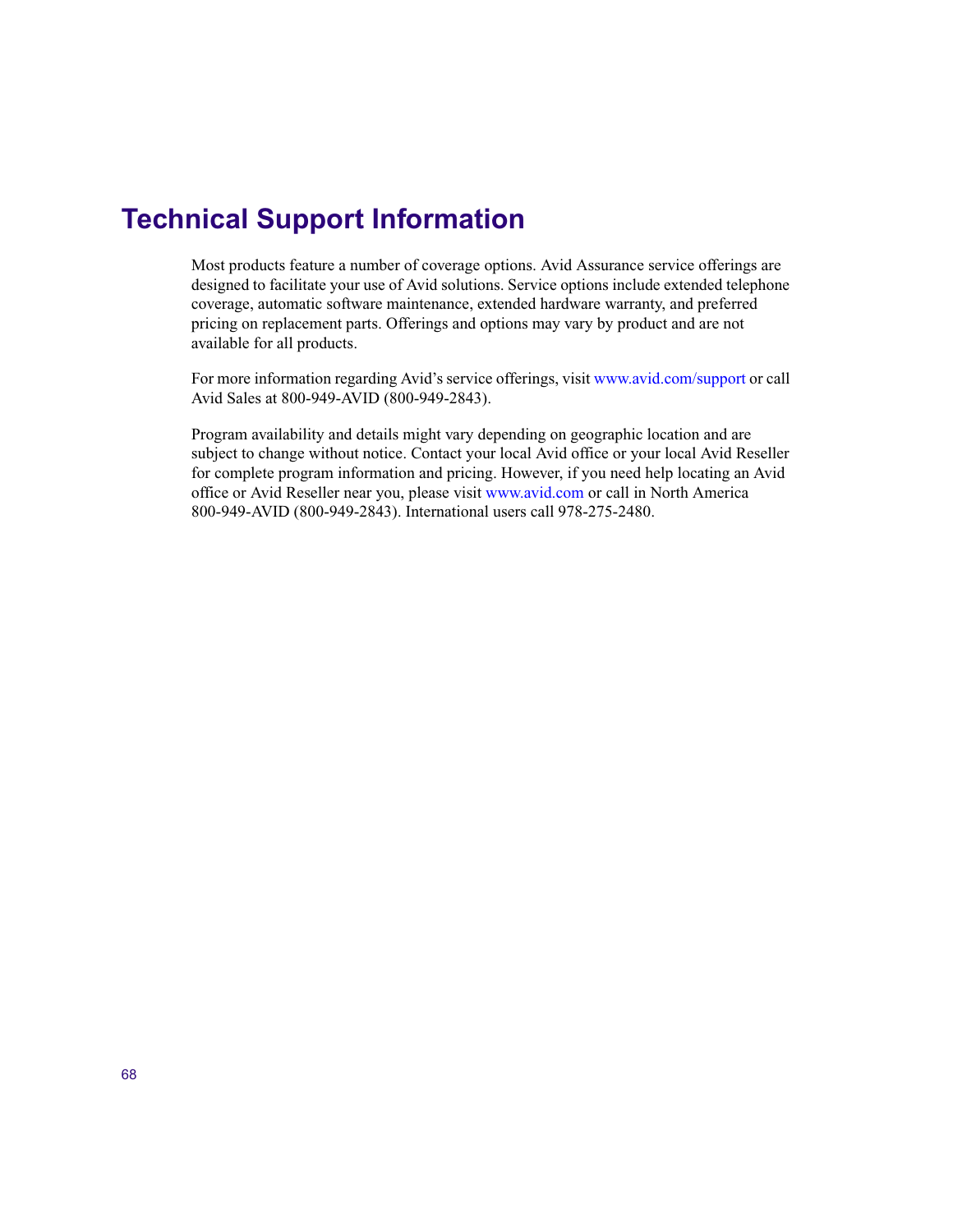#### Copyright and Disclaimer

Product specifications are subject to change without notice and do not represent a commitment on the part of Avid Technology, Inc.

The software described in this document is furnished under a license agreement. You can obtain a copy of that license by visiting Avid's Web site at www.avid.com. The terms of that license are also available in the product in the same directory as the software. The software may not be reverse assembled and may be used or copied only in accordance with the terms of the license agreement. It is against the law to copy the software on any medium except as specifically allowed in the license agreement.

Avid products or portions thereof are protected by one or more of the following United States Patents: 4,746,994; 4,970,663; 5,045,940; 5,267,351; 5,309,528; 5,355,450; 5,396,594; 5,440,348; 5,452,378; 5,467,288; 5,513,375; 5,528,310; 5,557,423; 5,577,190; 5,584,006; 5,640,601; 5,644,364; 5,654,737; 5,715,018; 5,724,605; 5,726,717; 5,729,673; 5,745,637; 5,752,029; 5,754,851; 5,799,150; 5,812,216; 5,828,678; 5,842,014; 5,852,435; 5,987,501; 6,061,758; 6,223,211; 6,301,105; 6,532,043; 6,546,190; 6,636,869; 6,747,705, 6,763,523; 6,813,622. Other patents are pending.

This document is protected under copyright law. An authorized licensee of Avid Unity TransferManager may reproduce this publication for the licensee's own use in learning how to use the software. This document may not be reproduced or distributed, in whole or in part, for commercial purposes, such as selling copies of this document or providing support or educational services to others. This document is supplied as a guide for Avid Unity TransferManager. Reasonable care has been taken in preparing the information it contains. However, this document may contain omissions, technical inaccuracies, or typographical errors. Avid Technology, Inc. does not accept responsibility of any kind for customers' losses due to the use of this document. Product specifications are subject to change without notice.

Copyright © 2007 Avid Technology, Inc. and its licensors. All rights reserved.

#### Attn. Government User(s). Restricted Rights Legend

U.S. GOVERNMENT RESTRICTED RIGHTS. This Software and its documentation are "commercial computer software" or "commercial computer software documentation." In the event that such Software or documentation is acquired by or on behalf of a unit or agency of the U.S. Government, all rights with respect to this Software and documentation are subject to the terms of the License Agreement, pursuant to FAR §12.212(a) and/or DFARS §227.7202-1(a), as applicable.

#### **Trademarks**

888 I/O, Adrenaline, AirPlay, AirSPACE, AirSPACE HD, AirSpeed, AniMatte, AudioSuite, AudioVision, AutoSync, Avid, Avid DNA, Avid DNxcel, Avid DNxHD, AVIDdrive, AVIDdrive Towers, Avid Mojo, AvidNet, AvidNetwork, AVIDstripe, Avid Unity, Avid Unity ISIS, Avid Xpress, AVoption, AVX, CamCutter, ChromaCurve, ChromaWheel, DAE, D-Fi, D-fx, DigiDelivery, Digidesign, Digidesign Audio Engine, Digidesign Intelligent Noise Reduction, DigiDrive, Digital Nonlinear Accelerator, DigiTranslator, DINR, DNxchange, D-Verb, Equinox, ExpertRender, FieldPak, Film Composer, FilmScribe, FluidMotion, HIIP, HyperSPACE, HyperSPACE HDCAM, IllusionFX, Image Independence, Intraframe, iS9, iS18, iS23, iS36, LaunchPad, Lo-Fi, Magic Mask, make manage move | media, Marquee, Matador, Maxim, MCXpress, Media Composer, MediaDock, MediaDock Shuttle, Media Fusion, Media Illusion, MediaLog, Media Reader, Media Recorder, MEDIArray, MediaShare, Meridien, MetaSync, MissionControl, NaturalMatch, Nearchive, NetReview, NewsCutter, Nitris, OMF, OMF Interchange, OMM, Open Media Framework, Open Media Management, ProEncode, Pro Tools, QuietDrive, Recti-Fi, RetroLoop, rS9, rS18, Sci-Fi, Softimage, Sound Designer II, SPACE, SPACEShift, SpectraGraph, SpectraMatte, Symphony, Trilligent, UnityRAID, Vari-Fi, Video Slave Driver, VideoSPACE, and Xdeck are either registered trademarks or trademarks of Avid Technology, Inc. in the United States and/or other countries.

iNEWS, iNEWS ControlAir, and Media Browse are trademarks of iNews, LLC.

Alteon is a trademark of Nortel Networks. ATTO is a trademark of ATTO Technology, Inc. Intel is a trademark or registered trademark of Intel Corporation or its subsidiaries in the United States and other countries. Apple and Macintosh is a trademark of Apple Computer, Inc., registered in the U.S. and other countries. Microsoft, Windows, and Windows NT are either registered trademarks or trademarks of Microsoft Corporation in the United States and/or other countries. Profile is a registered trademark of Grass Valley Group in the United States and/or other countries. All other trademarks contained herein are the property of their respective owners.

Avid Unity TransferManager v2.9.19 Release Notes • 0130-07464-01 Rev. B • September 2007 • 09/12/07 17:04